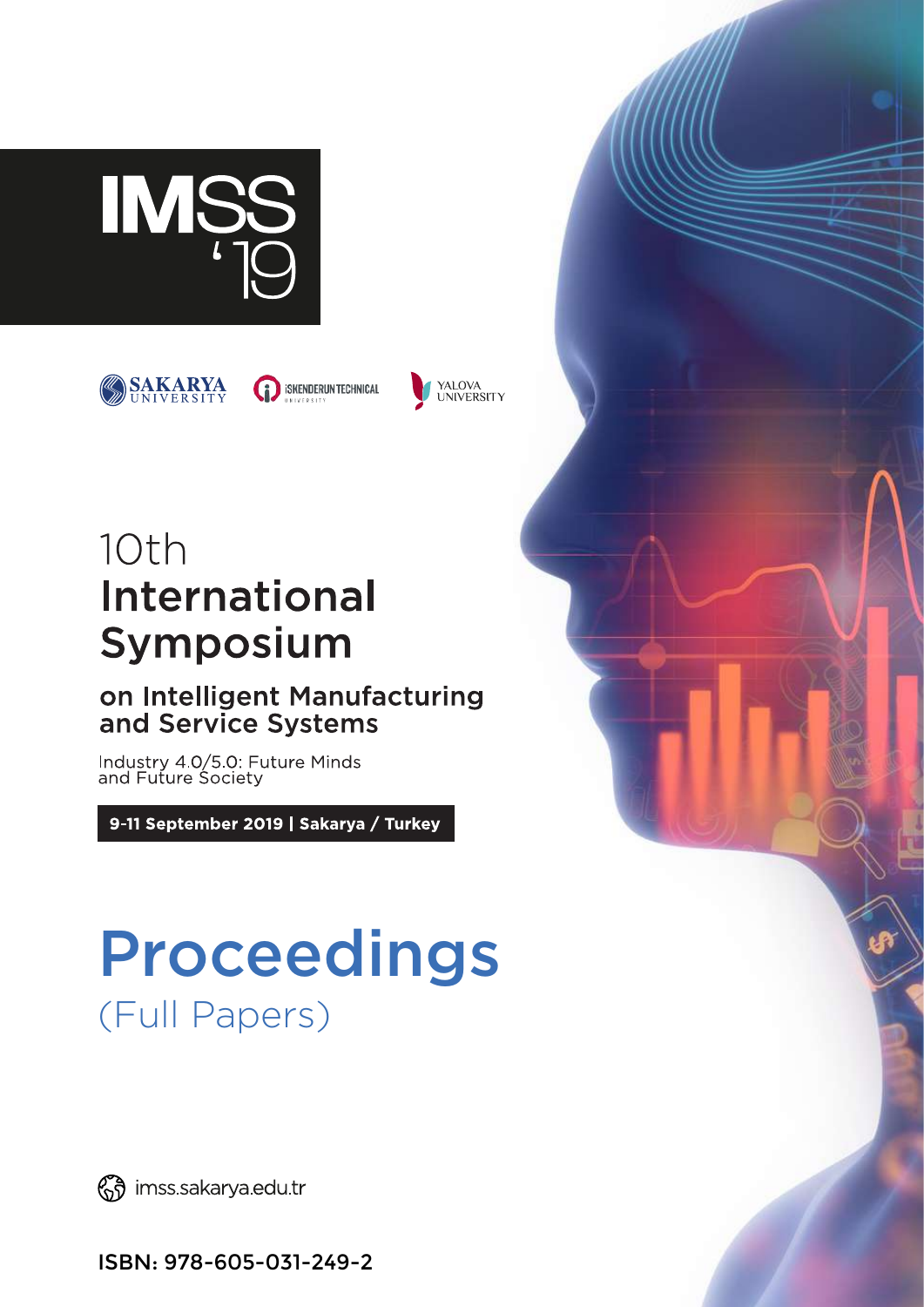#### **Office**

Sakarya University, Faculty of Engineering,

Department of Industrial Engineering, Sakarya, Turkey

First Published 2019

© 2019

© All rights reserved. No part of this publication may be reproduced, stored in a retrieval system, or transmitted in any form or by any means, electronic, mechanical, photocopying, recording or otherwise, without either the prior written emission of the publisher. Applications for the copyright holder's written permission to reproduce any part of this publication should be addressed to the publisher.

Book of Proceedings "IMSS 2019", 10th International Symposium on Intelligent Manufacturing and Service Systems 9-11 September 2019

Organizer: Sakarya University, Faculty of Engineering, Department of Industrial Engineering, Sakarya, Turkey

ISBN: 978-605-031-249-2

#### Disclaimer

material in this book is true, correct, complete, and appropriate at the time of writing. Nevertheless the publishers, the editors and the authors do not accept responsibility for any omission or error, or for any injury, damage, loss, or financial consequences arising from the use of the book. The views expressed by contributors do not necessarily reflect those of the Every reasonable effort has been made to ensure that the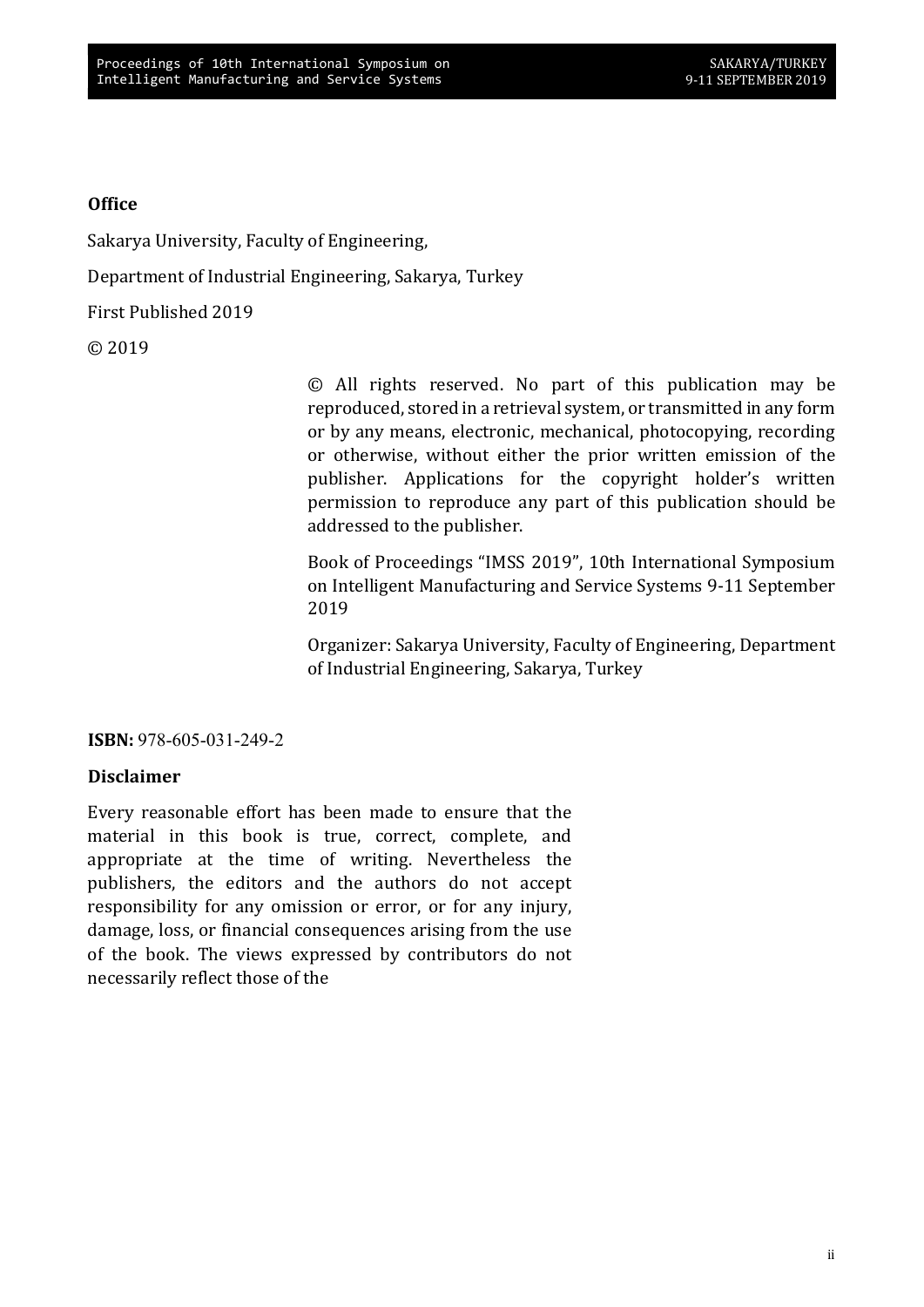### Keynote Speakers



Andrew Kusiak Keynote: Service Manufacturing: Basic Concepts and Technologies Professor, Industrial and Systems Engineering Additional Titles: Professor, College of Nursing Affiliate, University of Iowa



Maged Dessouky Keynote: An Online Cost Allocation Model for Horizontal Supply Chains Professor and Chair, Daniel J. Epstein Department of Industrial and Systems Engineering Affiliate, University of Southern California



Zekai Sen Keynote: Natural Intelligence vs. Artificial Intelligence

Professor, Earth Sciences and Water Resources, Istanbul Medipol University



Ercan Öztemel Keynote: Understanding Digital Transformation

Professor, Marmara University, Faculty of Engineering / Department of Industrial Engineering



Chen Chun-Hsien Keynote: Informatics-Enabled Human-Centric Product Design in the Era of Industry 4.0 Assoc Prof Chen Chun-Hsien's areas of expertise are Industrial/Product Design, Knowledge Engineering, and Decision Support Systems.



Alper Gerçek Invited Speaker Industry 4.0 Digital Transformation Guide for SMEs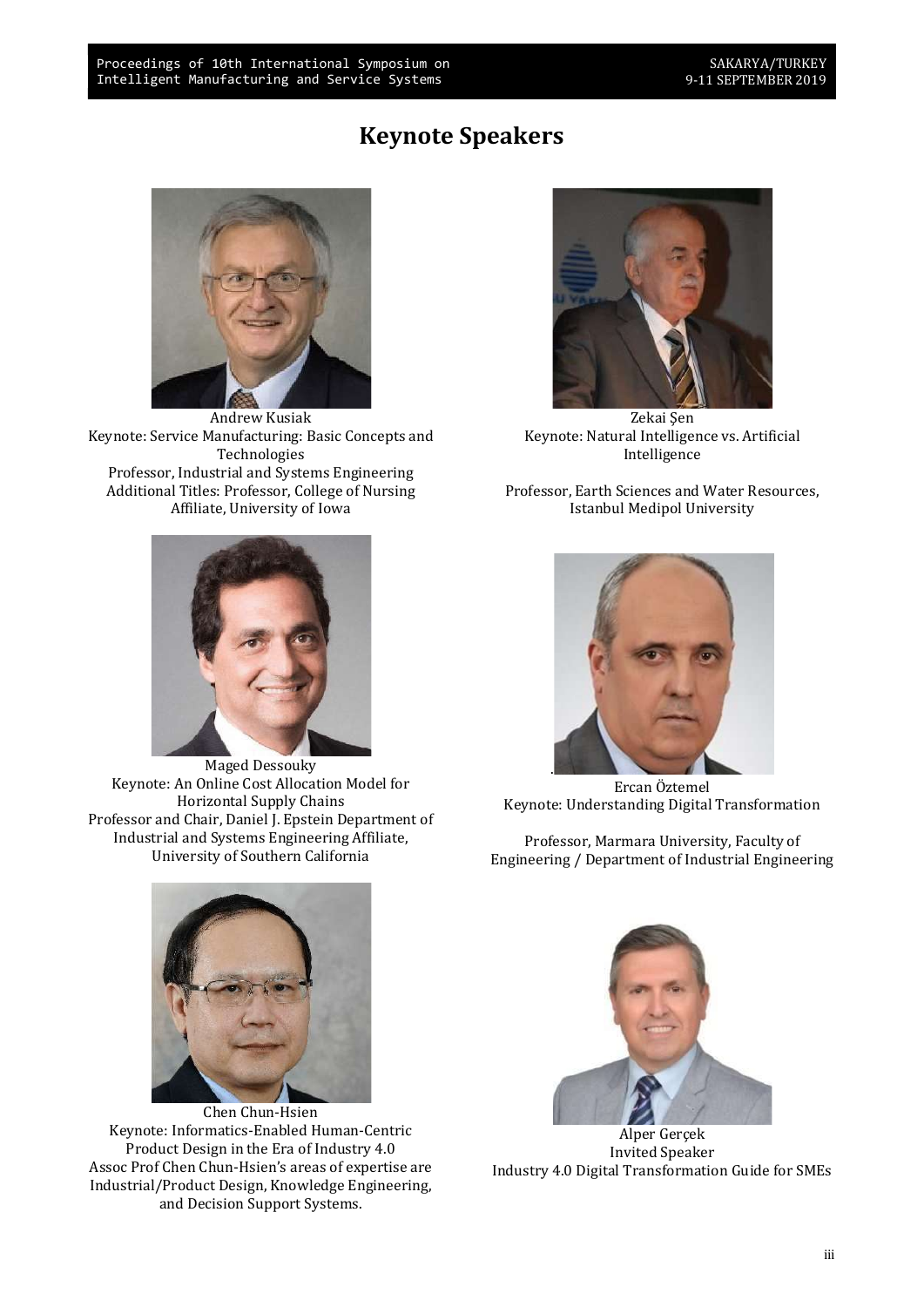## Publications







Journal of Intelligent Manufacturing (SCI-Expanded)



Advanced Engineering Informatics (SCI-Expanded)



Journal of Information Assurance and Security (E-SCI)



International Journal of Computer Information Systems and Industrial Management Applications (Scopus)



International Journal of Hybrid Intelligent Systems (Scopus)



Periodicals of Engineering and Natural Sciences (Scopus)



Sakarya University Journal of Science (TR-Dizin)

iv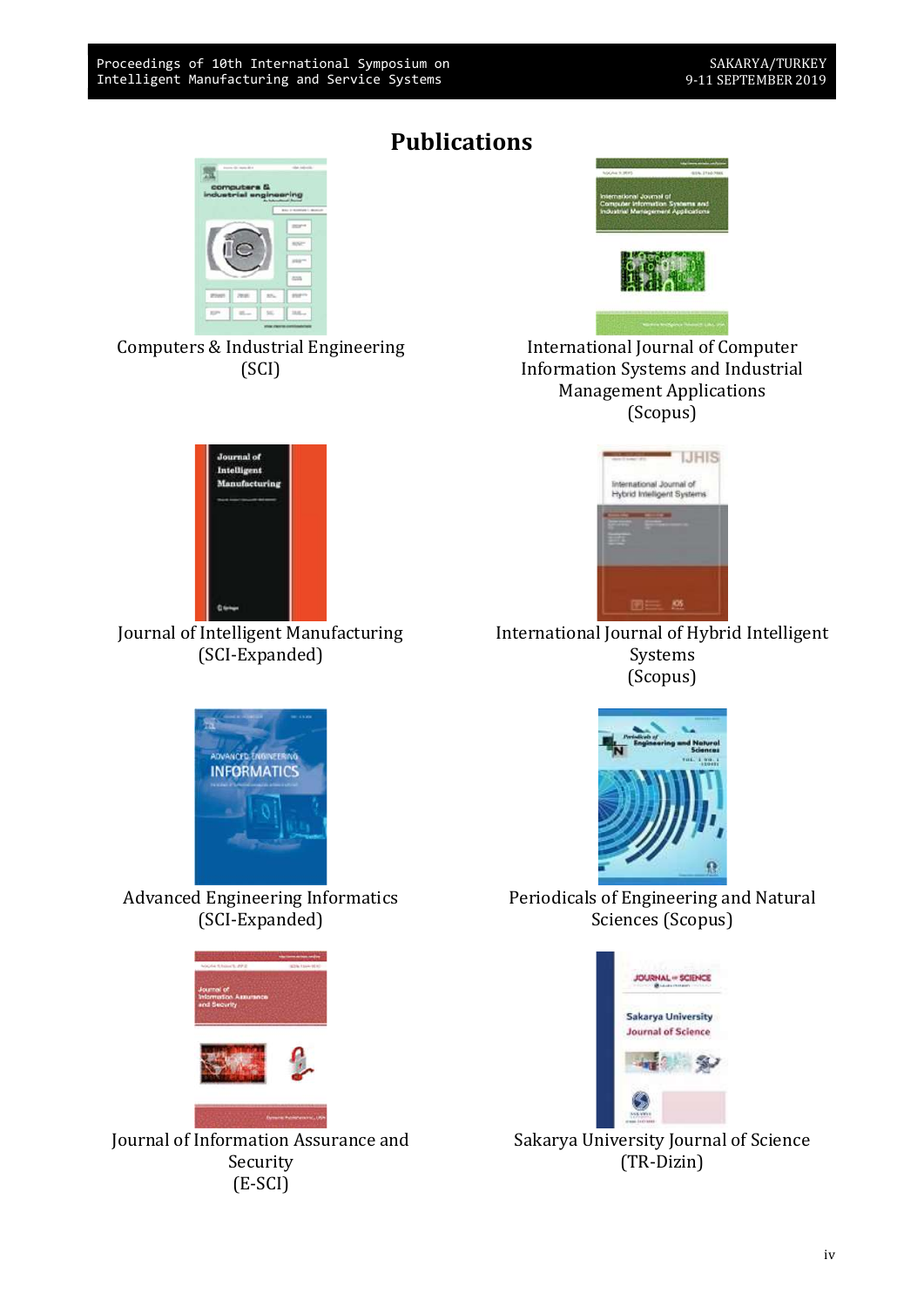



Journal of Network and Innovative Computing

#### Academic Platform-Journal of Engineering and Science (TR-Dizin)



Journal of Intelligent Systems: Theory and Applications



International Journal of Research, Innovation and Commercialisation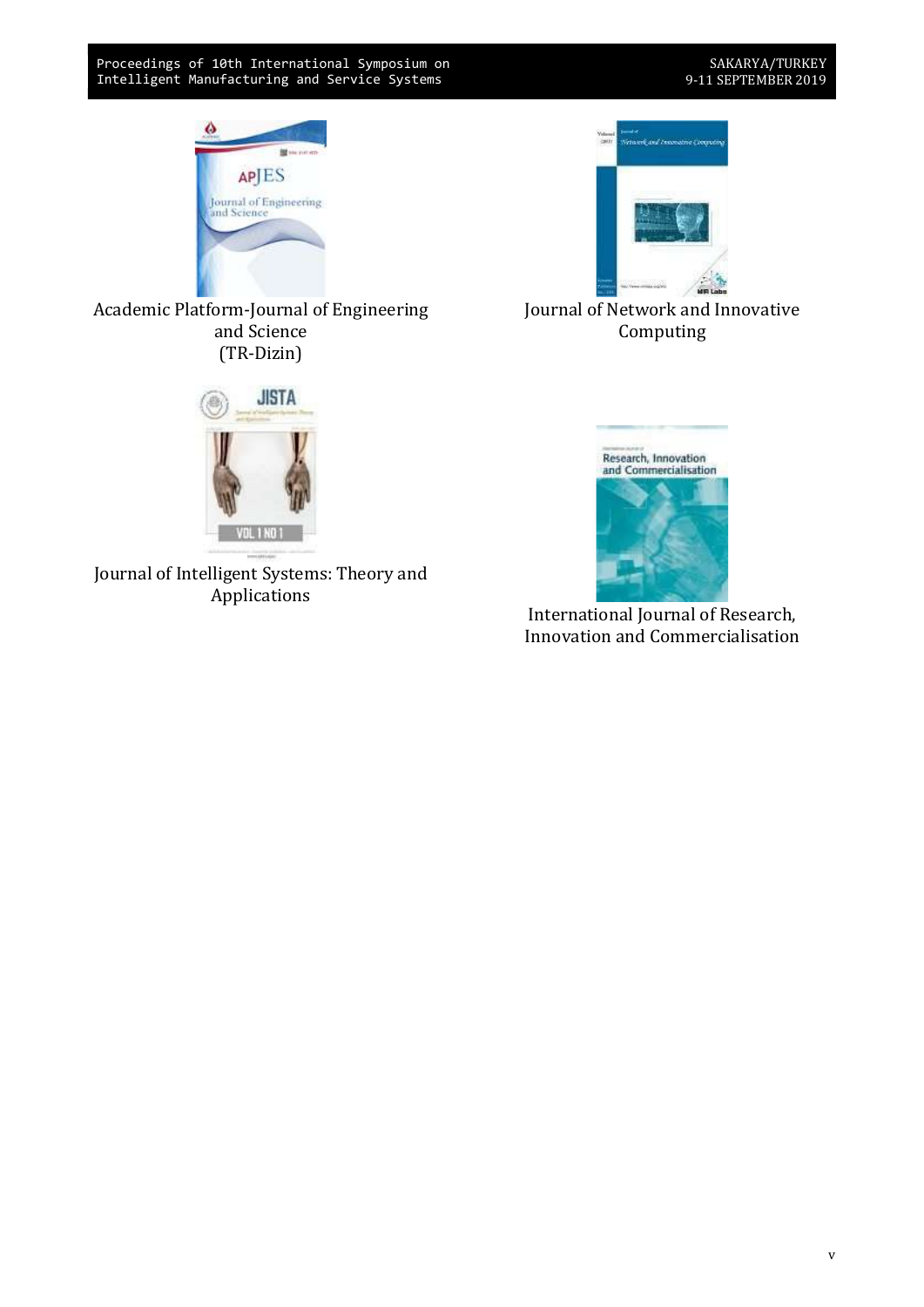## Sponsors

**SKENDERUNTECHNICAL** 







UNIVERSITY





FRO SPRO TEKNOLOJI<br>A.S.







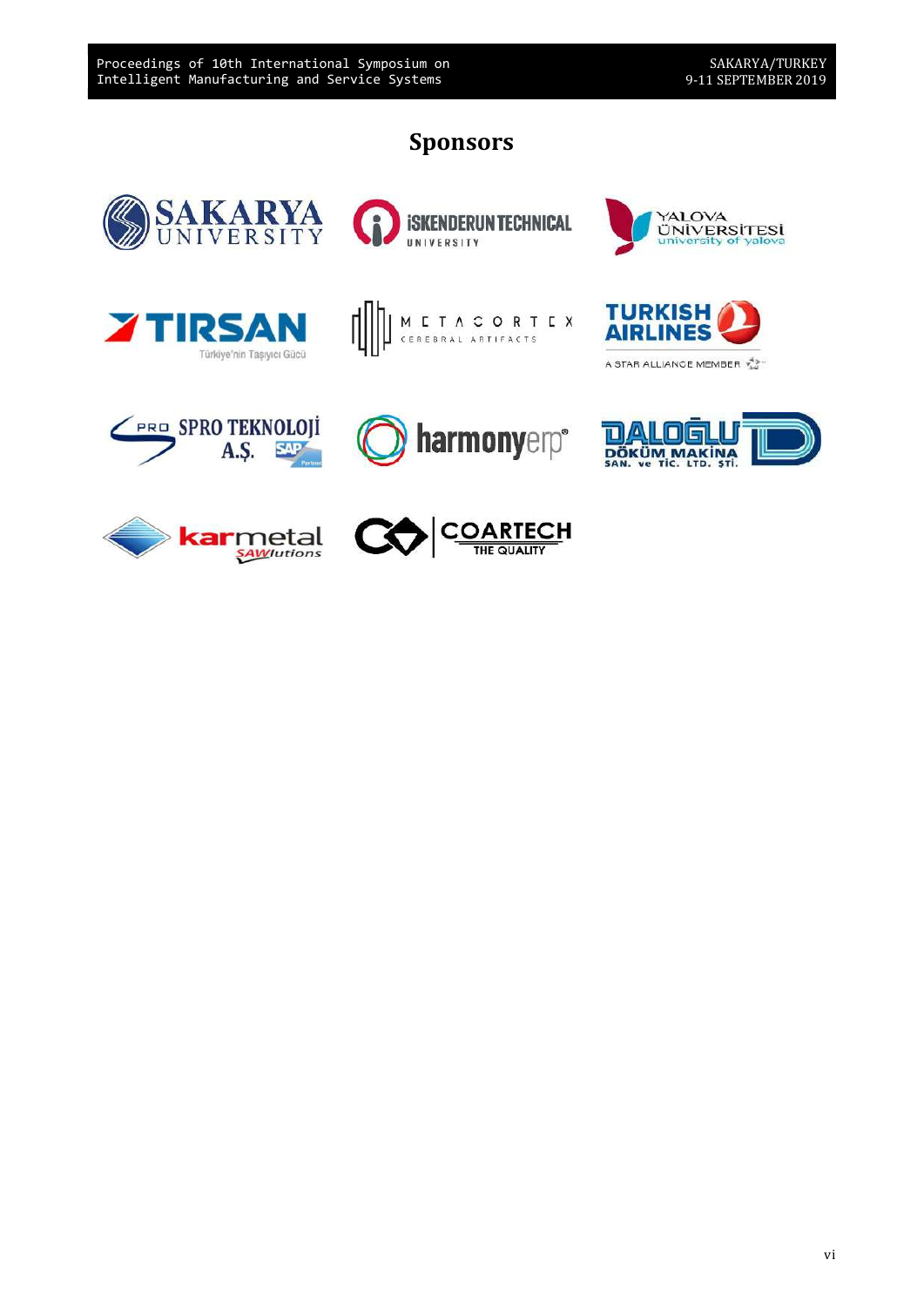## Topics

#### Manufacturing

- Modeling, Simulation and **Optimization**
- New Product Development
- System Design, Planning and Control
- Ouality Control and Management
- Supply Chain Management
- Logistics, Material Handling
- Sustainability and Techonogy Management
- Advanced Production and Technology Management
- Computer and Intelligence in Manufacturing and Production Systems
- Additive Manufacturing
- Industrial Robotics

Production Systems

- Production Processes
- Agricultural Activities and Products
- Chemical Process
- Food Processing
- Production Services
- Production Planning
- Operations Management
- $\bullet$

#### Healthcare

- Healthcare Systems Engineering
- Medical Intelligence
- Healthcare Management
- Health Communication-Infrastructure
- Healthcare Operation Research
- Artificial Intelligence in Medicine
- Digital Hospital
- Distance Healtcare
- Biomedical Engineering
- Clinical Decision Support System

Defence

- Defence Industries
- Defence Strategy
- Research & Development Technology
- Operation Support
- Aerospace Defence
- Innovative Systems
- Cyber Security & Information Systems

 Unmanned & Intelligent Systems Energy and Water Management

- Energy Management
- Strategic Development
- Electromagnetic Industry

Transportation

- Logistics and Transport Systems
- Arterial Management
- Freeway Management
- Transit Management
- Incident Management
- Emergency Management
- Electronic Payment and Pricing
- Traveler Information
- Information Management
- Crash Prevention and Safety
- Intermodal Freight
- Driver Asistance Systems
- Collision Notification Systems

Smart Cities, Digital Goverment & Digital Nations

- Smart Parking
- Traffic Flow Analytics
- Intelligent Buildings and Urban Spaces
- Distributed Energy
- Governance
- Trapped in The Digital Divide
- Technologies of Citizenship

Digital Transformation

- Internet of Things
- Big Data
- Augmented Reality
- Cyber-Physical Systems
- 3D Printing
- Smart Factories
- Cloud Computing
- Data Science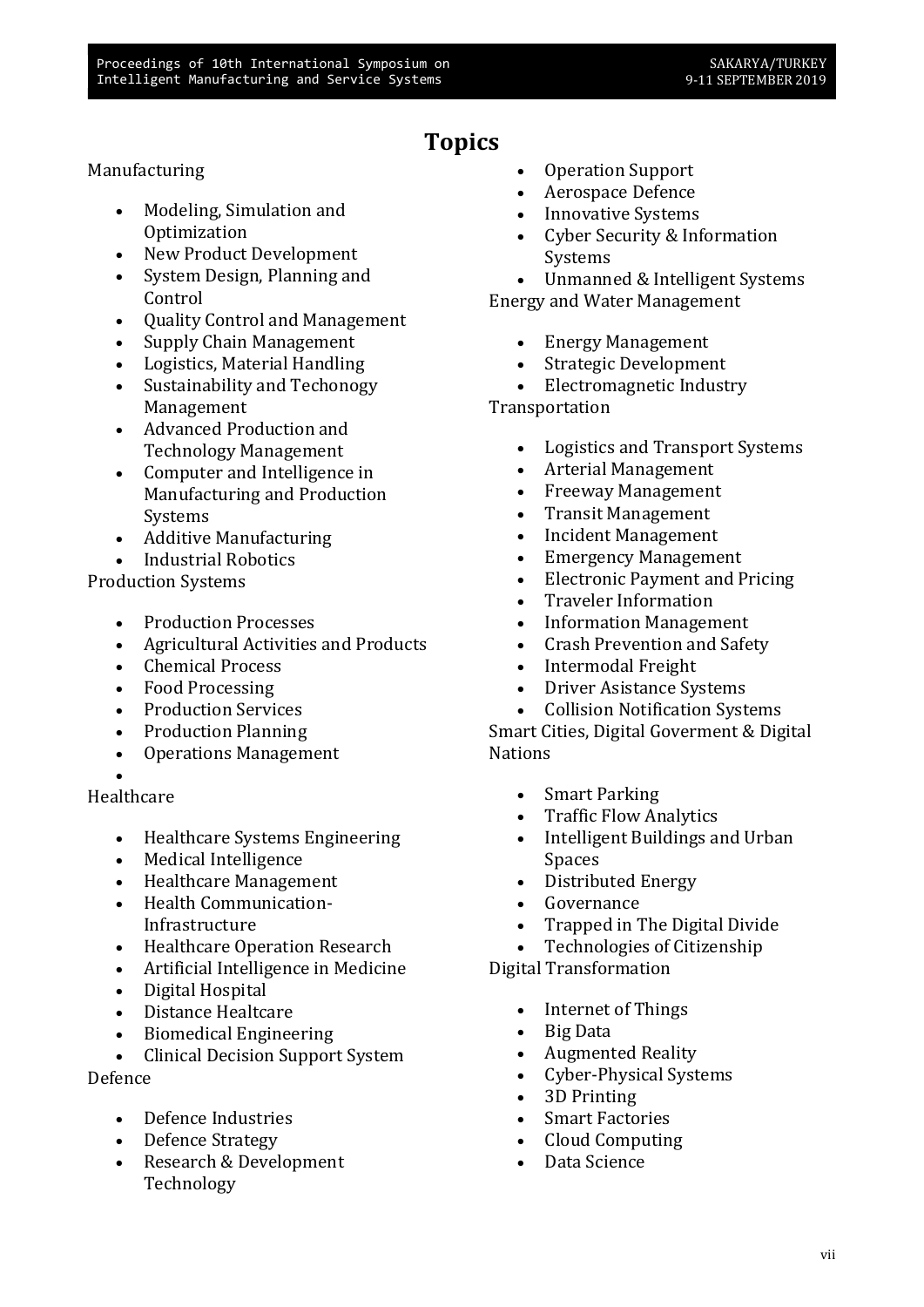## **Committees**

#### Honorary Chairs

- Fatih Savaşan (Sakarya University Rector)
- Ibrahim Burhan Türkşen (University of Toronto)
- Suat Cebeci (Yalova University Rector)
- Türkay Dereli (Iskenderun Technical University Rector)

#### Keynote Speakers

- Ajith Abraham
- Andrew Kusiak
- Chen Chun-Hsien
- Maged Dessouky
- Zekai Şen
- Ercan Öztemel

#### Symposium Chair

• Zekai Sen

#### Symposium Co-Chairs

- Cemalettin Kubat
- Ercan Öztemel
- Harun Taşkın
- Mustafa Özbayrak

#### Organization Commitee Chair

Cemalettin Kubat

#### Organization Committee

- Abdullah Hulusi Kökçam
- Alper Göksu
- Alper Kiraz
- Ayten Yılmaz Yalçıner
- Berrin Denizhan
- Burak Sav
- Caner Erden
- Cem Özkurt
- E. Elçin Günay
- Elif Dülger
- Esra Tekez
- Gizem Ercağ
- Gültekin Çağıl
- Hüseyin Eski
- Ihsan Hakan Selvi
- Mehmet Emin Aşan
- Mehmet Rıza Adalı
- Merve Cengiz Toklu
- Merve Sisci
- Muhammet Raşit Cesur
- Nevra Akbilek
- Özer Uygun
- Recep Yılmaz
- Seher Arslankaya
- Tijen Över Özçelik
- Tülay Korkusuz Polat

#### International Advisory Committee

- Andrew Kusiak
- Didier Dubois
- Duc Truong Pham
- Hamid Arabnia
- Hans Jürgen Zimmermann
- Jimm Bezdek
- M. Mukaidono
- M.H. Fazel Zarandi
- Maged Dessouky
- Mete Doğruer
- Vesa Niskanen
- Witold Pedrycz

#### International Scientific Committee

- Adem Göleç
- Ahmet Fahri Özok
- Ahmet Kürşat Türker
- Ali Rıza Yıldız
- Alparslan Serhat Demir
- Alpaslan Fığlalı
- Alper Göksu
- Alper Kiraz
- Andrew Kusiak
- Ayhan Demiriz
- Ayten Yılmaz Yalçıner
- Beytullah Gültekin Çetiner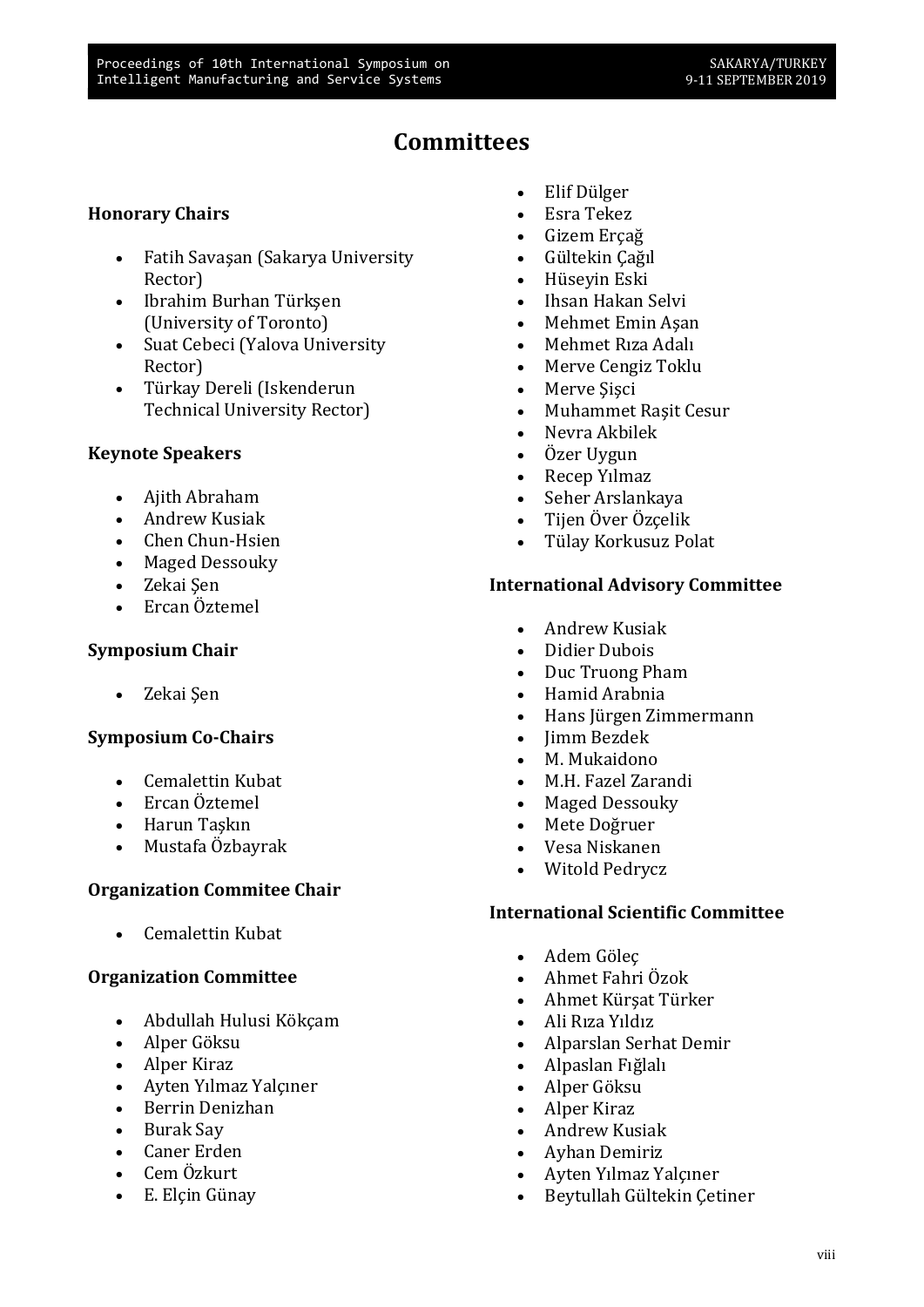- Berrin Denizhan
- Beyazıt Ocaktan
- Bilal Toklu
- Buket Karatop
- Cengiz Kahraman
- Cevriye Temel Gencer
- Derviş Karaboğa
- Didier Dubois
- Duc Truong Pham
- Ebubekir Koç
- Elif Dülger
- Emin Gündoğar
- Esra Tekez
- Filiz Ersöz
- Güneş Gençyılmaz
- Halil İbrahim Demir
- Halil İbrahim Koruca
- Harun Reşit Yazgan
- İbrahim Çil
- Jimm Bezdek
- Levent Gülen
- Lyes Benyoucef
- M. Mukaidono
- Mehmed Savsar
- Mehmet Emin Aydın
- Mehmet Rıza Adalı
- Michio Sugeno
- Mustafa Kurt
- Mustafa Özbayrak
- Muzaffer Kapanoğlu
- Nedim Sözbir
- Nejat Yumuşak
- Nilgün Fığlalı
- Orhan Torkul
- Özer Uygun
- Safiye Turgay
- Seher Arslankaya
- Semra Boran
- Süleyman Ersöz
- Tijen Över Özçelik
- Turan Paksoy
- Tülay Korkusuz Polat
- Ufuk Kula
- Vecihi Yiğit
- Vesa Niskanen
- Yakup Kara
- Yılmaz Uyaroğlu
- Zerrin Aladağ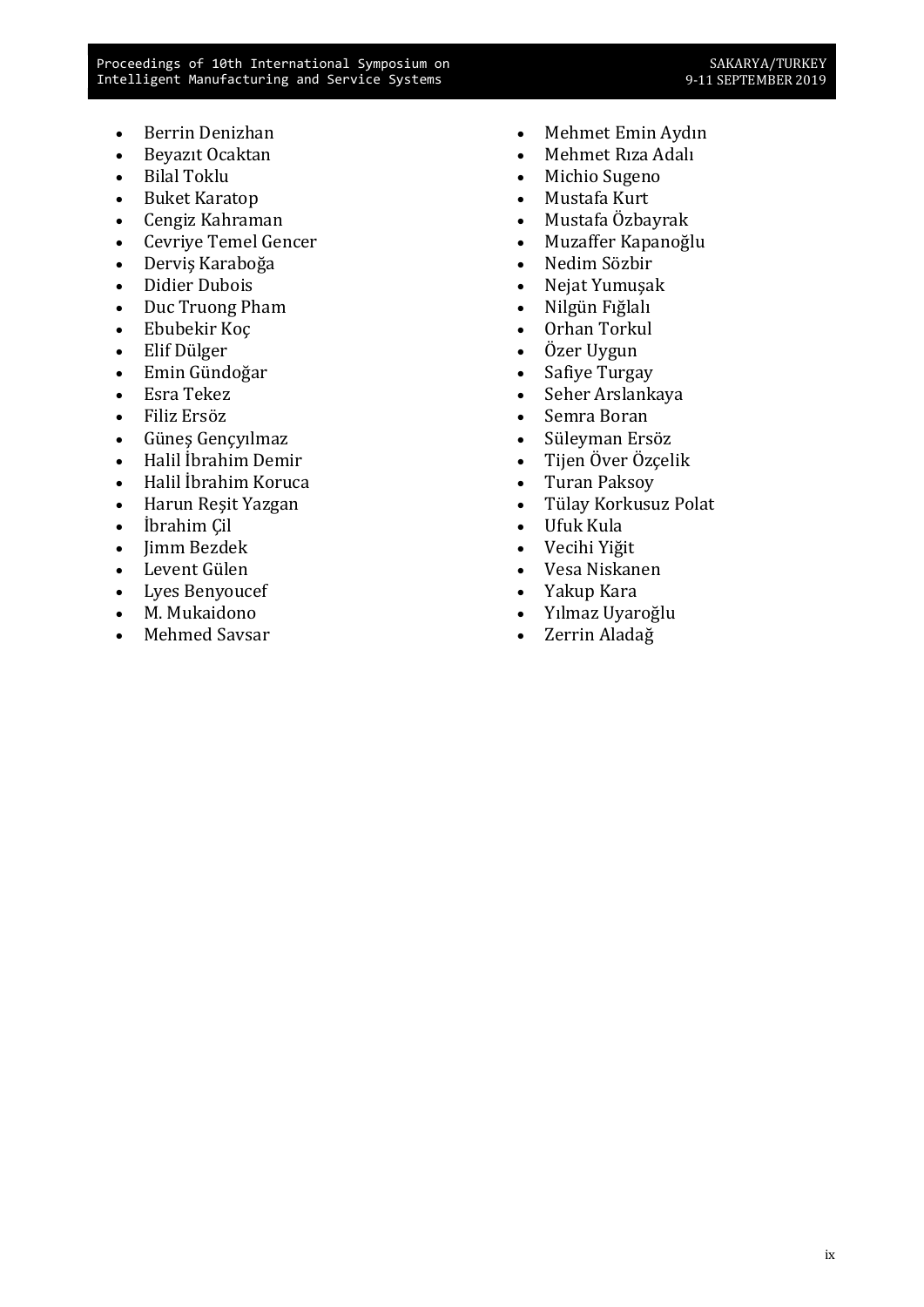## Symposium Agenda

September 9, 2019 Monday

| $08:30 - 9:00$  | Registration                                                        |
|-----------------|---------------------------------------------------------------------|
| $09:00 - 10:00$ | Opening Ceremony and Speeches                                       |
| $10:00 - 10:30$ | Keynote Speaker: Prof. Dr. Zekai Şen                                |
|                 | Natural Intelligence vs. Artificial Intelligence                    |
| $10:30 - 11:00$ | Keynote Speaker: Prof. Dr. Andrew Kusiak                            |
|                 | <b>Service Manufacturing: Basic Concepts and Technologies</b>       |
| $11:00 - 11:15$ | Coffee Break                                                        |
|                 | Panel                                                               |
|                 | İmalat Sanayiinde Yapay Zeka Uygulamaları (Artificial Intelligence  |
| $11:15 - 12:30$ | <b>Applications in Manufacturing Industry)</b>                      |
|                 | Moderator: Prof. Dr. Ercan Öztemel                                  |
|                 | Prof. Dr. Zekai Şen, Prof. Dr. Türkay Dereli, Prof. Dr. Bülent Eker |
| $12:30 - 13:30$ | Lunch                                                               |
|                 | Keynote Speaker: Prof. Dr. Ercan Öztemel                            |
| $13:30 - 14:00$ | Understanding Digital Transformation and comparing Industry 4.0     |
|                 | with Society 5.0                                                    |
| $14:00 - 14:30$ | <b>Keynote Speaker: Prof. Dr. Maged Dessouky</b>                    |
|                 | An Online Cost Allocation Model for Horizontal Supply Chains        |
| $14:30 - 16:00$ | Parallel Session 1                                                  |
| $16:00 - 16:15$ | Coffee Break                                                        |
| $16:15 - 17:45$ | <b>Parallel Session 2</b>                                           |
| $19:00 -$       | Gala Dinner                                                         |
|                 |                                                                     |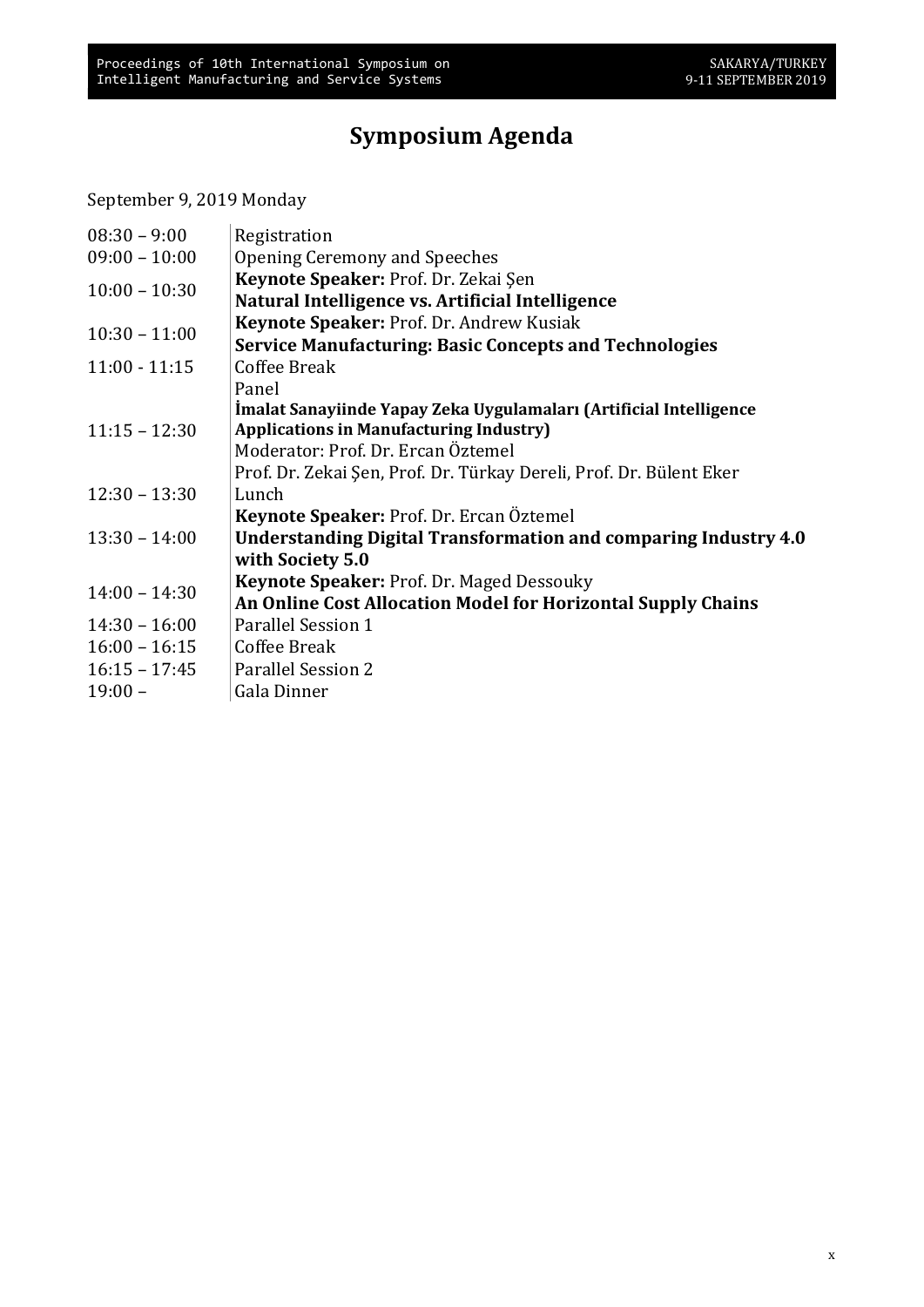September 10, 2019 Tuesday

| $08:30 - 9:00$               | Registration                                                                |
|------------------------------|-----------------------------------------------------------------------------|
|                              | Keynote Speaker: Assoc. Prof. Dr. Chen Chun-Hsien                           |
| $09:00 - 09:30$              | Informatics-Enabled Human-Centric Product Design in the Era of Industry     |
|                              | 4.0                                                                         |
| $09:30 - 11:00$              | <b>Parallel Session 3</b>                                                   |
| $11:00 - 11:15$              | Coffee Break                                                                |
| $11:15 - 12:45$              | Parallel Session 4                                                          |
| $12:45 - 14:00$              | Lunch                                                                       |
| $14:00 - 14:30$              | <b>Invited Speaker: Alper Gerçek</b>                                        |
|                              | <b>Industry 4.0 Digital Transformation Guide for SMEs</b>                   |
| $14:30 - 16:00$              | <b>Parallel Session 5</b>                                                   |
| $16:00 - 16:15$              | <b>Coffee Break</b>                                                         |
| $16:15 - 17:30$              | Parallel Session 6                                                          |
|                              | Panel                                                                       |
|                              | <b>Industry 4.0/5.0: Future Minds and Future Society</b>                    |
| $18:00 - 19:00$              | Moderator: Prof. Dr. Türkay Dereli                                          |
|                              | Prof. Dr. Ercan Öztemel, Prof. Dr. Andrew Kusiak, Prof. Dr. Maged Dessouky, |
|                              | Prof. Dr. Zekai Şen, Assoc. Prof. Dr. Chen Chun-Hsien                       |
|                              | <b>Closing Ceremony</b>                                                     |
| 19:00                        | Plates                                                                      |
|                              | Closing Speech: Prof. Dr. Harun Taşkın                                      |
| September 11, 2019 Wednesday |                                                                             |
| 08:30                        | <b>Departure from Sakarya University Campus</b>                             |
|                              | Lake Golcuk: Breakfast and short walk                                       |
|                              | Lake Abant: Hiking and sightseeing by the lake, picnic                      |
| 17:00                        | Departure: Lake Abant                                                       |
| 19:00                        | <b>Arrival to SAU campus</b>                                                |
|                              |                                                                             |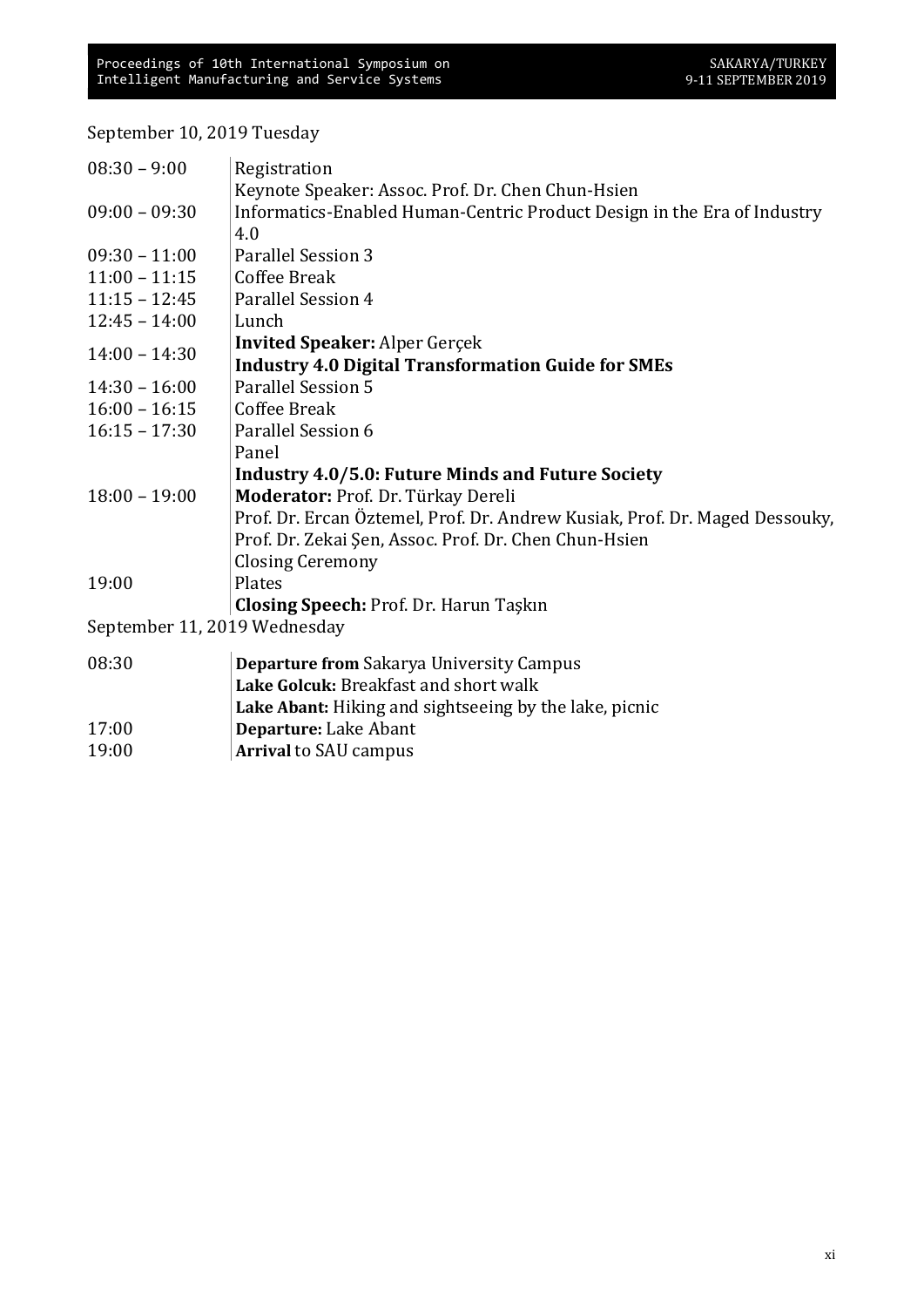| Symposium Scientific Programme |                                                                                                                                                                                                                                             |                              |  |  |  |
|--------------------------------|---------------------------------------------------------------------------------------------------------------------------------------------------------------------------------------------------------------------------------------------|------------------------------|--|--|--|
| First<br>Day                   | September 9, 2019 Monday                                                                                                                                                                                                                    |                              |  |  |  |
| <b>TIME</b>                    |                                                                                                                                                                                                                                             | Industry                     |  |  |  |
| $08:30 -$<br>9:00              | Registration                                                                                                                                                                                                                                | 4.0                          |  |  |  |
| $09:00 -$<br>10:00             | Opening Ceremony and Speeches                                                                                                                                                                                                               | Sakarya Univ<br>$5.0$ :<br>٥ |  |  |  |
| $10:00 -$<br>10:30             | Keynote Speaker: Prof. Dr. Zekai Şen<br>Natural Intelligence vs. Artificial Intelligence                                                                                                                                                    | $\sigma$                     |  |  |  |
| $10:30 -$<br>11:00             | Keynote Speaker: Prof. Dr. Andrew Kusiak<br><b>Service Manufacturing: Basic Concepts and Technologies</b>                                                                                                                                   | risit                        |  |  |  |
| $11:00 -$<br>11:15             | Coffee Break - I                                                                                                                                                                                                                            | nds<br>akarya                |  |  |  |
| $11:15 -$<br>12:30             | Panel: İmalat Sanayiinde Yapay Zeka Uygulamaları (Artificial<br>Prof. Dr. Türkay<br>Moderator: Prof. Dr. Ercan<br>Prof. Dr. Bülent Eker<br>Intelligence Applications in Manufacturing Industry)<br>Prof. Dr. Zekai Şen<br>Oztemel<br>Dereli | pue<br>⊝<br>ه<br>Fu          |  |  |  |
| $12:30 -$<br>13:30             | Lunch<br>Sakarya University Dining Hall                                                                                                                                                                                                     | Turkey<br>iture              |  |  |  |
| $13:30 -$<br>14:00             | Keynote Speaker: Prof. Dr. Ercan Öztemel<br>Understanding Digital Transformation and Comparing Industry 4.0 with Society 5.0                                                                                                                | Society                      |  |  |  |
| $14:00 -$<br>14:30             | Keynote Speaker: Prof. Dr. Maged Dessouky<br>An Online Cost Allocation Model for Horizontal Supply Chains                                                                                                                                   |                              |  |  |  |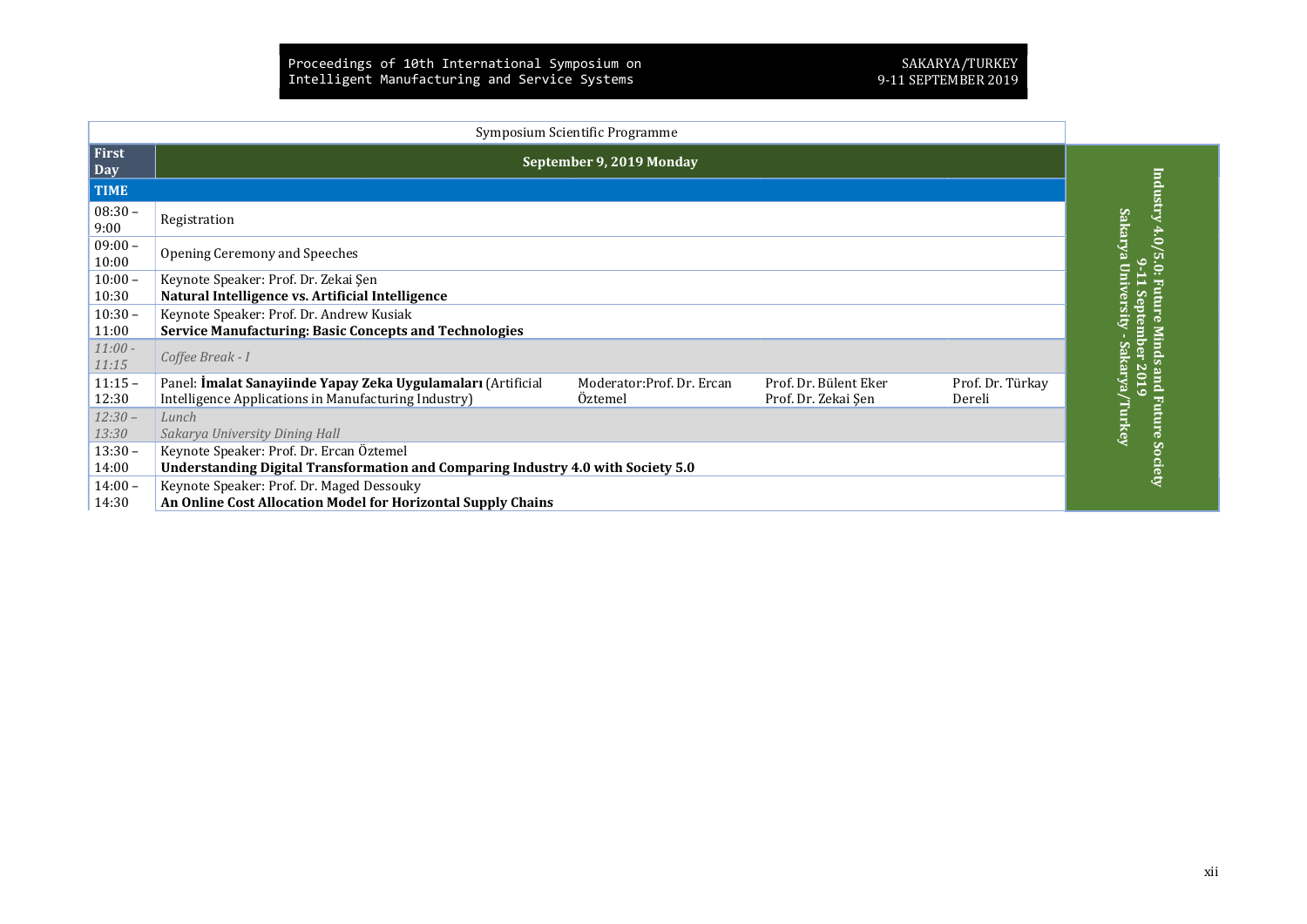|                                        | <b>Prof. Dr. Nevzat Kor Hall</b>                                                                                                 | Prof. Dr. Fuat Sezgin Hall                                                                                                           | Prof. Dr. Gültekin Yıldız<br><b>Hall</b>                                                                     | Hall 4                                                                                                                   | Hall 6                                                                                                              | Hall 7                                                                                                            |
|----------------------------------------|----------------------------------------------------------------------------------------------------------------------------------|--------------------------------------------------------------------------------------------------------------------------------------|--------------------------------------------------------------------------------------------------------------|--------------------------------------------------------------------------------------------------------------------------|---------------------------------------------------------------------------------------------------------------------|-------------------------------------------------------------------------------------------------------------------|
| <b>Parallel</b><br><b>Session</b><br>1 | Defence-1<br>(Chair: Prof. Dr. B.<br><b>GÜLTEKIN ÇETINER)</b>                                                                    | <b>Smart Cities, Digital</b><br>Goverment&Nations-1<br>(Chair: Assoc. Prof. Dr.<br>ZEHRA KAMIŞLI ÖZTÜRK)                             | <b>Logistics, Material</b><br><b>Handling</b><br>(Chair: Assoc. Prof. Dr.<br>TARIK KÜÇÜKDENIZ)               | <b>Data Science</b><br>(Chair: Assist. Prof. Dr.<br><b>ONUR DOĞAN</b> )                                                  | <b>Big Data-1</b><br>(Chair: Assist. Prof.<br>Dr.TÜLAY KORKUSUZ<br>POLAT)                                           | <b>Modeling, Simulation and</b><br>Optimization-1<br>(Chair: Assist. Prof.<br><b>Dr.SEHER ARSLANKAYA)</b>         |
| $14:30 -$<br>16:00                     | 148 - Turkish Space<br>Technology And Economy<br>NEDIM SÖZBIR                                                                    | 5 - Real-Time Monitoring<br>Of Indoor Air Quality<br>Related To Human Activity<br>W<br><b>ALPER MUTLU</b>                            | 57 - Three Dimensional<br>Geographical Clustering &<br><b>Optimization Hybrid Model</b><br>TARIK KÜÇÜKDENIZ  | 133 - Work Process<br><b>Modelling For Predictive</b><br>Maintenance 4.0: A Case<br>Study<br><b>IDRISS EL-THALJI</b>     | 228 - Defining Objects With<br>Laser From A Long<br>Distance Via Deep Learning<br>Net<br>NEVZAT OLGUN               | 127 - Combined Cycle<br>Power Plant Dispatch<br><b>Optimization At Turkish</b><br>Power Mark<br><b>ELIF CESUR</b> |
|                                        | 238 - Marmara Credit<br>Loops: A Blockchain<br>Solution To<br>Nonredemption Problem<br>l<br><b>B. GÜLTEKIN ÇETINER</b>           | 108 - Improving<br><b>Production Line</b><br>Performance Via<br>Simulation Approach: An<br>Appl<br>SINEM BÜYÜKSAATÇI<br><b>KIRIS</b> | 106 - A New Fuzzy C-Means<br>And Ahp-Based Three-<br>Phased Approach For<br>Multiple C<br>FATIH YIĞIT        | 202 - Clustering<br>Universities In Turkey<br>According To Their<br>Relevance To Indu<br>ÖZGE VAR                        | 67 - A Comprehensive<br><b>Energy Supply Forecasting</b><br>Model: Comparison<br>Between Tu<br><b>OMER ALGORABI</b> | 86 - A Decision Model<br>Proposal For School<br>Selection Problem Under<br>Hesitant<br><b>AYLIN ADEM</b>          |
|                                        | 96 - Blockchain Based<br><b>Tracking And Traceability</b><br>In The Oil And Gas<br>Industry<br><b>MOHAMMADREZA</b><br>KATOUZIANI | 176 - Control Of Chaotic<br>Two-Predator One-Prey<br>Model With Single State<br>Slidi<br>ALPER GÖKSU                                 | 193 - Product Quality<br>Control In Industrial<br>Manufacturing Band And<br>Packaging<br>SAID MIRZA TERCAN   | 99 - Support Vector<br><b>Regression Based Project</b><br><b>Completion Cost Estimation</b><br>Mod<br><b>ERSIN NAMLI</b> | 218 - Data-Driven Analysis<br>Of Occupational Accidents<br>In Turkish Transportati<br>NAZLI GÜLÜM MUTLU             | 157 - Supplier Strategy<br>Determination Via Ahp<br>Based Portfolio Analysis<br><b>SINEM VAROL</b>                |
|                                        | 65 - Lean Industry 4.0: A<br>New Framework For The<br>Next Level Of Process<br>Excel<br>ADEM GÖLEC                               | 174 - Combination Methods<br>For Traffic Flow<br>Forecasting<br>ZEYNEP IDIL ERZURUM<br><b>CICEK</b>                                  | 152 - A Hyper Heuristic<br>Approach For Green<br>Vehicle Routing Problem<br>With Simu<br>BÜŞRA OLGUN         | 33 - Process-Oriented<br><b>Evaluation Of Customer</b><br>Satisfaction: Process<br>Mining A<br>ONUR DOĞAN                | 61 - Comparison Of Texture<br><b>Features Based Classifiers</b><br>For<br>OĞUZHAN YÜCE                              | 233 - Analysis Of<br>Maintenance Planning<br>Models With Monte Carlo<br>Simulation Te<br><b>SAMET KOÇ</b>         |
|                                        | 98 - Decentralization<br>Management In The<br><b>Context Of Chinese History</b><br>And Fina<br><b>KAI CHEN</b>                   | 184 - Identification Key<br><b>Factors Of Traffic Accidents</b><br>Using Data Mining<br>ZEHRA KAMIŞLI ÖZTÜRK                         | 168 - A Mathematical<br><b>Model For Locating Electric</b><br>Vehicle Charging Stations<br>I<br>HILAL YILMAZ | 51 - Using Chi-Square<br><b>Based Discretization</b><br>Algorithms For Ensemble<br>Classifi<br><b>NURAN PEKER</b>        | 204 - Map Ranking,<br>Mitigation And Application<br>In Big Data Analysis<br>SUAT ERDOĞAN                            | 234 - Stochastic Preventive<br>Maintenance Planning<br>Model<br>SAMET KOÇ                                         |
| $16:00 -$<br>16:15                     | Coffee Break - II                                                                                                                |                                                                                                                                      |                                                                                                              |                                                                                                                          |                                                                                                                     |                                                                                                                   |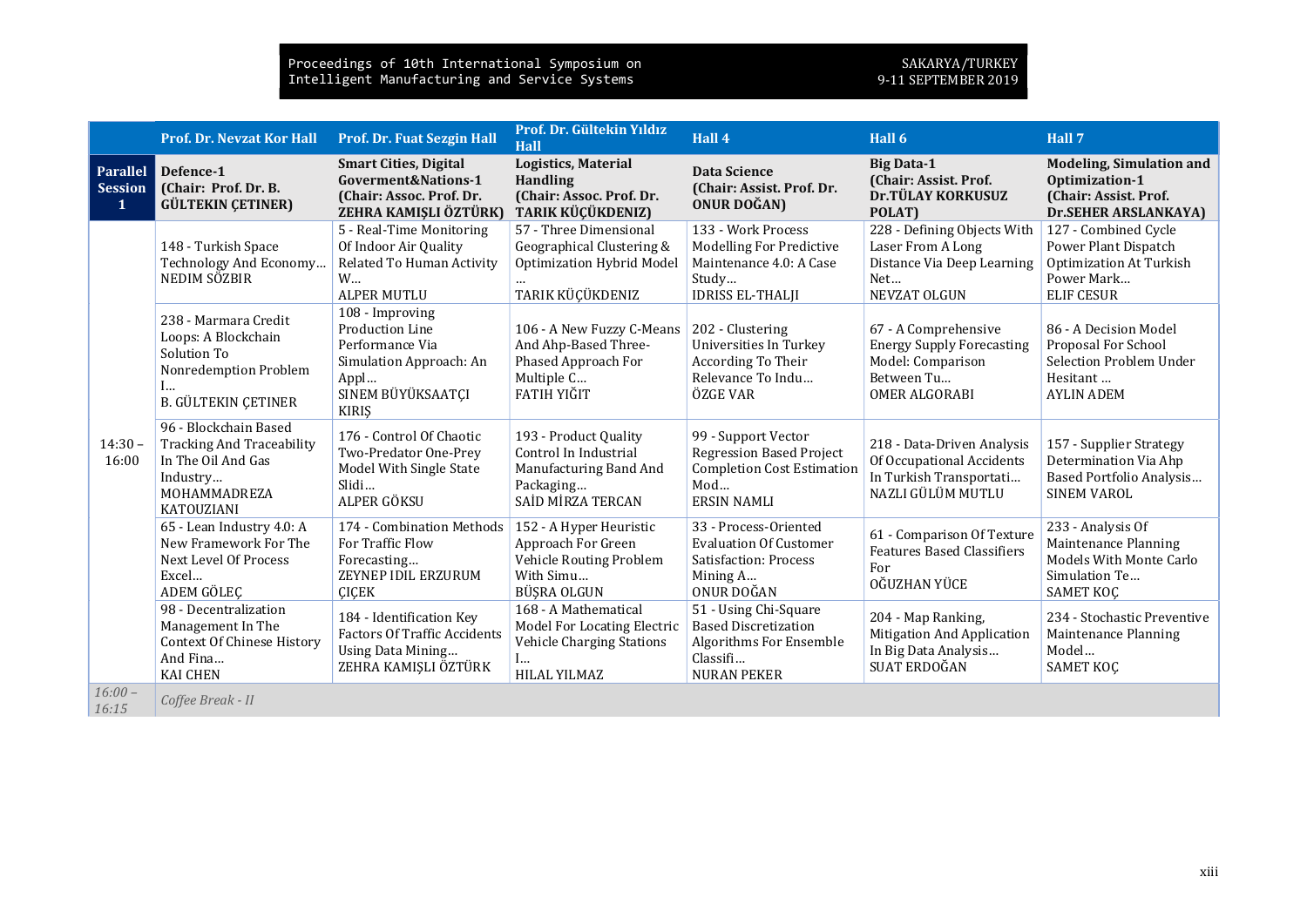| <b>Parallel</b><br><b>Session</b><br>$\overline{2}$ | Defence-2<br>(Chair: Assoc. Prof.<br>Dr.ADEM GÖLEÇ)                                                                      | <b>Smart Cities, Digital</b><br><b>Goverment &amp; Nations-2</b><br>(Chair: Prof. Dr. NEDIM<br>SÖZBIR) | Comp. and Intell. in Man.<br>and Prod. Sys. -1<br>(Chair: Assoc. Prof.<br>Dr.UFUK CEBECI)                              | <b>Energy Management</b><br>(Chair: Assoc. Prof. Dr.<br><b>MEHMET EMIN AYDIN)</b>                                        | <b>Big Data-2</b><br>(Chair: Assist. Prof.<br>Dr.SİNEM BÜYÜKSAATÇI<br>KİRİŞ)                                            | <b>Modeling, Simulation and</b><br>Optimization-2<br>(Chair: Assist. Prof. Dr.<br><b>SEHER ARSLANKAYA)</b>      |
|-----------------------------------------------------|--------------------------------------------------------------------------------------------------------------------------|--------------------------------------------------------------------------------------------------------|------------------------------------------------------------------------------------------------------------------------|--------------------------------------------------------------------------------------------------------------------------|-------------------------------------------------------------------------------------------------------------------------|-----------------------------------------------------------------------------------------------------------------|
| $16:15 -$<br>17:45                                  | 92 - Raspberry Pi Firewall<br><b>And Intrusion Detection</b><br>System<br><b>BERAT KAYA</b>                              | 146 - Engineering Labor<br>Demand In Turkey<br>NEDIM SÖZBIR                                            | 212 - Developing An<br><b>Integrated Counting</b><br>Approach For The<br>Corrugated Boards B<br><b>UFUK CEBECI</b>     | 72 - Energy Efficient Water<br>resource management and<br>optimisation: A multi-a<br>MEHMET EMIN AYDIN                   | 97 - Zero Waste Concept In<br>Additive Manufacturing: A<br>Brief Review<br>SINEM BÜYÜKSAATÇI<br><b>KIRIS</b>            | 142 - A Big Bang-Big<br>Crunch Algorithm For<br><b>Buffer Allocation Problem</b><br>MEHMET ULAS<br>KOYUNCUQĞLU  |
|                                                     | 135 - Systems Engineered-<br>Simulation: A Framework<br>To Conceptualise<br>Behaviours<br><b>IDRISS EL-THALII</b>        | 188 - Daily Energy Use<br>Planning With Distributed<br>Energy Storage Systems<br>SAID MIRZA TERCAN     | 58 - Solving Line Balancing<br>Problem For Mixed Model<br>Parallel Two-Sided Asse<br>TARIK KÜÇÜKDENIZ                  | 63 - Modeling And<br>Research Of<br><b>Transformation Of The</b><br>Three-Phases Primary Cu<br>KHURSHID SATTAROV         | 244 - Autonomous<br>Differantial Drive Mobile<br>Robot System And Energy<br>Consumpti<br>GÜRKAN GÜRGÜZE                 | 84 - Robust Control Of<br><b>Inverted Pendulum System</b><br>Using µ-Synthesis<br>Approach<br>ÖZGE KANLIKAYA    |
|                                                     | 85 - Data Mining Approach<br>For Quality Control Process<br>Improvement<br>ZEYNEP GERGIN                                 | 15 - Industry 4.0, Artificial<br>Intelligence And New<br>Period Of Working Relati<br>ÖZLEM KÜÇÜK       | 230 - Kinematic Analysis<br>And Design Of 3-Puu<br>Parallel Manipulator<br>HÜSEYIN EMRE GÜNER                          | 143 - Research Of<br><b>Transforming Circuits Of</b><br><b>Electromagnets Sensor</b><br>With Distri<br>KHURSHID SATTAROV | 231 - Product Lifecycle<br>Management In Smart<br>Factories: Industry 4.0<br>Applicat<br><b>ADEM KAYAR</b>              | 153 - Design And Control Of<br>The Two-Wheeled Self-<br><b>Balancing Robot Using</b><br>Micro<br>ÖZGE KANLIKAYA |
|                                                     | 73 - Design And Fabrication<br>Of Image Detection Based<br>Agv<br><b>MERVE ERSOY</b>                                     | 141 - A Hybrid Multi<br>Criteria Decision For A<br>Food Facility Location<br>Selectio<br>ÖZNUR ERGÜL   | 203 - A Conceptual Model<br><b>Based Deep Learning For</b><br>Monitoring And Controlling<br>MERVE ŞIŞCI                | 78 - Determining The Focus<br><b>Strategy By Sswot-Fmcdm</b><br>Of Renewable Energy<br>Sour<br>BÜŞRA TAŞKAN              | 232 - Rfid Technologies In<br>Industry 4.0 Applications<br><b>ADEM KAYAR</b>                                            | 38 - Interval Estimation Of<br>The Weibull Modulus Based<br>On Shortest Pivotal I<br>MERYEM YALÇINKAYA          |
|                                                     | 126 - Text Analyze Studies<br><b>Based On Customer</b><br><b>Comments And Modeling</b><br>Of The Co<br><b>ELIF CESUR</b> | 227 - Customizing Bsc<br><b>Elements For</b><br>Municipalities<br>AYŞEGÜL AYDIN                        | 107 - A Conceptual<br><b>Framework For Complexity</b><br>Reduction In New Product<br>Develop<br>SHADİ FIROOZI ALIZADEH | 102 - Risk Analysis And<br>Optimization With Mcdm<br>Of Renewable Energy<br>Investmen<br>BÜŞRA TAŞKAN                    | 32 - Predicting The<br><b>Production Times In Die</b><br><b>Manufacturing Process</b><br>Using Dat<br><b>GÖZDE ESER</b> | 45 - A Fuzzy Mathematical<br>Approach For Lean<br>Management<br>NEVRA AKBILEK                                   |
| $19:00-$                                            | Gala Dinner                                                                                                              |                                                                                                        |                                                                                                                        |                                                                                                                          |                                                                                                                         |                                                                                                                 |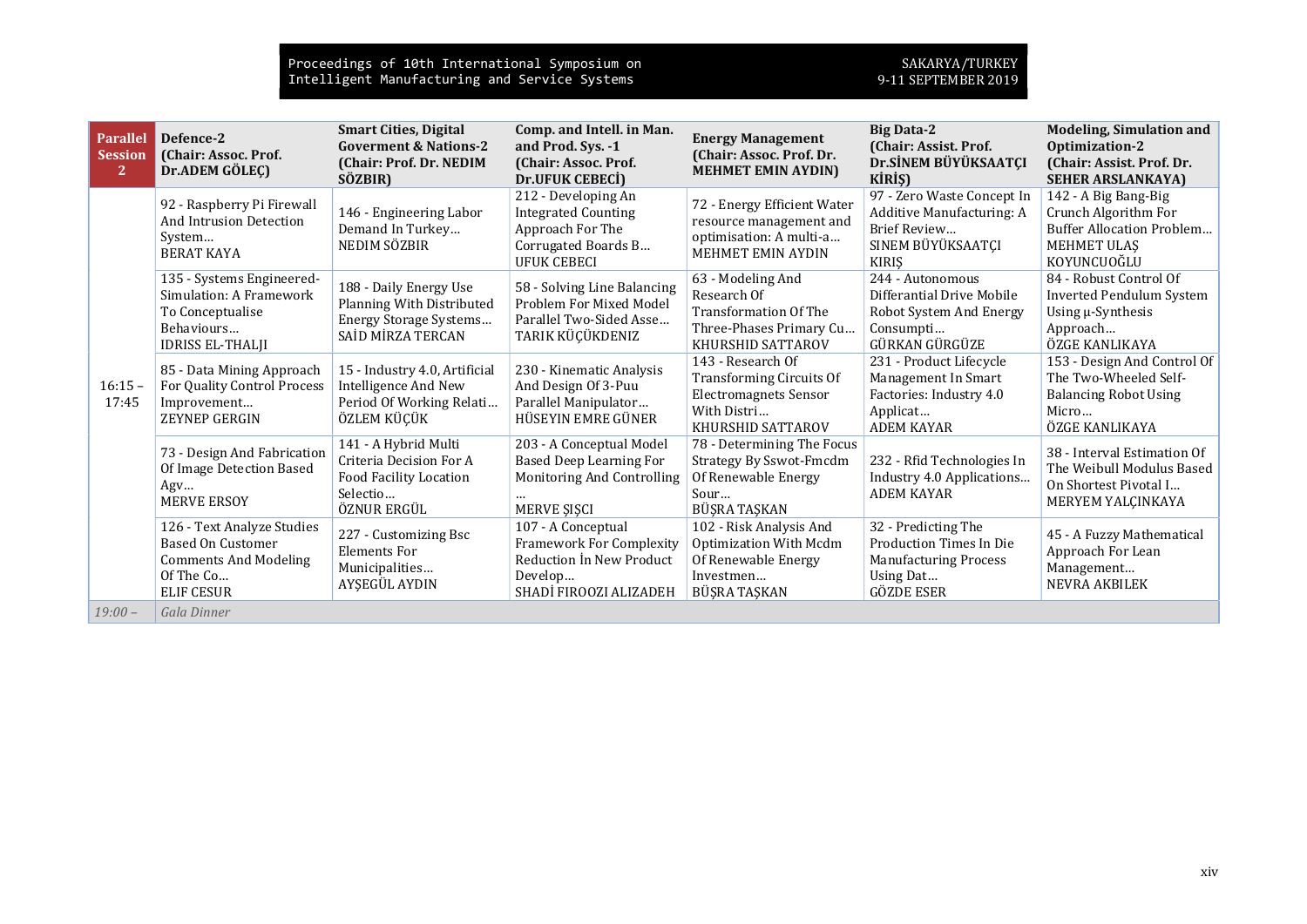| Second<br>$\overline{Day}$      | September 10, 2019 Tuesday                                                                                                       |                                                                                                                     |                                                                                                                                 |                                                                                                                                 |                                                                                                       |                                                                                                                        |  |  |
|---------------------------------|----------------------------------------------------------------------------------------------------------------------------------|---------------------------------------------------------------------------------------------------------------------|---------------------------------------------------------------------------------------------------------------------------------|---------------------------------------------------------------------------------------------------------------------------------|-------------------------------------------------------------------------------------------------------|------------------------------------------------------------------------------------------------------------------------|--|--|
| $08:30 -$<br>9:00               | Registration                                                                                                                     |                                                                                                                     |                                                                                                                                 |                                                                                                                                 |                                                                                                       |                                                                                                                        |  |  |
| $09:00 -$<br>09:30              | Keynote Speaker: Assoc. Prof. Dr. Chen Chun-Hsien<br>Informatics-Enabled Human-Centric Product Design in the Era of Industry 4.0 |                                                                                                                     |                                                                                                                                 |                                                                                                                                 |                                                                                                       |                                                                                                                        |  |  |
|                                 | <b>Prof. Dr. Nevzat Kor Hall</b>                                                                                                 | Prof. Dr. Fuat Sezgin Hall                                                                                          | Prof. Dr. Gültekin Yıldız<br><b>Hall</b>                                                                                        | Hall 4                                                                                                                          | Hall 6                                                                                                | Hall 7                                                                                                                 |  |  |
| Parallel<br><b>Session</b><br>3 | <b>3D Printing</b><br>(Chair: Assoc. Prof. Dr.<br><b>IHSAN HAKAN SELVI</b> )                                                     | <b>Production Systems-1</b><br>(Chair: Assoc. Prof.<br>Dr.SEMRA BORAN)                                              | Comp. and Intell. in Man.<br>and Prod. Sys. -2<br>(Chair: Prof. Dr. ALI RIZA<br>YILDIZ)                                         | <b>Electromagnetic Industry</b><br>(Chair: Dr.İBRAHİM<br><b>BAHADIR BAŞYİĞİT)</b>                                               | <b>Big Data-3</b><br>(Chair: Assoc. Prof.<br>Dr.RECEP YILMAZ)                                         | <b>Modeling, Simulation and</b><br>Optimization-3<br>(Chair: Assist. Prof.<br>Dr. TİJEN ÖVER ÖZÇELİK)                  |  |  |
| $09:30 -$<br>11:00              | 217 - Automatic Tool Path<br><b>Generation Based Freeform</b><br>Features Recognition<br>AHMED ALJUBOORI                         | 221 - Technician Planning<br>In Arçelik Authorized<br>Services Via Optimization<br><b>FADIME ÜNEY</b><br>YÜKSEKTEPE | 132 - Inverse Kinematics<br>And Jacobian Matrix<br>Derivation Of 3-Dof Planar<br>Para<br>SAVAŞ YILMAZ                           | 166 - A Novel, Effective And<br><b>Fast Optimization Model</b><br>For Increasing The Qual<br><b>IBRAHIM BAHADIR</b><br>BASYIĞIT | 239 - Best Price Search<br><b>With Linear Performance</b><br>Pricing And<br><b>GAMZE TANAK</b>        | 226 - Proposing A Model<br><b>Assessing Readiness For</b><br>Industry 4.0 And<br>Determining<br>SHADI FIROOZI ALIZADEH |  |  |
|                                 | 150 - The Effects Of New<br>Era Technologies On<br>Companies: Assessment<br>With An I<br>KARVANA ALIRIZA<br><b>ŞIRMEMMEDOV</b>   | 159 - Analyzing The Out Of<br>Control Signal In<br>Multivariate Processes<br>With Fuz<br><b>SEMRA BORAN</b>         | 113 - Design And<br>Development Of A Lead<br><b>Screw And Motor Driven</b><br>Industrial Gri<br>MOHAMMAD JAVAD<br><b>FOTUHI</b> | 170 - The Comparison Of<br>Electromagnetic<br>Characteristics Of The<br>Heatsinks Wit<br>ABDULLAH GENÇ                          | 249 - Comparison of the<br>Effect of Robot Usage on<br>the Cycle Time<br><b>RECEP YILMAZ</b>          | 178 - A Mathematical<br>Model For Crew<br>Assignment Problem With<br>Calculation Of W<br>KADIR KUTAY ÖZGÜN             |  |  |
|                                 | 225 - Using Digital Images<br>And Finite Elements<br><b>Technique Reconstruction</b><br>Surg<br>AMJAD ABDULGHAFOUR               | 17 - An Application Of<br>Demand Forecasting With<br><b>Artificial Neural Networks</b><br>I<br><b>ADNAN AKTEPE</b>  | 114 - Force Control Of<br>Industrial<br>Electromechanical Cylinder<br>Drivetrain With<br>MUSTAFA KARATAŞ                        | 169 - Fabrication Of Low-<br>Weight Broadband 900<br>Waveguide Twist At X-Ku<br>Band W<br>ABDULLAH GENÇ                         | 200 - A Bibliometrics<br>Analysis For Location<br>Extraction<br>NAZMIYE ÇELIK                         | 181 - Unit Hypercube<br>Search<br>KADIR KUTAY ÖZGÜN                                                                    |  |  |
|                                 | 89 - 3D Printer Selection By<br><b>Using Maut Technique</b><br>Based Entropy Method<br><b>ESRA AYHAN</b>                         | 243 - A Data Mining<br>Approach To Production<br>Management Decision In<br>Polymer In<br><b>BERRIN DENIZHAN</b>     | 88 - Multi Criteria<br><b>Evaluation Of New Product</b><br><b>Development Process</b><br>Through A<br>YILDIZ ŞAHIN              | 124 - Strategy Selection For<br><b>Smoothing The Transition</b><br>Period Of Industry 4.0<br>BURCU YILMAZ KAYA                  | 201 - Location Extraction<br>Of Geo-Tagged Tweets: A<br>Case Study<br>NAZMIYE ÇELIK                   | 144 - Product Warehouse<br>Ramp Assignment Using<br>Artificial Bee Colony<br>SEDEFHAN DENIZHAN                         |  |  |
|                                 | 64 - Making Assembly<br><b>Guides For Self-Assembly</b><br><b>Products Three</b><br>Dimensional Wi<br><b>HILAL AYDIN</b>         | 175 - Application Of<br>Machine Learning Methods<br>With Dimension Reduction<br>Techn<br>FATMA DEMIRCAN KESKIN      | 250 - Optimum structural<br>design of automobile<br>components using recent<br>ALI RIZA YILDIZ                                  | 145 - Collaborative Robots<br>Between Industry 4.0 And<br>The Platform Economy:<br>Wh<br>.JARI KAIVO-OJA                        | 80 - Customer Response<br>Prediction For A Specific<br>Campaign In Penti Via<br>Data<br>SEVRA ÇIÇEKLI | 209 - Lean Manufacturing<br>And A Kaizen Study To<br><b>Ensure Multi-Sector Parts</b><br>To $\ldots$<br>GÜL GÜNDÜZ     |  |  |
| $11:00-$<br>11:15               | Coffee Break III                                                                                                                 |                                                                                                                     |                                                                                                                                 |                                                                                                                                 |                                                                                                       |                                                                                                                        |  |  |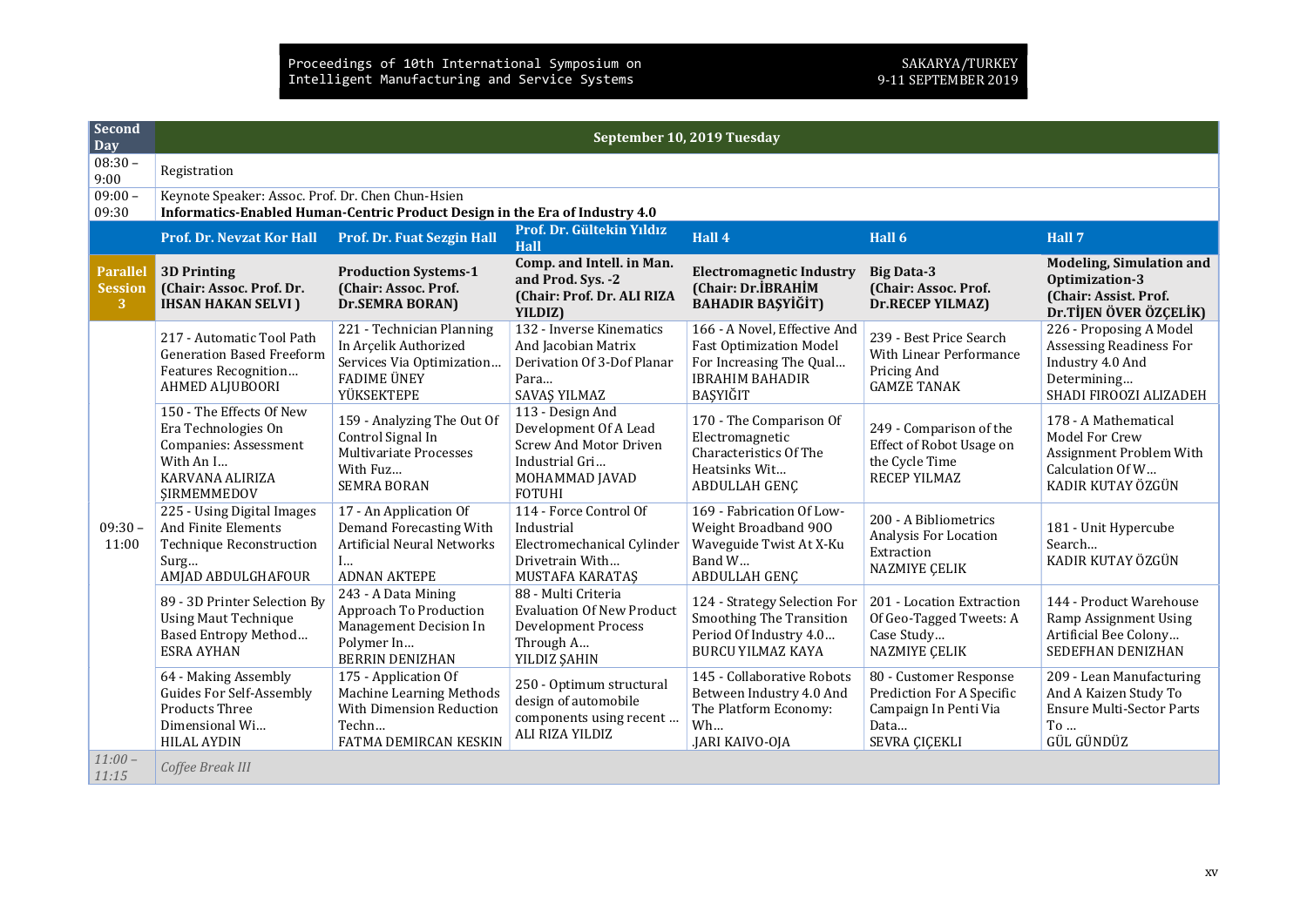| <b>Parallel</b><br><b>Session</b><br>$\overline{4}$ | Adv. Prod. and Tech.<br>Man.-1(Chair: Assist. Prof.<br>Dr.NEVRA AKBİLEK)                                  | <b>Production Systems-</b><br>2(Chair: Assist. Prof.<br>Dr.ZEYNEL ABİDİN ÇİL)                                        | Healthcare-1(Chair:<br><b>Assoc. Prof. Dr.HALIL</b><br><b>IBRAHIM KORUCA)</b>                                         | <b>Information</b><br>Management(Chair:<br>Assoc. Prof. Dr. ÖZER<br>UYGUN)                                        | Big Data-4(Chair: Assoc.<br>Prof. Dr. SAFİYE TURGAY)                                                                             | <b>Supply Chain</b><br>Management(Chair:<br>Assist. Prof. Dr. HALIL<br><b>IBRAHIM DEMIR)</b>                             |
|-----------------------------------------------------|-----------------------------------------------------------------------------------------------------------|----------------------------------------------------------------------------------------------------------------------|-----------------------------------------------------------------------------------------------------------------------|-------------------------------------------------------------------------------------------------------------------|----------------------------------------------------------------------------------------------------------------------------------|--------------------------------------------------------------------------------------------------------------------------|
| $11:15 -$<br>12:45                                  | 60 - The Readiness Of Smes<br>For Industry 4.0: A<br>Questionnaire Survey<br>TUĞBA SARI                   | 105 - Linguistic<br><b>Summarization Of Supply</b><br>Network Interactions<br><b>SENA AYDOGAN</b>                    | 247 - A Heuristic<br><b>Simulation Model For</b><br>Patient Load Balancing In<br>Hospital Im<br><b>BURAK ERKAYMAN</b> | 46 - Blockchain Technology<br>In Cloud Manufacturing<br>ÖZER UYGUN                                                | 187 - Artificial Neural<br>Network Based Cycle-Time<br>Prediction Model For<br>Wheel<br>FATMA DEMIRCAN KESKIN                    | 39 - A Multi-Objective<br>Model For An Industrial<br>Symbiosis Network<br>MURAT YEŞILKAYA                                |
|                                                     | 4 - A Safety Approach For<br>Machine Layout Problem<br><b>NEVRA AKBILEK</b>                               | 103 - A Decision Support<br>System For Supply Chain<br>Coordination Problem<br>DILARA CANLIOĞLU                      | 14 - Shift Planning And<br>Personnel Scheduling For<br>Hospitals In Terms Of<br>Work<br>HALIL IBRAHIM KORUCA          | 123 - A Model For<br>Readiness Assessment Of<br>Digital Transformation<br>Using Integ<br><b>ENES FURKAN ERKAN</b> | 220 - Artificial Intelligence<br><b>Based Prediction Models</b><br>MERT TÜRKBAYRAĞI                                              | 213 - Mixed Integer Linear<br><b>Programming For Closed</b><br>Loop Supply Chain<br>Network<br><b>ABDULLAH CAN TUTAR</b> |
|                                                     | 93 - A Novel Smed Model<br><b>Using Fuzzy Fmea</b><br>Method<br>KÜBRA YAZICI                              | 125 - A Guiding Analysis To<br><b>Accomplish The Challenges</b><br>For Implementation Of<br><b>BURCU YILMAZ KAYA</b> | 154 - The Determination Of<br><b>Customer Priorities For</b><br>The Payment Recording<br>Dev<br>SELIN GÜLLÜCE         | 110 - A Methodology For<br>Story Planning In Agile And<br>Lean Software<br>Developmen<br><b>GÜLFEM TUZKAYA</b>    | 147 - Comparing<br><b>Classification Methods In</b><br>Credit Card Fraud<br>Detection<br><b>MEHMET FATIH</b><br><b>KARADEMIR</b> | 237 - A Multi-Objective<br>Framework For Sustainable<br>Dairy Products Supply<br>Chai<br><b>ABDULLAH CAN TUTAR</b>       |
|                                                     | 215 - A Review Of Livestock<br>Supply Chain Management<br>On The Topic Of Distribu<br>DENIZ EFENDIOĞLU    | 62 - Simple Disassembly<br>Line Balancing Problem: A<br>Heuristic Algorithm With<br>ZEYNEL ABIDIN ÇIL                | 75 - Using Data Mining In<br>The Diagnosis And<br>Treatment Of Diseases, And<br>Comp<br><b>MEHMET EMIN ASAN</b>       | 21 - Intelligent Business<br>Services Operation<br>PETER MORICZ                                                   | 235 - Developing Of Rough<br>Set Based Multi Criteria<br><b>Decision Making</b><br>Algorithm<br><b>SAFIYE TURGAY</b>             | 55 - Fractional Order Chaos<br>Of Supply Chain System<br>NESLIHAN AÇIKGÖZ                                                |
|                                                     | 216 - Livestock Supply<br>Chain Management From<br>The Perspective Of<br>Methodologie<br>DENIZ EFENDIOĞLU | 43 - Price Modeling For<br>Steel Industry: A Case For<br>Turkey<br>ISTEMI KAĞAN SAKAR                                | 68 - An Industry 4.0<br>Maturity Level Assessing<br>Model Based On Fuzzy<br>Dematel<br><b>ENES FURKAN ERKAN</b>       | 214 - Determination Of<br>Industry 4.0 Roadmap<br><b>Using Swara Topsis</b><br>Methods<br><b>SAMET GÜRSEV</b>     | 95 - Erp Software Selection<br>Process Using Interval Grey<br>Number-Based Macbet<br>MUSTAFA SAID<br>YURTYAPAN                   | 56 - The Effect Of Safety<br><b>Stock In Chaotic Supply</b><br>Chain<br>NESLIHAN AÇIKGÖZ                                 |
| $12:45 -$<br>14:00                                  | Lunch                                                                                                     |                                                                                                                      |                                                                                                                       |                                                                                                                   |                                                                                                                                  |                                                                                                                          |
| $14:00 -$<br>14:30                                  | <b>Invited Speaker: Alper Gerçek</b><br><b>Industry 4.0 Digital Transformation Guide for SMEs</b>         |                                                                                                                      |                                                                                                                       |                                                                                                                   |                                                                                                                                  |                                                                                                                          |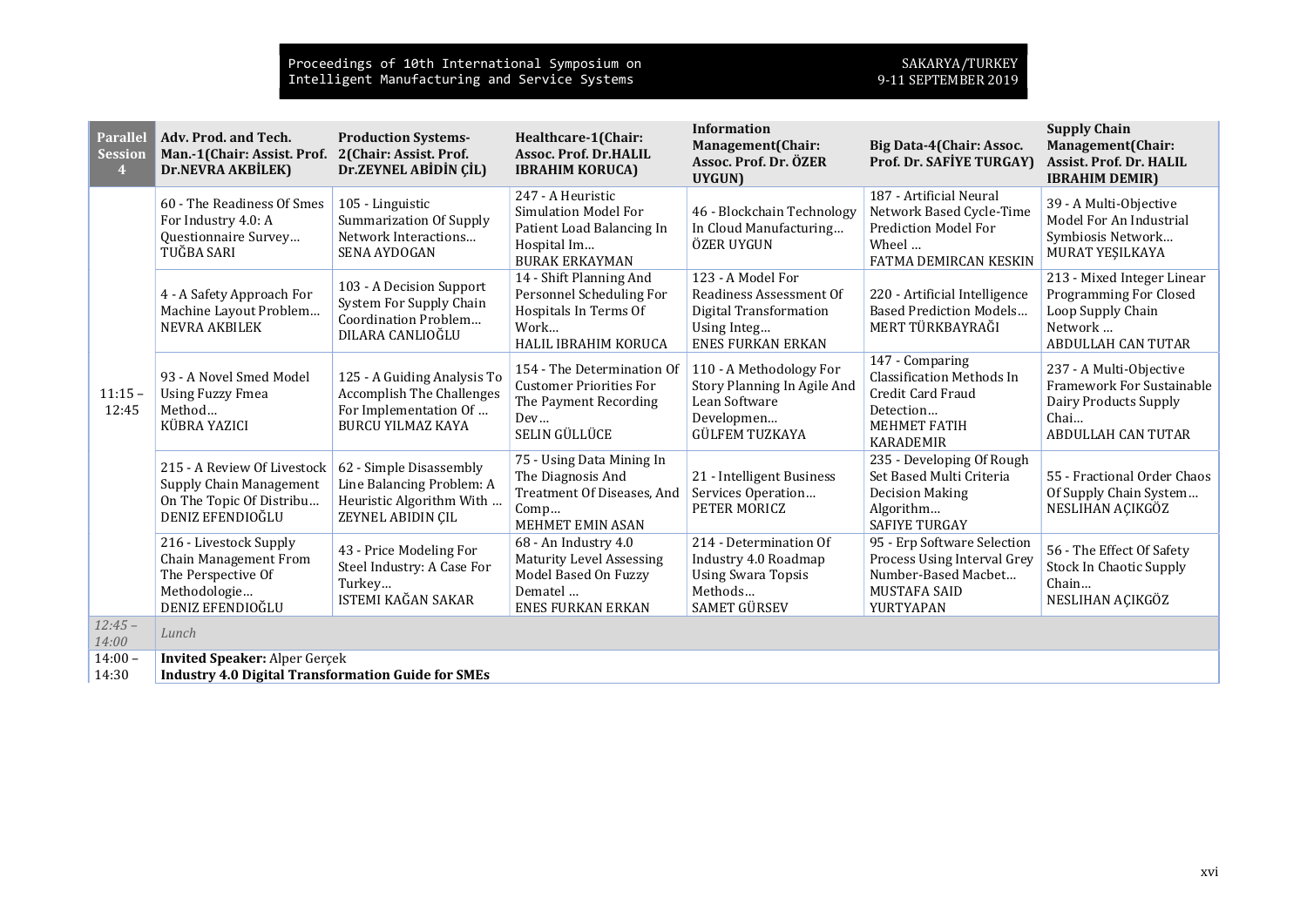| <b>Parallel</b><br><b>Session</b><br>5 <sup>1</sup> | Adv. Prod. and Tech.<br>Man.-2<br>(Chair: Prof.JARI KAIVO-<br>OJA)                                                       | <b>Production Systems-3</b><br>(Chair: Assist. Prof.<br>Dr.TÜLAY KORKUSUZ<br>POLAT)                                | Healthcare-2<br>(Chair: Assoc. Prof.<br><b>Dr.BURAK ERKAYMAN)</b>                                                    | <b>Logistics and Transport</b><br>Systems-1<br>(Chair: Assoc. Prof.<br>Dr.GÜLFEM TUZKAYA)                                       | Miscellaneous-1<br>(Chair: Assoc. Prof.<br><b>Dr.OMER OZTURKOGLU)</b>                                                | <b>Miscellaneous-2</b><br>(Chair: Dr.MEHMET<br><b>ONUR OLGUN)</b>                                                 |
|-----------------------------------------------------|--------------------------------------------------------------------------------------------------------------------------|--------------------------------------------------------------------------------------------------------------------|----------------------------------------------------------------------------------------------------------------------|---------------------------------------------------------------------------------------------------------------------------------|----------------------------------------------------------------------------------------------------------------------|-------------------------------------------------------------------------------------------------------------------|
| $14:30 -$<br>16:00                                  | 129 - A Variable Weighted<br>Multimoora Method To Cnc<br>Machine Selection<br>YUSUF ŞAHIN                                | 130 - Air Quality Of Dublin<br>Forecasting Via The<br><b>Application Of Artificial</b><br>Ne<br><b>BURCU BUDAK</b> | 77 - Performance<br><b>Evaluation Of Hospital</b><br>Operation Using Integrated<br>Fuzzy Mu<br><b>BILAL DEMIRLER</b> | 66 - A Flow Based<br><b>Refuelling Station Model</b><br>For Electric Vehicles<br>Charge Sta<br><b>GÜLFEM TUZKAYA</b>            | 173 - E-Municipality And<br>Artificial Intelligence<br>Applications: A Proposal<br>Mo<br>GÜL GÜNDÜZ                  | 210 - Conceptual Overview<br>Of Challenges Of City<br>Logistics To Public<br>Transpor<br>FUAT GÜNALP              |
|                                                     | 19 - Developing A Mutual<br><b>Advanced Resource</b><br>Planning And<br>Reconfigurable Manu<br><b>AMIRHOSSEIN MOADAB</b> | 248 - A - Real Time &<br>Intelligent Line Balancing<br>Model<br>MUHAMMET RAŞIT CESUR                               | 94 - Classification Of Heart<br><b>Attack Risk Using Fuzzy</b><br>Inference System<br><b>BURAK SAY</b>               | 29 - Determination Of New<br>Proper Fire Station<br><b>Location Using Sequential</b><br>Top<br><b>ABDULLAH HULUSI</b><br>KÖKCAM | 69 - Analysis Of The Factors<br>Affecting The Industry 4.0<br>Tendency With The S<br><b>ONUR CANPOLAT</b>            | 28 - Integrated Process<br>Planning, Wms Dispatching,<br>And Wslk Due-Date<br>Assign<br><b>CANER ERDEN</b>        |
|                                                     | 179 - Experimental Study<br>On Optimization Of Cutting<br>Parameters By Using<br>Tagu<br>MEHMET ALI GUVENÇ               | 35 - Constraint<br>Programming For Two-<br>Sided Assembly Line<br><b>Balancing Problems</b><br>FUNDA GÜNER         | 206 - Diagnosis of Heart<br>Diseases by Artificial<br>Neural Networks<br><b>ARDA BIÇICI</b>                          | 59 - Ant Colony<br><b>Optimization For Solving</b><br>The Traveling Salesman<br>Problem Wit<br>TUĞÇE KOÇ                        | 25 - Optimal Tunnel<br>Locations In A Two-Block<br>Warehouse Under A Class-<br>Based<br>OMER OZTURKOGLU              | 196 - A New Approach<br><b>Towards Binarization Of</b><br>Multi-Color Scene Text<br><b>BELAYNESH CHEKOL</b>       |
|                                                     | 82 - Proliferation Of Digital<br><b>Twins: Towards New</b><br>Horizons Of Digital Twin-<br>T<br>JARI KAIVO-OJA           | 42 - A Learning Scheduling<br>Approach Simulation-<br>Optimisation To The<br>Dynamic<br>ALI FIRAT INAL             | 246 - Software For<br><b>Optimization And Control</b><br>Of Two Different Areas,<br>Manufact<br><b>ELIF YILDIRIM</b> | 70 - A Fuzzy-Logic-Based<br>Approach To Efqm<br><b>Excellence Model For</b><br>Performance<br>MERVE ŞIŞCI                       | 236 - Cloud Computing<br><b>Based Hospital</b><br>Management System: As A<br>Project Structu<br><b>SAFIYE TURGAY</b> | 180 - A New Cooperative<br><b>Inventory Routing Game</b><br>Model Using Depot Sharing<br>App<br>MEHMET ONUR OLGUN |
|                                                     | 242 - Environmental<br>sustainable manufacturing<br>with<br><b>DINESH CHANDRA</b>                                        | 245 - Shelf Space<br>Optimization With Genetic<br>Algorithm In A Cosmetics<br>Distrib<br>MUHAMMED ENES<br>SEZGENÇ  | 160 - Pattern Recognition<br>In Process Control Charts<br>With Ensemble Machine<br>Le<br>KÜBRA YAZICI                | 199 - Education 4.0: A<br>System Proposal Based On<br>Lean Learning<br>ELIF DÜLGER                                              | 118 - Design and<br>Development of a<br>Continuum Robot for<br>Industrial Inspection<br>SABRİ BIÇAK                  |                                                                                                                   |
| $16:00 -$<br>16:15                                  | Coffee Break IV                                                                                                          |                                                                                                                    |                                                                                                                      |                                                                                                                                 |                                                                                                                      |                                                                                                                   |
|                                                     |                                                                                                                          |                                                                                                                    |                                                                                                                      |                                                                                                                                 |                                                                                                                      |                                                                                                                   |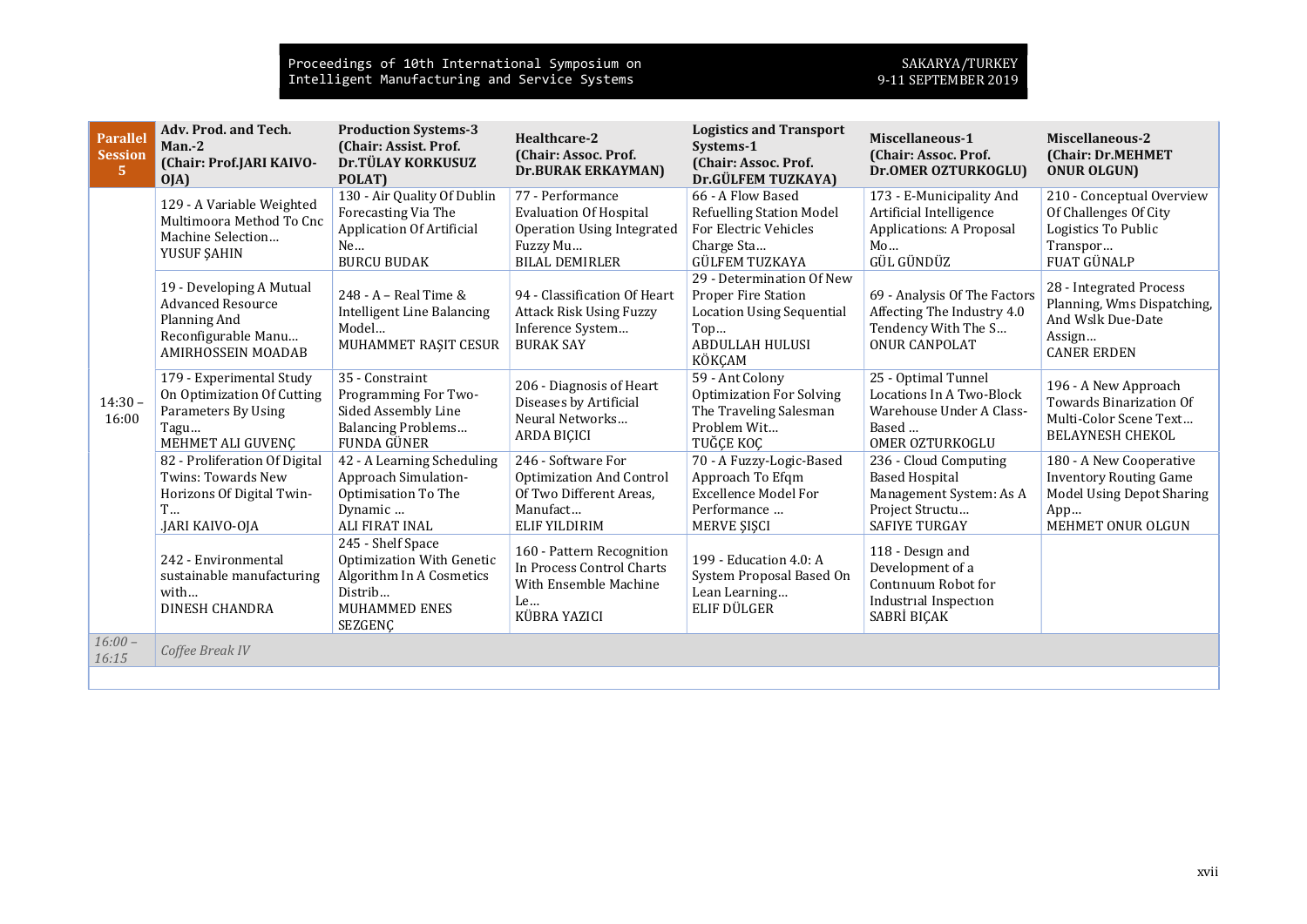| <b>Parallel</b><br><b>Session</b><br>6 | <b>Internet of Things</b><br>(Chair: Assist. Prof. Dr.<br><b>ALPER GÖKSU)</b>                                          | <b>Production Systems-4</b><br>(Chair: Dr. ABDULLAH<br>HULUSI KÖKÇAM)                                                    | Healthcare-3<br>(Chair: Assist. Prof.<br><b>Dr.MERVE CENGIZ</b><br>TOKLU)                                  |                                                     |                                      |  |
|----------------------------------------|------------------------------------------------------------------------------------------------------------------------|--------------------------------------------------------------------------------------------------------------------------|------------------------------------------------------------------------------------------------------------|-----------------------------------------------------|--------------------------------------|--|
| $16:15 -$<br>17:30                     | 115 - Analyzing The<br><b>Opportunities And Threats</b><br>Of Smart Products In The<br>Conte<br>SHADI FIROOZI ALIZADEH | 40 - Development Of A<br>Flexible Software For<br>Disassembly Line Balancing<br>With<br>ÜMRAN KAYA                       | 24 - Home Health Care<br><b>Worker Routing And</b><br>Scheduling With Lunch<br>Break<br>OMER OZTURKOGLU    |                                                     |                                      |  |
|                                        | 18 - Cooperative Game<br>Theory Based Network<br>Selection Scheme For<br>Heterogeneo<br>MEHMET ONUR OLGUN              | 161 - Development Of<br>Prototype Software For<br>Queuing Models In Service<br>Indust<br>ÜMRAN KAYA                      | 11 - Strategic Performance<br>Indicators Prioritization In<br>Hospitals Using Hes<br>MERVE CENGIZ TOKLU    |                                                     |                                      |  |
|                                        | 182 - Iot Based Condition<br>Monitoring System Design<br>For Investigation Of Non-<br>MEHMET ALI GUVENÇ                | 9 - Investigation Of The<br><b>Effects Of Impuls Maturity</b><br>Model With A Simulatio<br><b>CANSU ALTAN KOYUNCU</b>    | 211 - Fuzzy Westinghouse<br>Tempo Rating System: A<br>Case Study In An<br>Automotive<br>MERVE CENGIZ TOKLU |                                                     |                                      |  |
|                                        | 120 - Iot-Based Robot<br><b>Controlling Using</b><br>Raspberry Pi<br>HÜRKAN HÖKELEK                                    | 16 - Solving Process<br>Planning And Earliest Due<br>Date Scheduling With Due<br>Dat<br><b>ABDULLAH HULUSI</b><br>KÖKÇAM | 2 - Smart Dispense Non-<br><b>Prescription Medication</b><br>Machine<br>ABDURAZZAG ABURAS                  |                                                     |                                      |  |
|                                        | Panel: Industry 4.0/5.0:                                                                                               |                                                                                                                          |                                                                                                            |                                                     |                                      |  |
| $18:00 -$<br>19:00                     | <b>Future Minds and Future</b><br><b>Society</b>                                                                       | Moderator: Prof. Dr. Türkay Prof. Dr. Ercan Öztemel<br>Dereli                                                            | Prof. Dr. Zekai Şen                                                                                        | Prof. Dr. Andrew Kusiak<br>Prof. Dr. Maged Dessouky | Assoc. Prof. Dr. Chen Chun-<br>Hsien |  |
| $19,00-$                               | <b>Closing Ceremony</b><br>Plates                                                                                      |                                                                                                                          |                                                                                                            |                                                     |                                      |  |
| <b>Third</b>                           | Closing Speech: Prof. Dr. Harun Taşkın<br>Please follow the link for the                                               |                                                                                                                          | https://www.imss.sakarya.edu.tr/social-program/                                                            |                                                     |                                      |  |
| Day                                    | symposium social program:                                                                                              |                                                                                                                          |                                                                                                            |                                                     |                                      |  |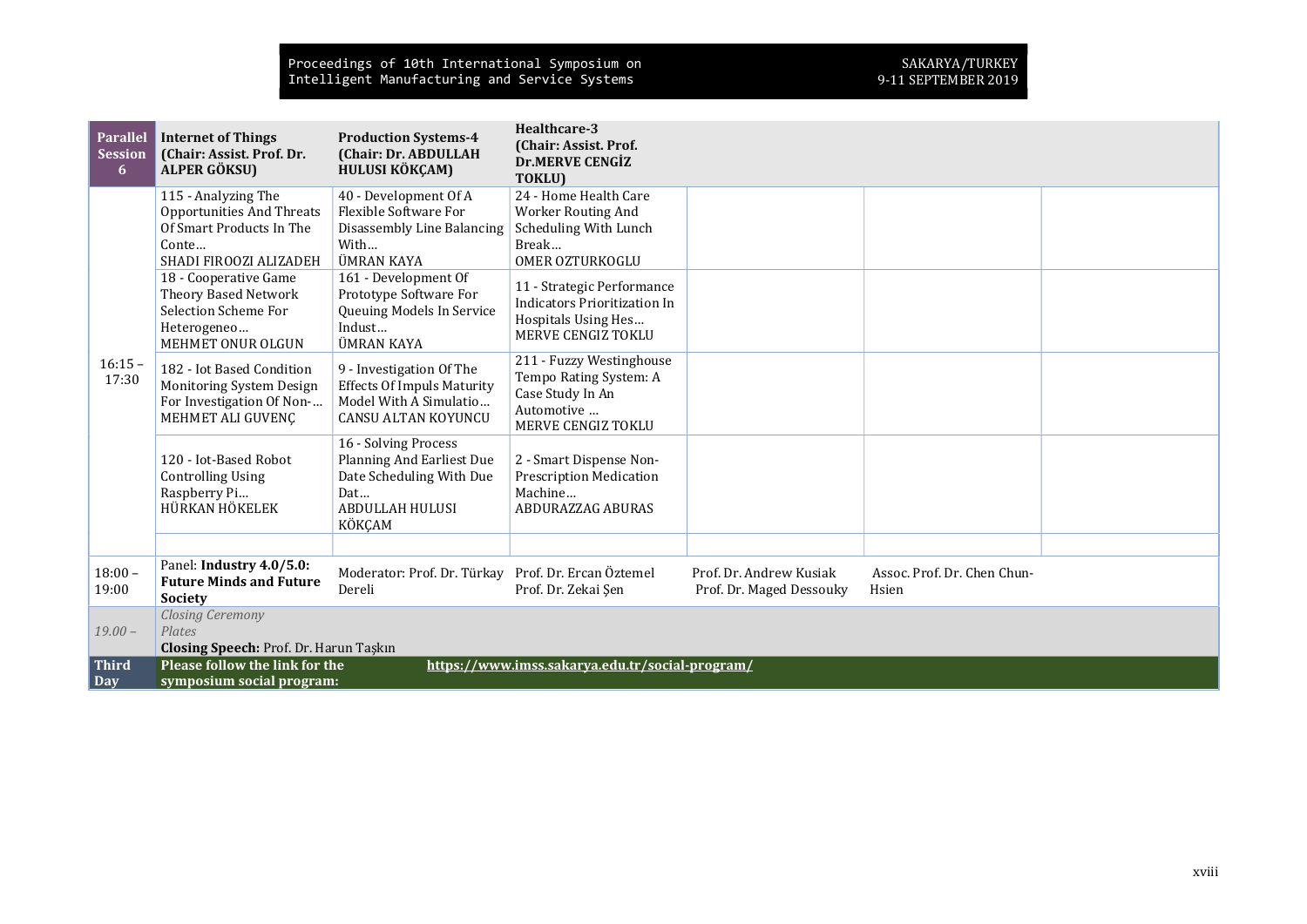## Table of Contents

| <b>Smart Dispense Non-Prescription Medication Machine</b>                                                                                                                            |
|--------------------------------------------------------------------------------------------------------------------------------------------------------------------------------------|
| A Healthcare System Layout Application                                                                                                                                               |
| Real-Time Monitoring Of Indoor Air Quality Related To Human Activity With The Internet Of<br>Things (Iot) Based E-Nose                                                               |
|                                                                                                                                                                                      |
| Investigation Of The Effects Of Impuls Maturity Model With A Simulation-Based Analysis                                                                                               |
| Strategic Performance Indicators Prioritization In Hospitals Using Hesitant Fuzzy Logic<br>Approach                                                                                  |
|                                                                                                                                                                                      |
| Shift Planning And Personnel Scheduling For Hospitals In Terms Of Work Life Balance                                                                                                  |
| Industry 4.0, Artificial Intelligence And New Period Of Labour Relations                                                                                                             |
| Solving Process Planning And Earliest Due Date Scheduling With Due Date Assignment<br>Concurrently Using Hybrid Evolutionary Strategies And Hybrid Simulated Annealing<br>Algorithms |
| Halil Ibrahim Demir, Rakesh Kumar Phanden, Abdullah Hulusi Kökçam, Burak Erkayman  69-<br>77                                                                                         |
| An Application Of Demand Forecasting With Artificial Neural Networks In Construction<br><b>Machinery Sector</b>                                                                      |
|                                                                                                                                                                                      |
| Cooperative Game Theory Based Network Selection Scheme For Heterogeneous Wireless<br><b>Access Network</b>                                                                           |
|                                                                                                                                                                                      |
| Developing A Mutual Advanced Resource Planning And Reconfigurable Manufacturing Model:<br>Fulfilling Industry 4.0 Paradigm                                                           |
| Fatemeh Farajzadeh, Amirhossein Moadab, Omid Fatahi Valilai, Shokraneh K. Moghaddam                                                                                                  |
| <b>Intelligent Business Services Operation</b>                                                                                                                                       |
| Home Health Care Worker Routing And Scheduling With Lunch Break                                                                                                                      |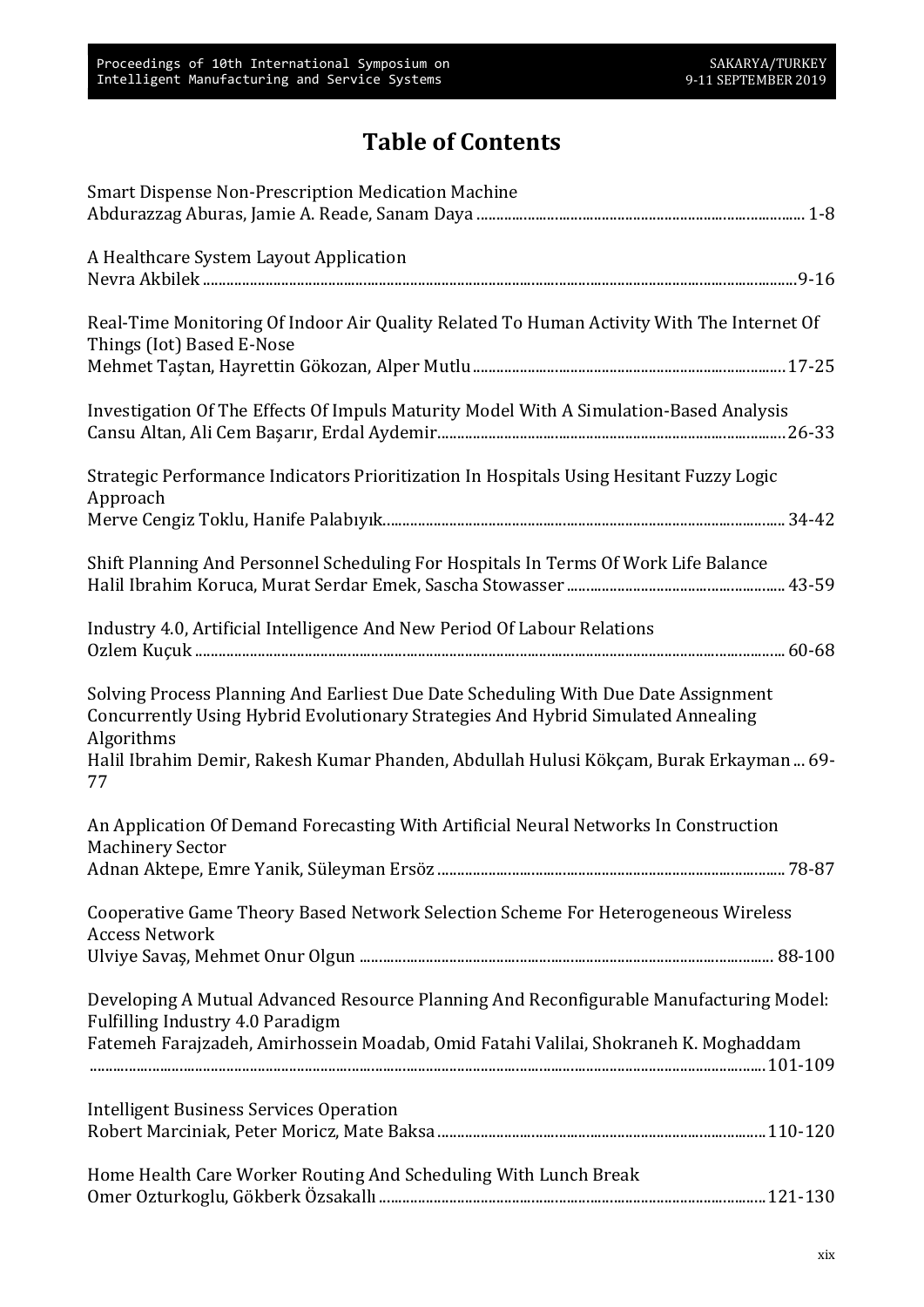| Optimal Tunnel Locations In A Two-Block Warehouse Under A Class-Based Storage Policy                                                           |
|------------------------------------------------------------------------------------------------------------------------------------------------|
| Integrated Process Planning, Wms Dispatching, And Wslk Due-Date Assignment Using Hybrid<br>Semi-Tabu Search And Hybrid Evolutionary Strategies |
| Halil Ibrahim Demir, Caner Erden, Abdullah Hulusi Kokcam, Alper Goksu  141-152                                                                 |
| Determination Of New Proper Fire Station Location Using Sequential Topsis And Ahp<br>Techniques: A Case Study From Turkey                      |
| Halil Ibrahim Demir, Melek Nur, Abdullah Hulusi Kokcam, Caner Erden 153-162                                                                    |
| Predicting The Production Times In Die Manufacturing Process Using Data Mining Methods                                                         |
| Process-Oriented Evaluation Of Customer Satisfaction: Process Mining Application In A Call<br>Center                                           |
|                                                                                                                                                |
| Constraint Programming For Two-Sided Assembly Line Balancing Problems                                                                          |
| Interval Estimation Of The Weibull Modulus Based On Shortest Pivotal Interval With<br>Maximum Likelihood Method In Small Samples               |
|                                                                                                                                                |
|                                                                                                                                                |
| A Multi-Objective Model For An Industrial Symbiosis Network                                                                                    |
| Development Of A Flexible Software For Disassembly Line Balancing With Heuristic<br>Algorithms And Comparison Of Performance                   |
|                                                                                                                                                |
| A Variable Priorities Approach Simulation-Optimisation To The Dynamic Job Shop Scheduling<br>Problem                                           |
| Ali Firat Inal, Ahmet Kursad Turker, Olcay Ozge Ersoz, Volkan Ates, Murat Luy  222-231                                                         |
| Price Modeling For Steel Industry: A Case For Turkey                                                                                           |
| A Fuzzy Mathematical Approach For Lean Management                                                                                              |
| Blockchain Technology In Cloud Manufacturing                                                                                                   |
| Using Chi-Square Based Discretization Algorithms For Ensemble Classification Methods                                                           |

Fractional Order Chaos Of Supply Chain System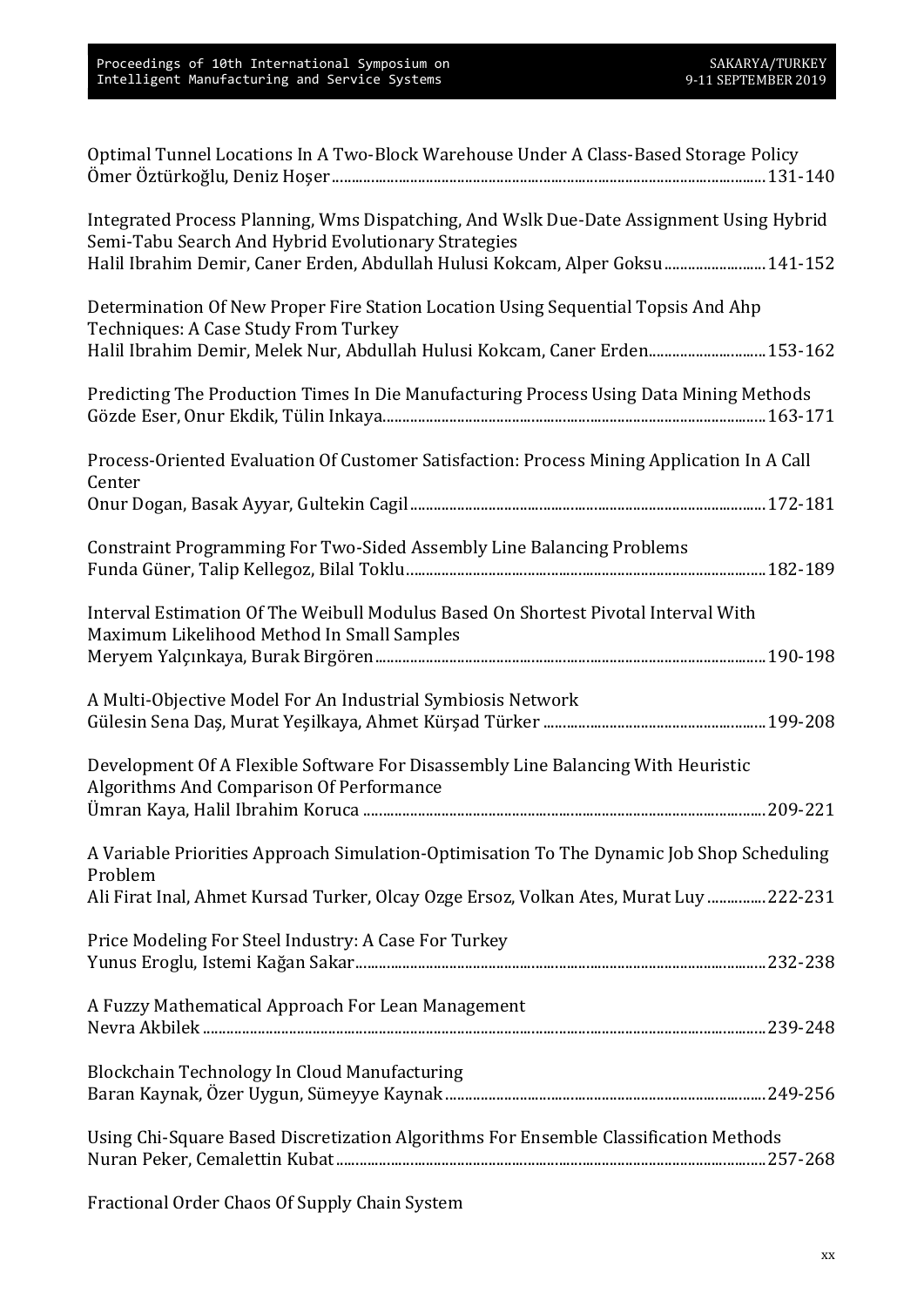| The Effect Of Safety Stock In Chaotic Supply Chain                                                                                                                                           |  |
|----------------------------------------------------------------------------------------------------------------------------------------------------------------------------------------------|--|
| Three Dimensional Geographical Clustering & Optimization Hybrid Model For Facility<br><b>Location-Allocation Problem</b>                                                                     |  |
| Solving Line Balancing Problem For Mixed Model Parallel Two-Sided Assembly Lines                                                                                                             |  |
| Ant Colony Optimization For Solving The Traveling Salesman Problem With Drone                                                                                                                |  |
| The Readiness Of Smes For Industry 4.0: A Questionnaire Survey                                                                                                                               |  |
| Comparison Of Texture Features Based Classifiers For Detecting Cracks And Splits On Metal<br><b>Automotive Parts</b>                                                                         |  |
| Simple Disassembly Line Balancing Problem: A Heuristic Algorithm With Deterministic Task<br><b>Times</b><br>Süleyman Mete, Faruk Serin, Zeynel Abidin Çil, Erkan Çelik, Muhammet Gül 332-339 |  |
| Modeling And Research Of Transformation Of The Three-Phases Primary Current In Electrical<br><b>Equipment Of Control Systems</b>                                                             |  |
| Ilkhomjon Siddikov, Khurshid Sattarov, Mukhitdin Anarbaevandgulsanam Axmedova. 340-346                                                                                                       |  |
| Making Assembly Guides For Self-Assembly Products Three Dimensional With Additive<br>Manufacturing                                                                                           |  |
| Lean Industry 4.0: A New Framework For The Next Level Of Process Excellence                                                                                                                  |  |
| A Flow Capturing Location-Allocation Model For Electric Vehicles Charge Station Locations<br>And An Application In Istanbul                                                                  |  |
| A Comprehensive Energy Supply Forecasting Model: Comparison Between Turkey And Eu<br>Countries                                                                                               |  |
| An Industry 4.0 Maturity Level Assessing Model Based On Fuzzy Dematel Method                                                                                                                 |  |
| Apolysis Of The Festers Affecting The Industry 1.0 Tendency With The Ctrustural Equation                                                                                                     |  |

Analysis Of The Factors Affecting The Industry 4.0 Tendency With The Structural Equation Model And An Application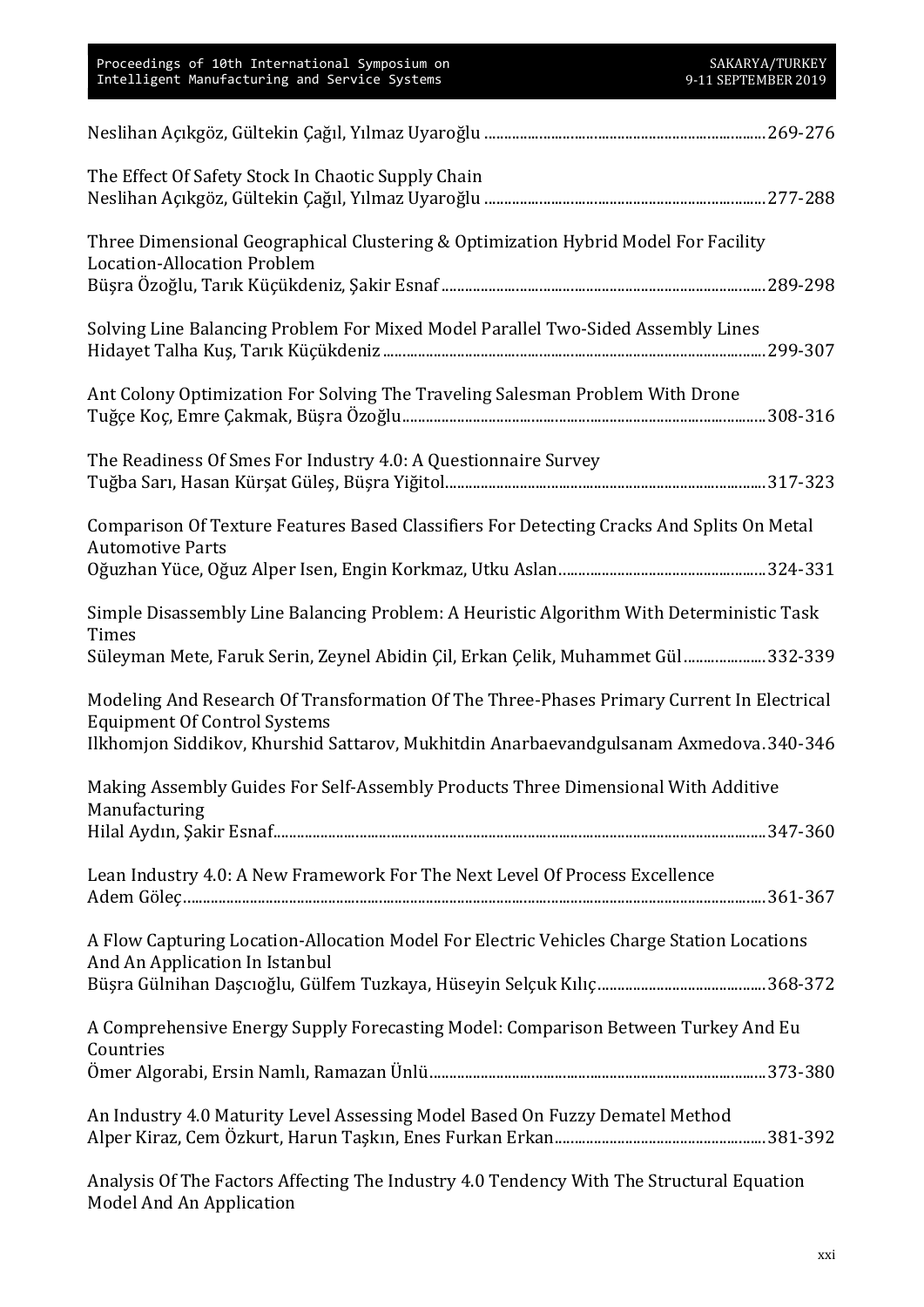| A Fuzzy-Logic-Based Approach To Efqm Excellence Model For Performance Improvement                                                                                            |  |
|------------------------------------------------------------------------------------------------------------------------------------------------------------------------------|--|
| Energy Efficient Water Resource Management And Optimisation: A Multi-Agent Approach                                                                                          |  |
| Design And Fabrication Of Image Detection Based Agv<br>Mehmet Emre Özmüş, Sezer Şener, Erkin Göksu, Sezai Taşkın, Merve Ersoy 427-431                                        |  |
| Using Data Mining In The Diagnosis And Treatment Of Diseases, And Comparison With<br>Alternative Artificial Intelligence Techniques.                                         |  |
| Performance Evaluation Of Hospital Operation Using Integrated Fuzzy Multi-Criteria Decision<br><b>Making Techniques</b>                                                      |  |
| Determining Focus Strategies By Sswot-Fahp For Renewable Energy Sources: The Case Of<br>Turkey                                                                               |  |
| Customer Response Prediction For A Specific Campaign In Penti Via Data Classification<br>454-463. Sevra Çiçekli, Fadime Üney-Yüksektepe, Merve Mutlu, Neslişah Aral  454-463 |  |
| Proliferation Of Digital Twins: Towards New Horizons Of Digital Twin-Technology                                                                                              |  |
| Robust Control Of Inverted Pendulum System Using µ-Synthesis Approach                                                                                                        |  |
| Data Mining Approach For Quality Control Process Improvement<br>Zeynep Gergin, Fadime Yüksektepe, B. Berk Buldanlı, Turabi Şahin, Lütfi Elçi, Mert Ekinci .484-<br>493       |  |
| A Decision Model Proposal For School Selection Problem Under Hesitant Fuzzy Environment                                                                                      |  |
| Multi Criteria Evaluation Of New Product Development Process Through Analytic Network<br>Process And Artificial Immune Systems                                               |  |
| 3D Printer Selection By Using Maut Technique Based Entropy Method                                                                                                            |  |
| Raspberry Pi Firewall And Intrusion Detection System                                                                                                                         |  |

A Novel Smed Model Using Fuzzy Fmea Method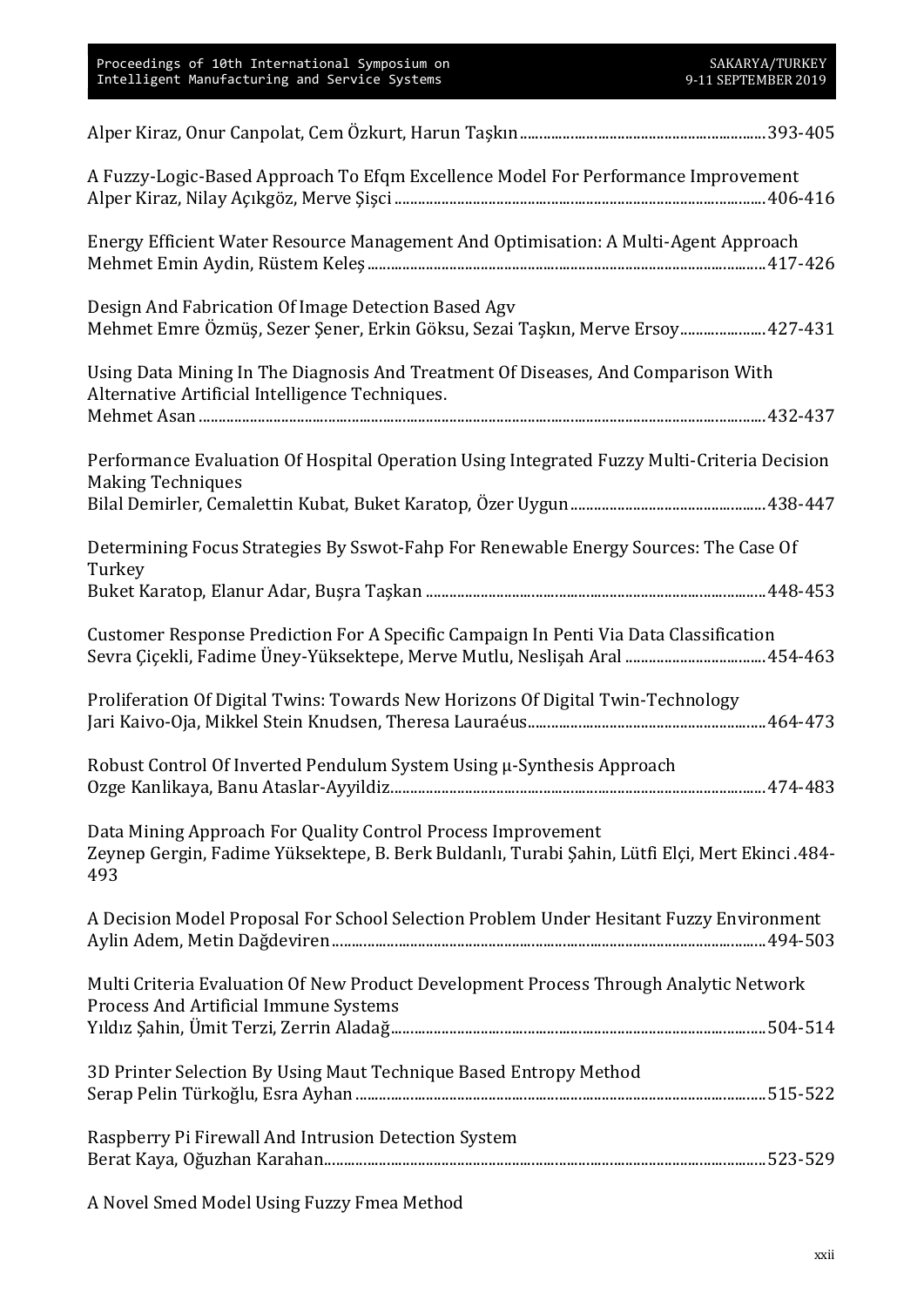| Proceedings of 10th International Symposium on<br>Intelligent Manufacturing and Service Systems                                                                        | SAKARYA/TURKEY<br>9-11 SEPTEMBER 2019 |
|------------------------------------------------------------------------------------------------------------------------------------------------------------------------|---------------------------------------|
|                                                                                                                                                                        |                                       |
| Classification Of Heart Attack Risk Using Fuzzy Inference System<br>Kübra Yazıcı, Sena Dörtköşe, Burak Say, Abdullah Hulusi Kökçam, Fahrettin Turna 540-548            |                                       |
| Erp Software Selection Process Using Interval Grey Number-Based Macbeth Method                                                                                         |                                       |
| Blockchain Based Tracking And Traceability In The Oil And Gas Industry<br>Seyed Hossein Iranmanesh, Mohammadreza Katooziani, Behnam Ansari Nia, Seyyed                 |                                       |
| Zero Waste Concept In Additive Manufacturing: A Brief Review                                                                                                           |                                       |
| Decentralization Management In The Context Of Chinese History And Financial Industry                                                                                   |                                       |
| Support Vector Regression Based Project Completion Cost Estimation Model For Performance<br>Evaluation                                                                 |                                       |
|                                                                                                                                                                        |                                       |
| Optimization With Mcdm And Risk Analysis Of Renewable Energy Investment: The Case Of<br>Turkey                                                                         |                                       |
|                                                                                                                                                                        |                                       |
| A Decision Support System For Supply Chain Coordination Problem<br>Dilara Canlıoğlu, Dilan Hamzaçelebioğlu, Onur Güngörmez, Tülin Inkaya, Seval Ene Yalçın 613-<br>621 |                                       |
| Linguistic Summarization Of Supply Network Interactions                                                                                                                |                                       |
| A New Fuzzy C-Means And Ahp-Based Three-Phased Approach For Multiple Criteria Abc<br><b>Inventory Classification</b>                                                   |                                       |
|                                                                                                                                                                        |                                       |
| A Conceptual Framework For Complexity Reduction In New Product Development Processes<br>Using Industry 4.0 Technologies                                                |                                       |
|                                                                                                                                                                        |                                       |
| Improving Production Line Performance Via Simulation Approach: An Application In Meat<br>Processing Industry                                                           |                                       |
|                                                                                                                                                                        |                                       |
| A Methodology For Story Planning In Agile And Lean Software Development                                                                                                |                                       |
| Design And Development Of A Lead Screw And Motor Driven Industrial Gripper Mechanism                                                                                   |                                       |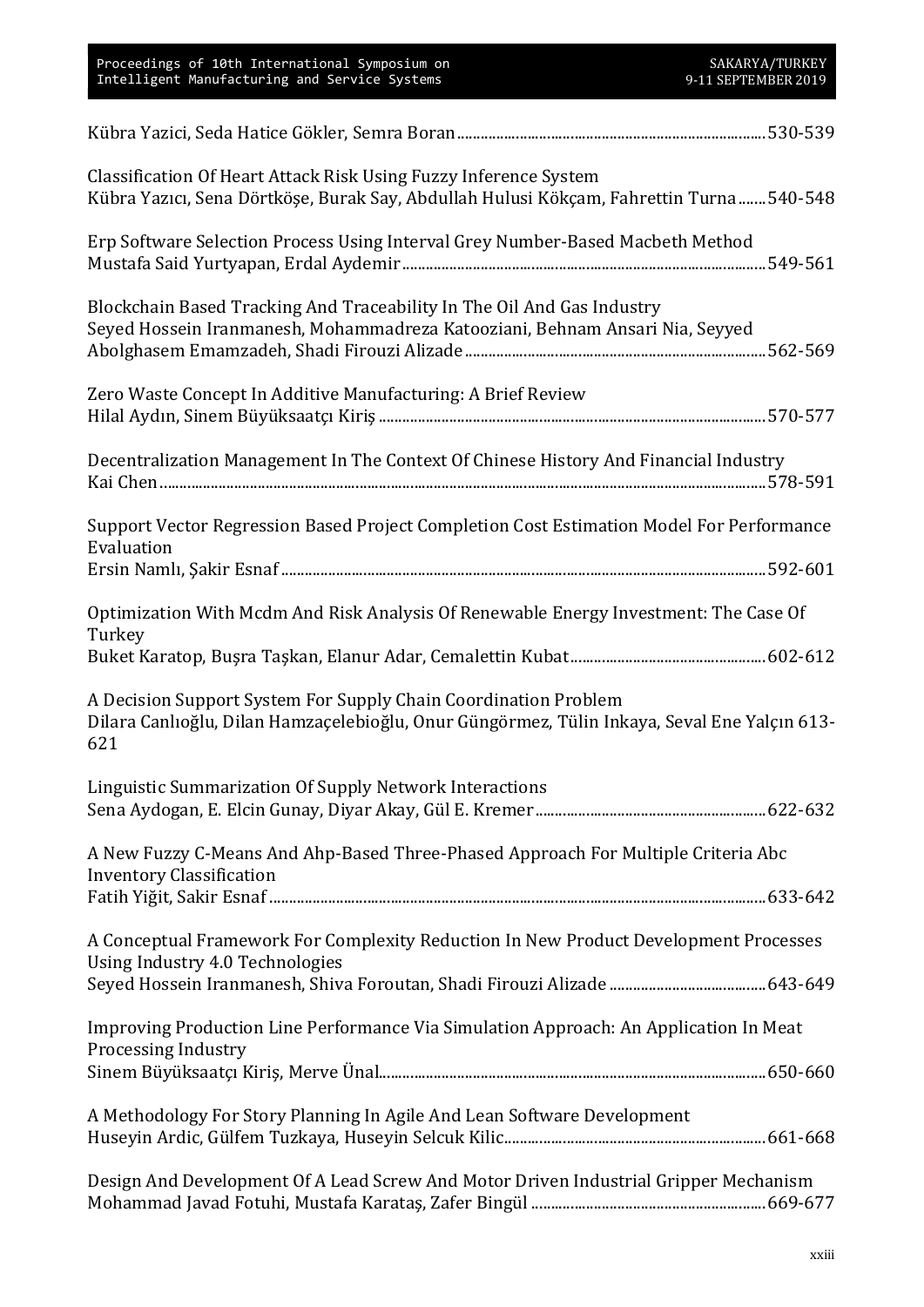| Force Control Of Industrial Electromechanical Cylinder Drivetrain With A Ball-Screw<br>Mechanism                                                                                                 |
|--------------------------------------------------------------------------------------------------------------------------------------------------------------------------------------------------|
| Cenk Karaman, Mohammad Javad Fotuhi, Mustafa Karataş, Zafer Bingül 678-685                                                                                                                       |
| Analyzing The Opportunities And Threats Of Smart Products In The Context Of Iot<br>Seyed Hossein Iranmanesh, Iman Heydari, Mehrdad Abedi, Amir Abaszade, Shadi Firouzi                           |
| Design And Development Of A Continuum Robot For Industrial Inspection                                                                                                                            |
| Iot-Based Robot Controlling Using Raspberry Pi                                                                                                                                                   |
| A Model For Readiness Assessment Of Digital Transformation Using Integrated Fuzzy Dematel<br>And Fuzzy Cognitive Map                                                                             |
| Strategy Selection For Smoothing The Transition Period Of Industry 4.0 Implementation                                                                                                            |
| A Guiding Analysis To Accomplish The Challenges For Implementation Of Industry 4.0                                                                                                               |
| Text Analyze Studies Based On Customer Comments And Modeling Of The Comments With<br>Machine Learning Algorithms                                                                                 |
| Combined Cycle Power Plant Dispatch Optimization At Turkish Power Markets                                                                                                                        |
| A Variable Weighted Multimoora Method To Cnc Machine Selection                                                                                                                                   |
| Air Quality Of Dublin Forecasting Via The Application Of Artificial Neural Network-Based<br>Models<br>Burcu Budak, Alper Kiraz, Arianna Valmassoi, Bidroha Basu, Salem Gharbia, Aleyna Bostancı, |
|                                                                                                                                                                                                  |
| Inverse Kinematics And Jacobian Matrix Derivation Of 3-Dof Planar Parallel Manipulator<br><b>Using Vector Algebra</b>                                                                            |
|                                                                                                                                                                                                  |
| Work Process Modelling For Predictive Maintenance 4.0: A Case Study                                                                                                                              |
| Systems Engineered-Simulation: A Framework To Conceptualise Behaviours And Impacts Of<br><b>Cyber-Physical Systems</b>                                                                           |
|                                                                                                                                                                                                  |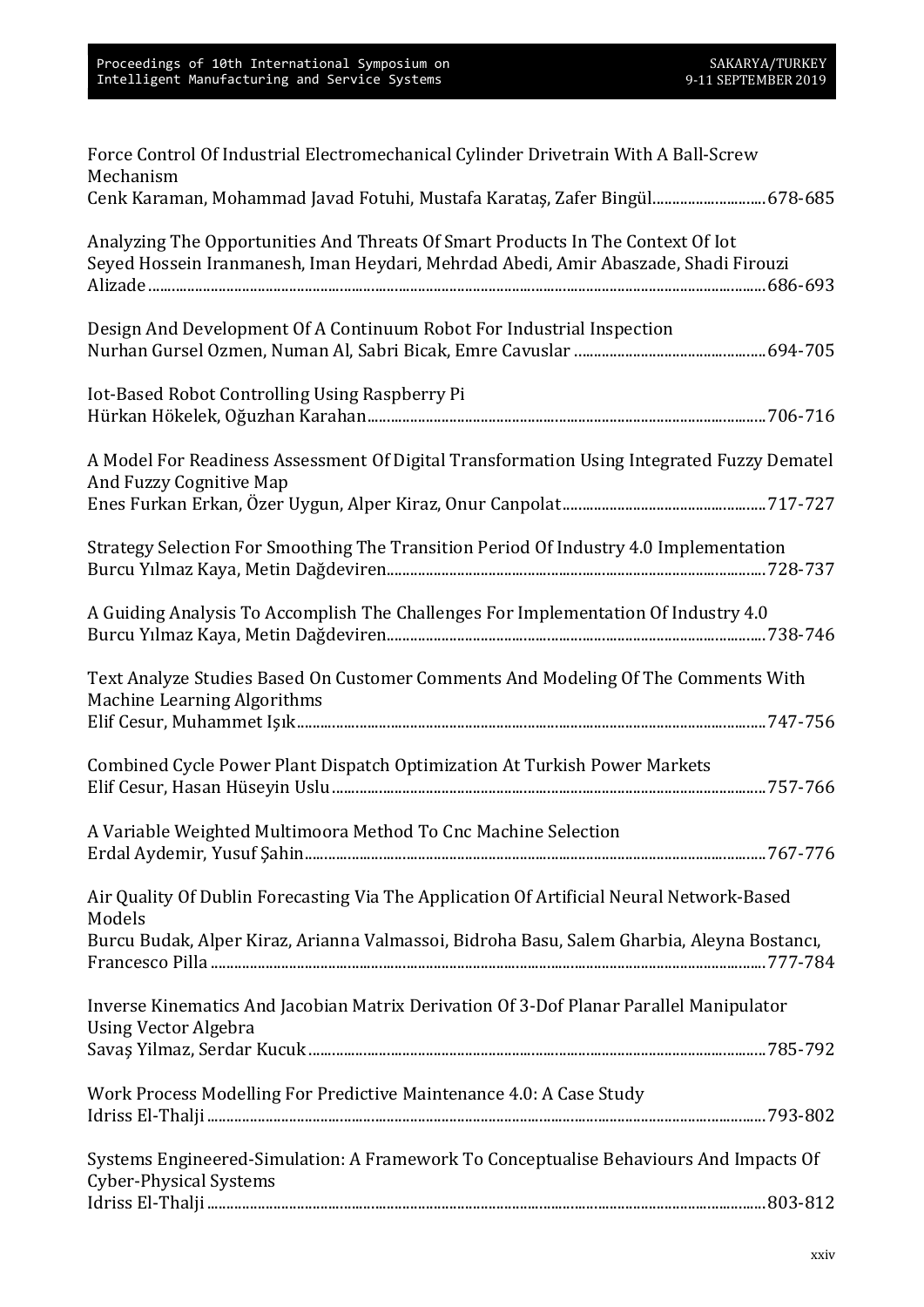| A Hybrid Multi Criteria Decision For A Food Facility Location Selection                                                                                                                            |
|----------------------------------------------------------------------------------------------------------------------------------------------------------------------------------------------------|
| A Big Bang-Big Crunch Algorithm For Buffer Allocation Problem                                                                                                                                      |
| Research Of Transforming Circuits Of Electromagnets Sensor With Distributed Parameters                                                                                                             |
| Product Warehouse Ramp Assignment Using Artificial Bee Colony                                                                                                                                      |
| Collaborative Robots Between Industry 4.0 And The Platform Economy: Where Next For<br>Cobots?                                                                                                      |
|                                                                                                                                                                                                    |
| Engineering Labor Demand In Turkey                                                                                                                                                                 |
| Comparing Classification Methods In Credit Card Fraud Detection                                                                                                                                    |
| <b>Turkish Space Technology And Economy</b>                                                                                                                                                        |
| The Effects Of New Era Technologies On Companies: Assessment With An Integrated<br>Approach In Fuzzy Environment                                                                                   |
| A Hyper Heuristic Approach For Green Vehicle Routing Problem With Simultaneous Pickup<br>And Delivery                                                                                              |
| Design And Control Of The Two-Wheeled Self-Balancing Robot Using Microcontroller                                                                                                                   |
| The Effects Of Fuzzy Qfd And Fuzzy Dematel Methods On Payment Systems: An Effective<br>Cloud Platform Created For Next Generation Payment Registration Devices                                     |
| Supplier Strategy Determination Via Ahp Based Portfolio Analysis                                                                                                                                   |
| Analyzing The Out Of Control Signal In Multivariate Processes With Fuzzy Rough Set Theory<br>And Machine Learning<br>Semra Boran, Ihsan Hakan Selvi, Deniz Demircioğlu Diren, Merve Şişci  927-936 |
| Pattern Recognition In Process Control Charts With Ensemble Machine Learning Techniques                                                                                                            |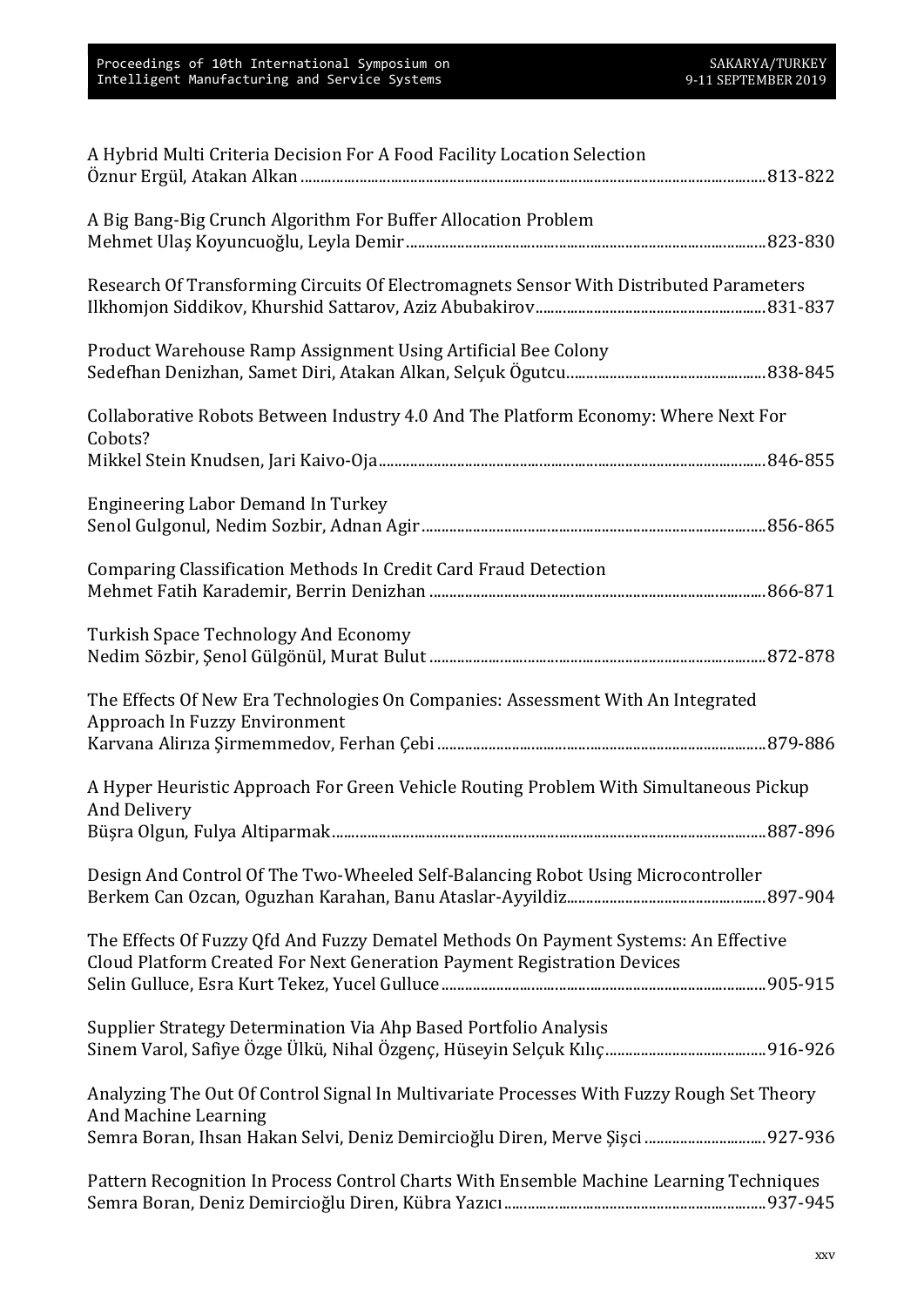| Development Of Prototype Software For Queuing Models In Service Industry                                                                                  |  |
|-----------------------------------------------------------------------------------------------------------------------------------------------------------|--|
| A Novel, Effective And Fast Optimization Model For Increasing The Quality Of Mobile<br>Networks At 900 Mhz                                                |  |
|                                                                                                                                                           |  |
| A Mathematical Model For Locating Electric Vehicle Charging Stations In Intercity Travel                                                                  |  |
| Fabrication Of Low-Weight Broadband 900 Waveguide Twist At X-Ku Band With 3D Printing<br>Technology                                                       |  |
|                                                                                                                                                           |  |
| The Comparison Of Electromagnetic Characteristics Of The Heatsinks With Equal Base Area<br>Depending On The Various Geometries                            |  |
|                                                                                                                                                           |  |
| E-Municipality And Artificial Intelligence Applications: A Proposal Model For Saski (Sakarya<br>General Directorate Of Water And Sewerage Administration) |  |
|                                                                                                                                                           |  |
| <b>Combination Methods For Traffic Flow Forecasting</b>                                                                                                   |  |
| Application Of Machine Learning Methods With Dimension Reduction Techniques For Fault<br><b>Prediction In Molding Process</b>                             |  |
|                                                                                                                                                           |  |
| Control Of Chaotic Two-Predator One-Prey Model With Single State Sliding Mode Control<br>Signals                                                          |  |
| Uğur Erkin Kocamaz, Alper Göksu, Harun Taşkın, Yılmaz Uyaroğlu 1011-1021                                                                                  |  |
| A Mathematical Model For Crew Assignment Problem With Calculation Of Workloads Using                                                                      |  |
| Analytical Network Process: An Application In A Real-Life Problem                                                                                         |  |
| Experimental Study On Optimization Of Cutting Parameters By Using Taguchi Method For<br>Tool Vibration And Surface Roughness In Dry Turning Of Aa6013     |  |
|                                                                                                                                                           |  |
| A New Cooperative Inventory Routing Game Model Using Depot Sharing Approach                                                                               |  |
| Unit Hypercube Search                                                                                                                                     |  |
| Iot Based Condition Monitoring System Design For Investigation Of Non-Oil Ball Bearing In                                                                 |  |

Terms Of Vibration, Temperature, Acoustic Emission, Current And Revolution Parameters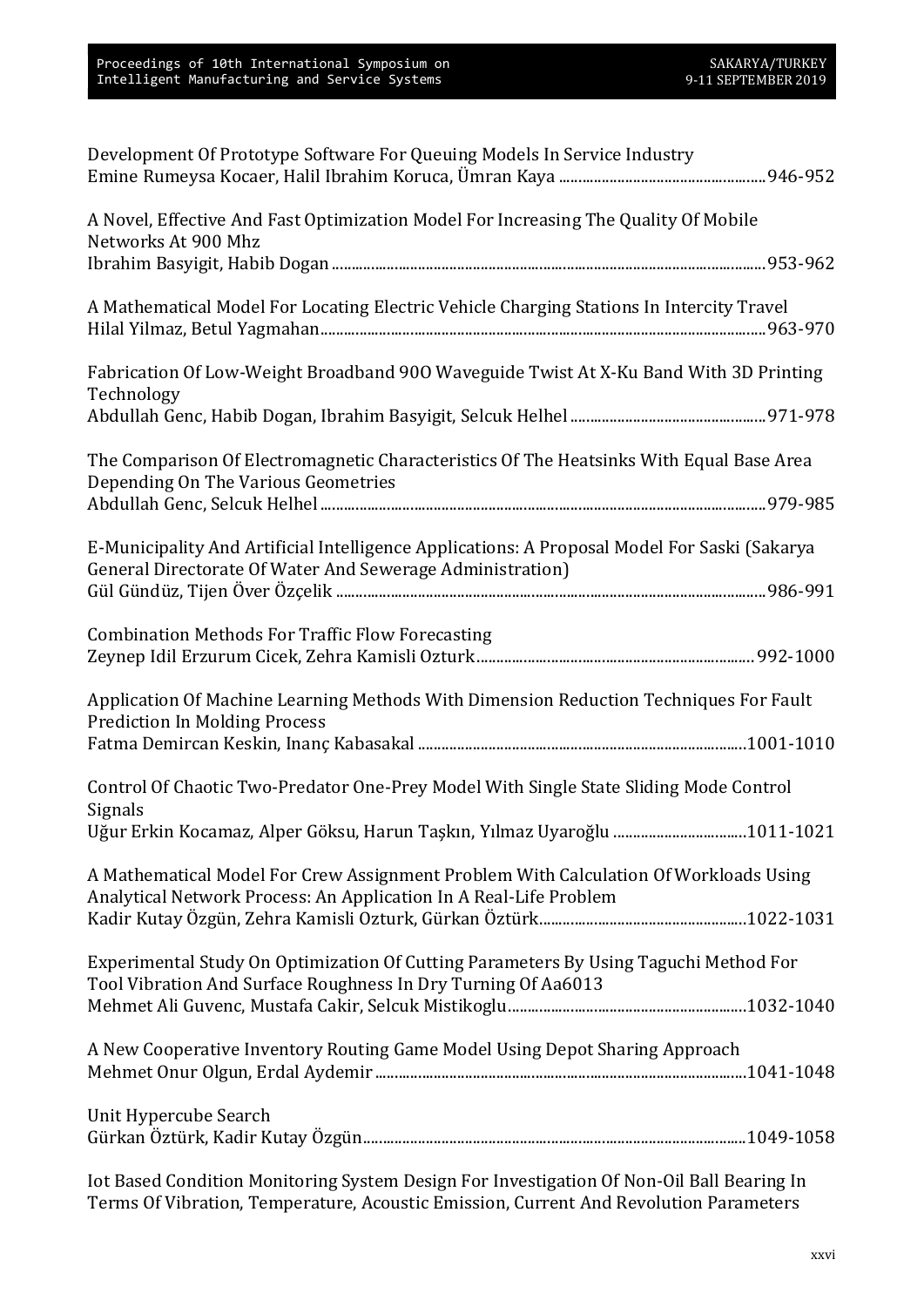| Proceedings of 10th International Symposium on<br>Intelligent Manufacturing and Service Systems                                     | SAKARYA/TURKEY<br>9-11 SEPTEMBER 2019 |
|-------------------------------------------------------------------------------------------------------------------------------------|---------------------------------------|
|                                                                                                                                     |                                       |
| Identification Key Factors Of Traffic Accidents Using Data Mining                                                                   |                                       |
| Artificial Neural Network Based Cycle-Time Prediction Model For Wheel Rim Molding                                                   |                                       |
| Daily Energy Use Planning With Distributed Energy Storage Systems                                                                   |                                       |
| Product Quality Control In Industrial Manufacturing Band And Packaging Automation With<br><b>Linear Moving Arm</b>                  |                                       |
| A New Approach Towards Binarization Of Multi-Color Scene Text                                                                       |                                       |
| Education 4.0: A System Proposal Based On Lean Learning                                                                             |                                       |
| A Bibliometrics Analysis For Location Extraction Methods For Twitter Users                                                          |                                       |
| Location Extraction Of Geo-Tagged Tweets: A Case Study                                                                              |                                       |
| Clustering Universities In Turkey According To Their Relevance To Industry 4.0                                                      |                                       |
| A Conceptual Model Based Deep Learning For Monitoring And Controlling System To Seru<br>Production                                  |                                       |
|                                                                                                                                     |                                       |
| Map Ranking, Mitigation And Application In Big Data Analysis                                                                        |                                       |
| Diagnosis Of Heart Diseases By Artificial Neural Networks                                                                           |                                       |
| Lean Manufacturing And A Kaizen Study To Ensure Multi-Sector Parts To Fifo Method                                                   |                                       |
| Conceptual Overview Of Challenges Of City Logistics To Public Transportation For Delivering<br>Least Value Parcel (Lvp) In Istanbul |                                       |
|                                                                                                                                     |                                       |
| Fuzzy Westinghouse Tempo Rating System: A Case Study In An Automotive Company                                                       |                                       |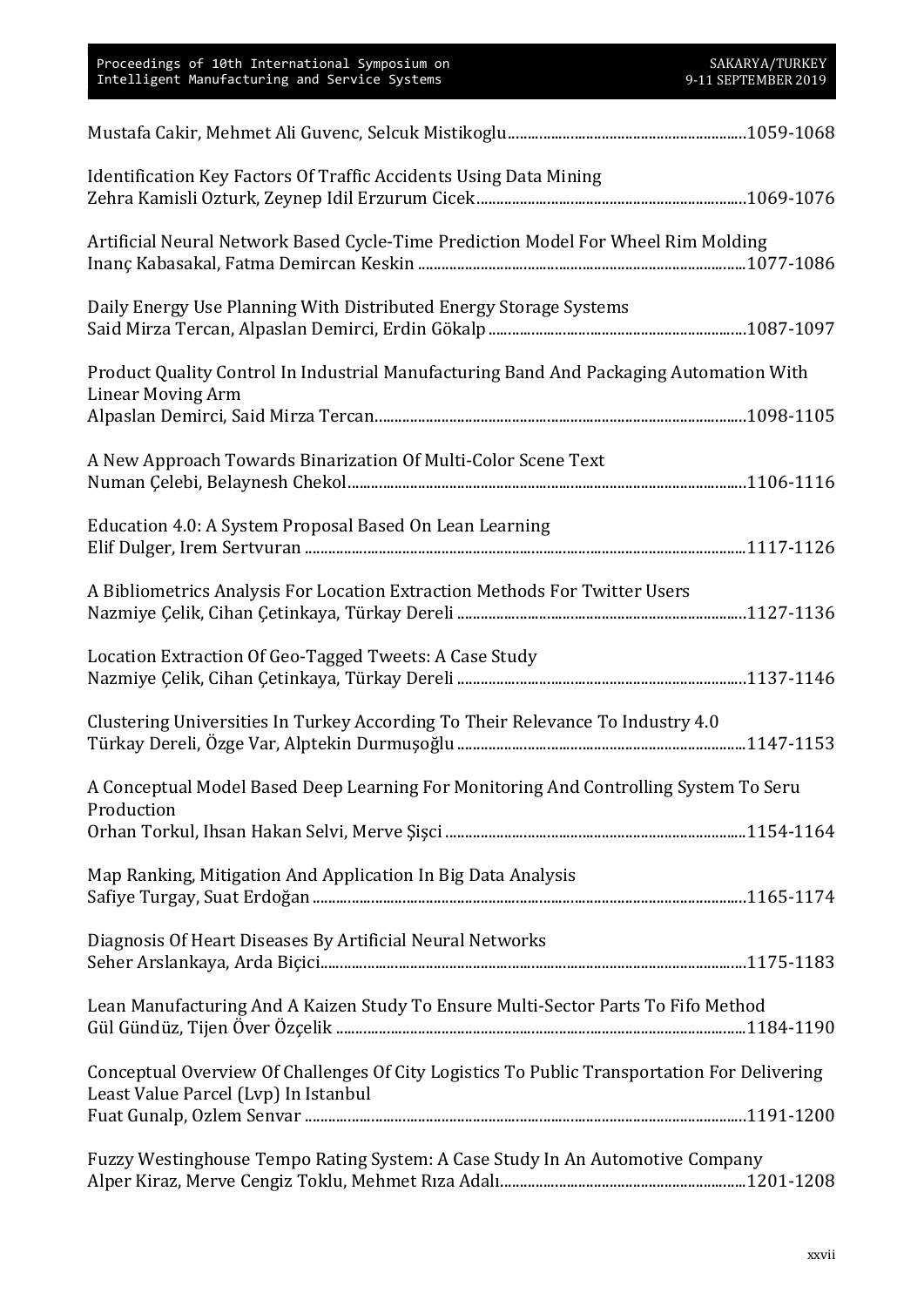| Developing An Integrated Counting Approach For The Corrugated Boards By Using Image<br><b>Processing Methods</b>                                |
|-------------------------------------------------------------------------------------------------------------------------------------------------|
|                                                                                                                                                 |
| Mixed Integer Linear Programming For Closed Loop Supply Chain Network Model: A Case<br><b>Study For Aluminum Profile Factory</b>                |
|                                                                                                                                                 |
| Determination Of Industry 4.0 Roadmap Using Swara Topsis Methods                                                                                |
| A Review Of Livestock Supply Chain Management On The Topic Of Distributed Manufacturing                                                         |
| Livestock Supply Chain Management From The Perspective Of Methodologies "Simulation And<br>Optimization": A Taxonomic Review                    |
|                                                                                                                                                 |
| Automatic Tool Path Generation Based Freeform Features Recognition                                                                              |
| Data-Driven Analysis Of Occupational Accidents In Turkish Transportation Sector                                                                 |
| Artificial Intelligence Based Prediction Models                                                                                                 |
| Technician Planning In Arçelik Authorized Services Via Optimization<br>Fadime Üney-Yüksektepe, Ceren Çebi, Gizem Kurtoğlu, Cansu Öcal 1351-1357 |
| Application Of Reverse Engineering And Finite Element Analysis For Reconstruction And<br>Simulation Of 3D Model Of Human Mandible               |
|                                                                                                                                                 |
| Proposing A Model Assessing Readiness For Industry 4.0 And Determining The Weights Of<br>Dimensions Of The Model Using Swara                    |
| Seyed Hossein Iranmanesh, Delaram Shami, Samaneh Rezanezhad, Shadi Firouzi Alizade1367-<br>1383                                                 |
| <b>Customizing Bsc Elements For Municipalities</b>                                                                                              |
| Defining Objects With Laser From A Long Distance Via Deep Learning Networks                                                                     |
| Kinematic Analysis And Design Of 3-Puu Parallel Manipulator                                                                                     |
| Product Lifecycle Management In Smart Factories: Industry 4.0 Applications                                                                      |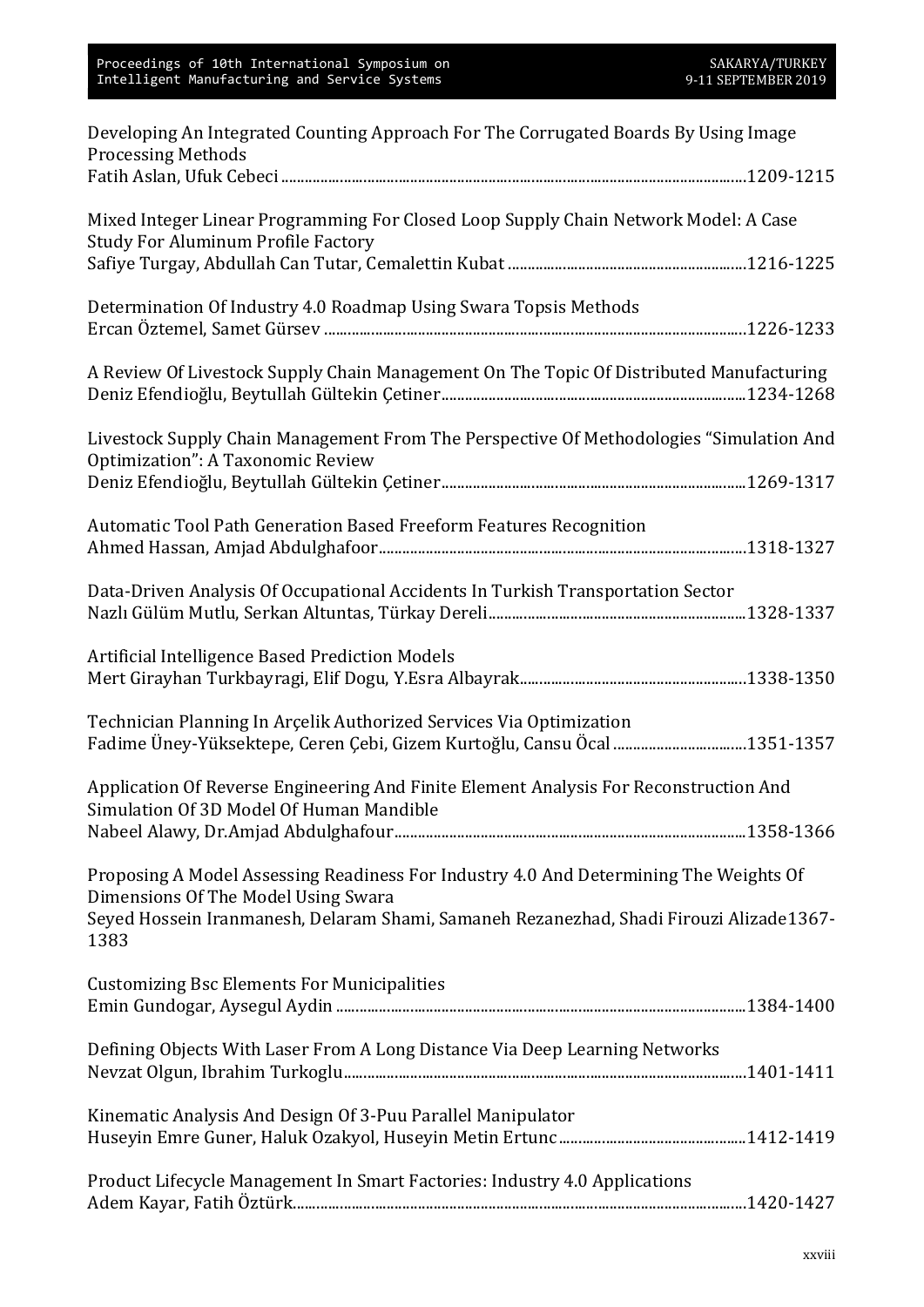| Rfid Technologies In Industry 4.0 Applications                                                                                                      |
|-----------------------------------------------------------------------------------------------------------------------------------------------------|
| Analysis Of Maintenance Planning Models With Monte Carlo Simulation Technique                                                                       |
| Stochastic Preventive Maintenance Planning Model                                                                                                    |
| Developing Of Rough Set Based Multi Criteria Decision Making Algorithm                                                                              |
| Cloud Computing Based Hospital Management System: As A Project Structure                                                                            |
| A Multi-Objective Framework For Sustainable Dairy Products Supply Chain Distribution<br>System                                                      |
|                                                                                                                                                     |
| Marmara Credit Loops: A Blockchain Solution To Nonredemption Problem In Post-Dated                                                                  |
| Cheques                                                                                                                                             |
| Best Price Search With Linear Performance Pricing And Fuzzy Logic                                                                                   |
| Environmental Sustainable Manufacturing With The Inception Of Industry 4.0 In India                                                                 |
| A Data Mining Approach To Production Management Decision In Polymer Industry                                                                        |
| Autonomous Differantial Drive Mobile Robot System And Energy Consumption                                                                            |
| Shelf Space Optimization With Genetic Algorithm In A Cosmetics Distributing Company                                                                 |
| Software For Optimization And Control Of Two Different Areas, Manufacturing Systems<br>Engineering And Healthcare Systems Engineering: Case Studies |
| A Heuristic Simulation Model For Patient Load Balancing In Hospital Imaging Centers                                                                 |
| A – Real Time & Intelligent Line Balancing Model<br>Muhammet Raşit Cesur, Yunus Torkul, Alper Göksu, Ihsan Hakan Selvi 1567-1573                    |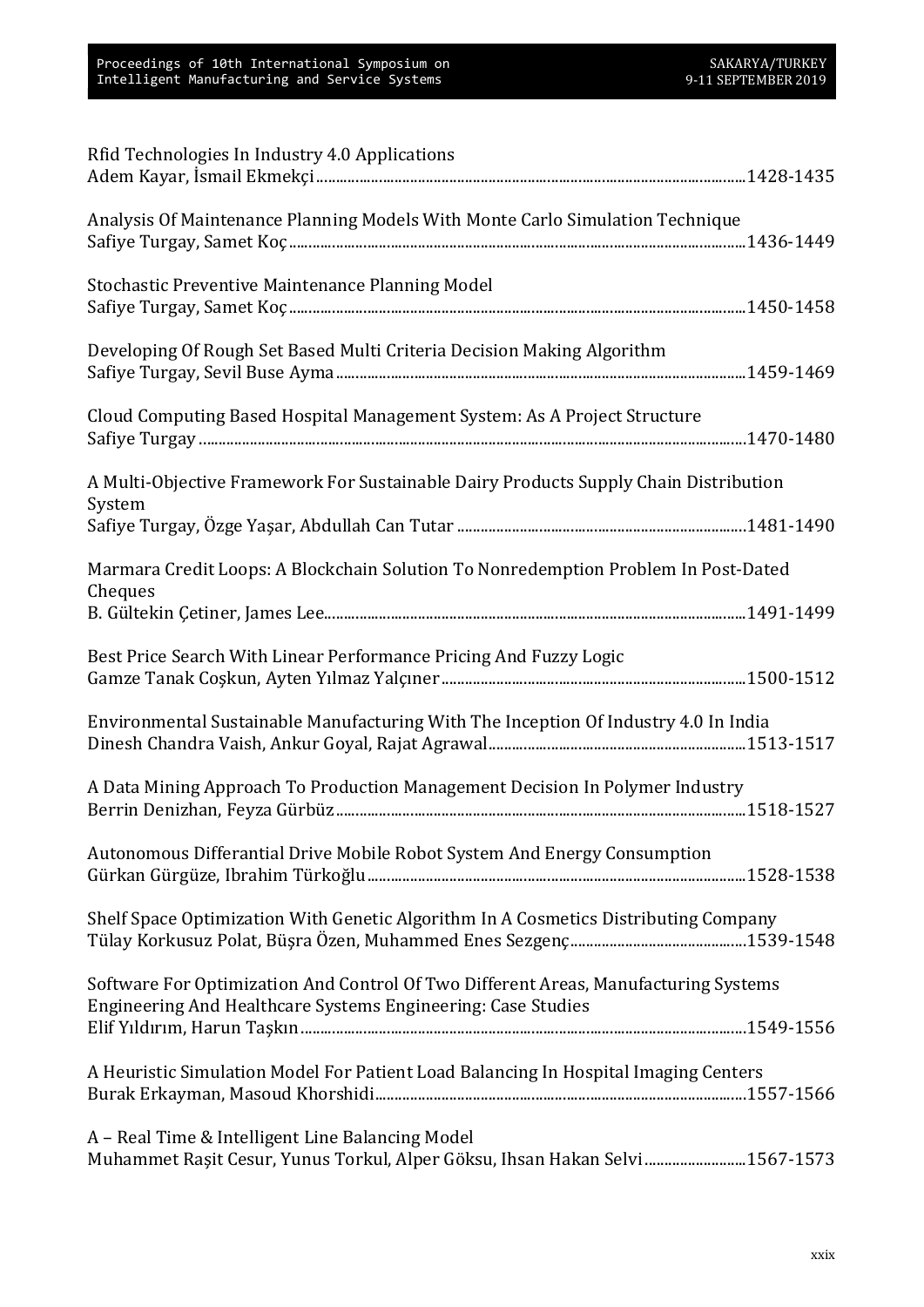| Comparison Of The Effect Of Robot Usage On The Cycle Time And Production Cost: A Case |  |
|---------------------------------------------------------------------------------------|--|
| Study                                                                                 |  |
|                                                                                       |  |
|                                                                                       |  |
| Optimum Structural Design Of Automobile Components Using Recent Swarm Intelligent     |  |
| Algorithms                                                                            |  |
|                                                                                       |  |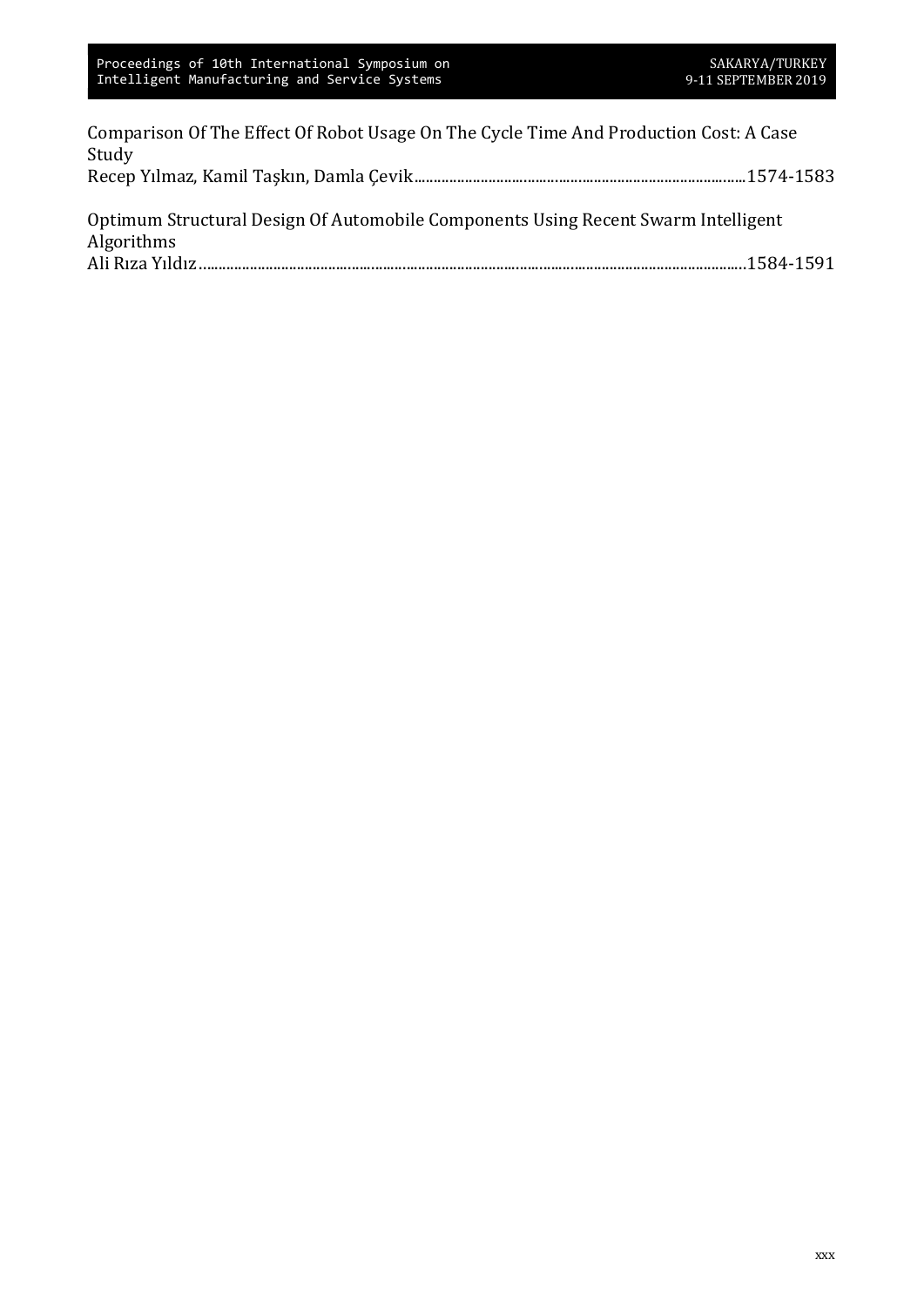

## **Collaborative Robots Between Industry 4.0 And the Platform Economy: Where Next for Cobots?**

Mikkel Stein Knudsen<sup>1</sup> and Jari Kaivo-oja<sup>1, 2</sup>

<sup>1</sup> Finland Futures Research Centre, Turku School of Economics, University of Turku, Turku, Finland mikkel.knudsen@utu.fi, jari.kaivo-oja@utu.fi 2 Kazimiero Simonavičius University, Vilnius, Lithuania

**KEYWORDS –** Collaborative Robots, Cobots, Human-machine interaction, Industry 4.0, Platform Economy, Industrial Ergonomics, Innovation management

#### **ABSTRACT**

The market for collaborative robots (cobots) is rapidly rising around the world. Cobots form an important element of new paradigms of Industry 4.0 and Smart and Additive Manufacturing. This article places collaborative robots in the trending framework of Industry 4.0 and discusses collaborative robots in relation to new ways of human-machine interaction in the Industry 4.0 era. It describes the origin, development and status of the market for collaborative robots – providing a rising field with an overview surprisingly lacking from academic literature. Using the burgeoning academic literature on cobots as a starting point, the article discusses the frontiers of cobot uptake along three main dimensions. The first dimension relates to economics and includes the value proposition of cobots supporting agile manufacturing and mass customization. We place the business models of cobots within wider changes to the industrial business environment with the emergence of the Platform Economy and value cocreation in platform ecosystems. The second dimension relates to social aspects, ie. human-machine interface and collaboration. This include issues such as organizational health and safety, industrial economics, and trust. The third dimension relate to possible new technological developments within the field of collaborative robotics.

Together these dimensions represent a state-of-the-art overview of the field of cobots and its next frontiers. By providing this overview and coupling technology, social interaction with humans and business model- and market insights related to collaborative robots the article makes unique contributions to a surprisingly under-studied field.

#### **1 INTRODUCTION**

Collaborative robots or "cobots" marks a departure from traditional industrial robots which functions separated from its human co-workers. Cobots, on the other hand, are intended for direct interaction with human workers, handling shared payload, and without the need for conventional safety cages or similar protective measures [1, 2].

Robots and especially cobots have had a tremendous evolution the last ten years [3]. In the words of Korn et al., *"robots have long left the cages of industrial settings: They work together with humans – collaboratively*" [4]. This collaboration leverages the strength and endurance of robots with the flexibility and decision making of humans [5]. The majority of cobots are lightweight and possible to move between places, i.e. they are in the passive sense mobile [6].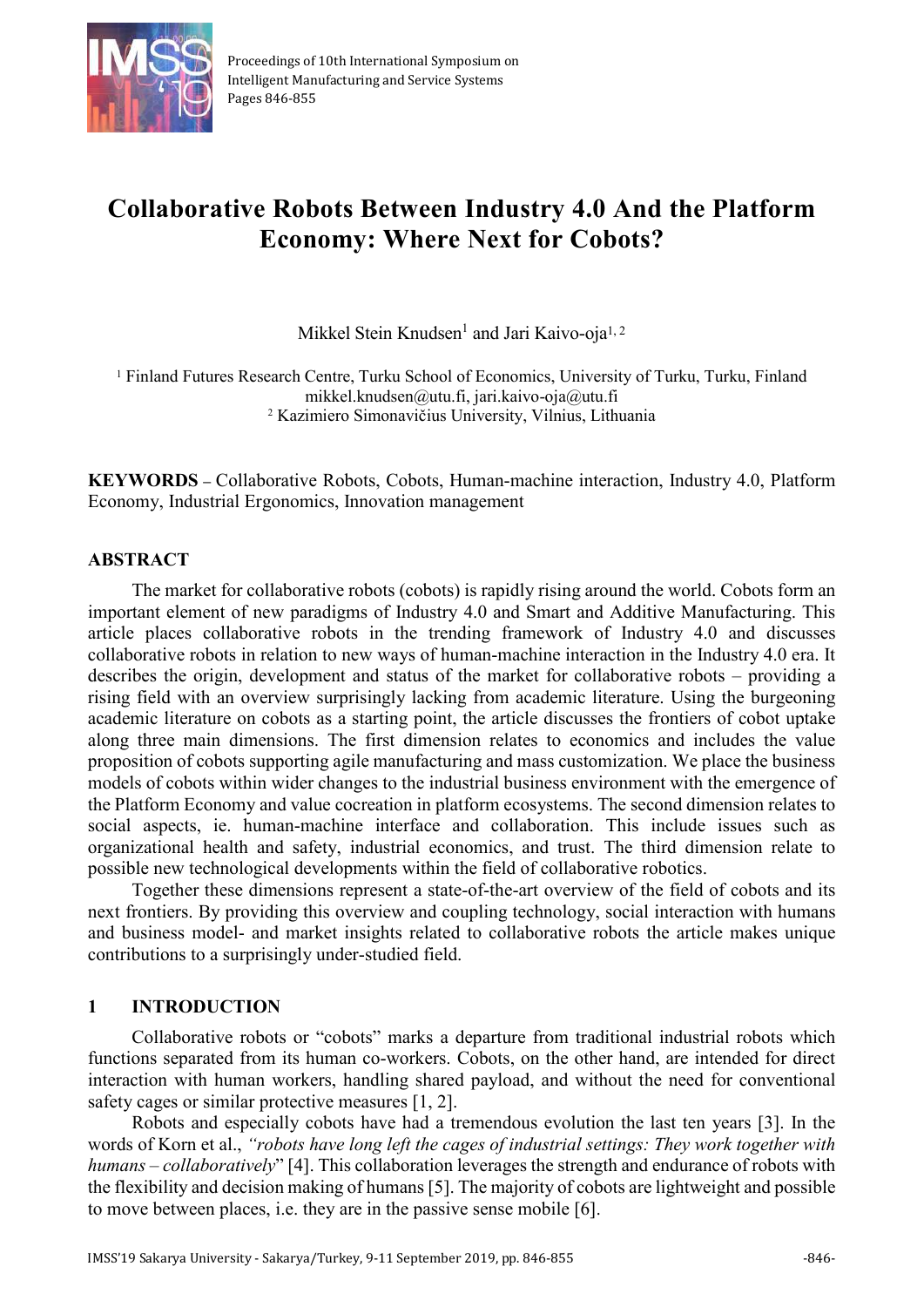The uses of cobots is supported by the current trend of automation and data exchange in manufacturing technology, the so-called Industry 4.0. At the core of Industry 4.0 is the aim of achieving efficiency, cost reduction, increased productivity, and increased flexibility through integrated automation systems [7]. Manufacturing companies engage in more flexible production processes with mass customization and small batch sizes. Automation is an answer to some of these demands, but traditional robotics do not always provide suitable solutions [8].

Flexibility and changeability of assembly processes require a close linkage between the worker and the automated assembly system. Combining the advantages of robots with the advantages of human workers through direct human-robot cooperation is only now beginning to be realized in industry [3]. Collaborative robotics has now become one of the fastest-growing sectors of the robotics market [9]; cobot technology can be a game changer and the dominant robot technology in the decades to come [8]. This article provides a literature-based state-of-the-art overview of current frontiers of collaborative robotics along three main dimensions: Economics, social dimensions, and technology.

#### **2 METHODOLOGY**

The main source of information for this article is the international academic publication database Web of Science. A literature search has been performed in the database for "collaborative robot<sup>\*</sup>" or "cobot" to appear either in the title of publications or as keyword. The literature search provided a total of 706 articles on cobots by May 2019.

In Figure 1, we have outlined the growing amount of publications on cobot technology available in Web of Science. Trend curve clearly reveals that in years 2015-2018 we have moved to growth phase according to the Web of Science database. In incubation phase there were about less than 20 annual hits, but in 2018 data shows more than 7 times higher volume.



Figure 1: Cobot articles indexed in Web of Science, by year

#### **3 FRONTIERS OF COBOT DEVELOPMENT**

#### **3.1 Economic frontier: The business proposition of cobots**

#### 3.1.1 Cobot market development

The global market value of cobots is still relatively minor with an estimated turnover of less than \$600 million in 2018 [10]. Behind his number is a strong growth, however, with almost 50% growth rate compared to 2018. Cobots are particularly starting to make an impact in the automotive industry, which is the largest market sector for industrial robots [2]. Forecasts for the annual revenues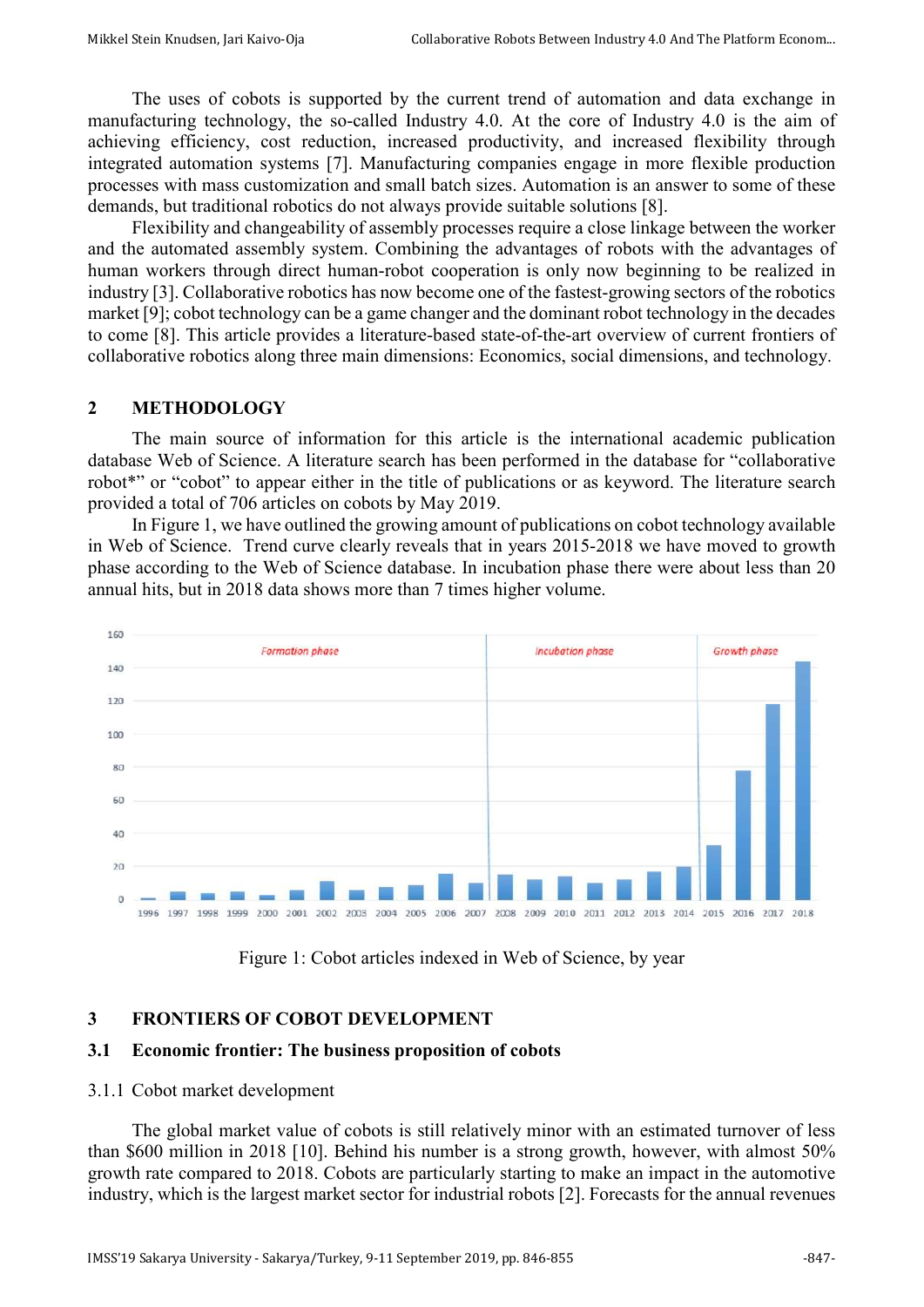of collaborative robots are highly optimistic, from global revenues of \$7.6bn in 2027 [10] to the even more optimistic \$9.2bn by 2025 [11]. Danish company Universal Robots sold the world's first commercial collaborative robot in December 2008. The company experienced a 72% growth rate in 2017 and company expects to sustain 50-70% growth year-on-year for at least another five years [12]. It remains the largest player in the market with a market share of more than 50 pct. of the global market. In 2018, the company also celebrated the sale of its  $25,000<sup>th</sup>$  cobot.

Until relatively recently, the supply of cobots were limited to a handful of suppliers, but during the past few years major industrial players such as ABB, Robert Bosch and manufacturer of industrial robots KUKA have all joined the market for collaborative robots [2]. As the market worldwide market expands, both market fragmentation and market selection mechanisms may come in play.

#### 3.1.2 Value proposition of cobot introduction

Around the world, factories and assembly lines are moving from traditional configurations to comply with changes in manufacturing industry, which is shifting from mass production to mass customization and towards agile manufacturing-paradigms [13, 14].

Agile manufacturing systems must be flexible, open, scalable and re-configurable. Industrial automation is capable of maintaining high efficiency and repeatability for mass production. However, it lacks flexibility to deal with uncertainties Industrial automation and classical robotic work cells lacks versality and flexibility, and high change-over times makes it difficult to adapt to dynamic environments or to efficiently produce small-batch production [14, 7]. A comparison between traditional industrial robots and cobots can be seen in table 1 below.

| <b>Traditional industrial robots</b>                           | Collaborative industrial robots                                                                                               |
|----------------------------------------------------------------|-------------------------------------------------------------------------------------------------------------------------------|
| Fixed installation                                             | Flexibly relocated                                                                                                            |
| Repeatable tasks, rarely changed                               | Frequent task changes                                                                                                         |
| Lead-through and off-line programming                          | On-line programming (lead-through walk-through and<br>Pbd), supported by off-line programming and multi-<br>modal interaction |
| Rarely interaction with the worker, only during<br>programming | Frequent interaction with the worker, force/precision<br>assistance                                                           |
| Worker and robot are separated through fence                   | Sharing workspace                                                                                                             |
| Cannot interact with people safely                             | Safe interaction with                                                                                                         |
| Profitable only with medium to large lot size                  | Profitable even at single lot production                                                                                      |
| Small or big or very fast                                      | Small, slow and easy to use and easy to move                                                                                  |

Table 1 Comparison between traditional industrial robots and collaborative robots [7]

Increasing the ability to respond rapidly to changing customer/market needs and strengthening manufacturer's ability to provide customization and low volume production are therefore important elements of the value proposition of cobots [2]. They may be particularly ideal for manufacturers with more variants and smaller lot sizes [5], and for manufacturing SMEs lacking the operational capacity to invest and benefit from large industrial robots. In the sense, cobots are also seen as a 'gateway' into factory automation [15].

While cobots are more flexible and cheaper than traditional industrial robots, customers still need to be able to justify their investment. Especially smaller SMEs could find themselves with challenges in looking for new tasks for cobots, if original plans are altered as documented in [16].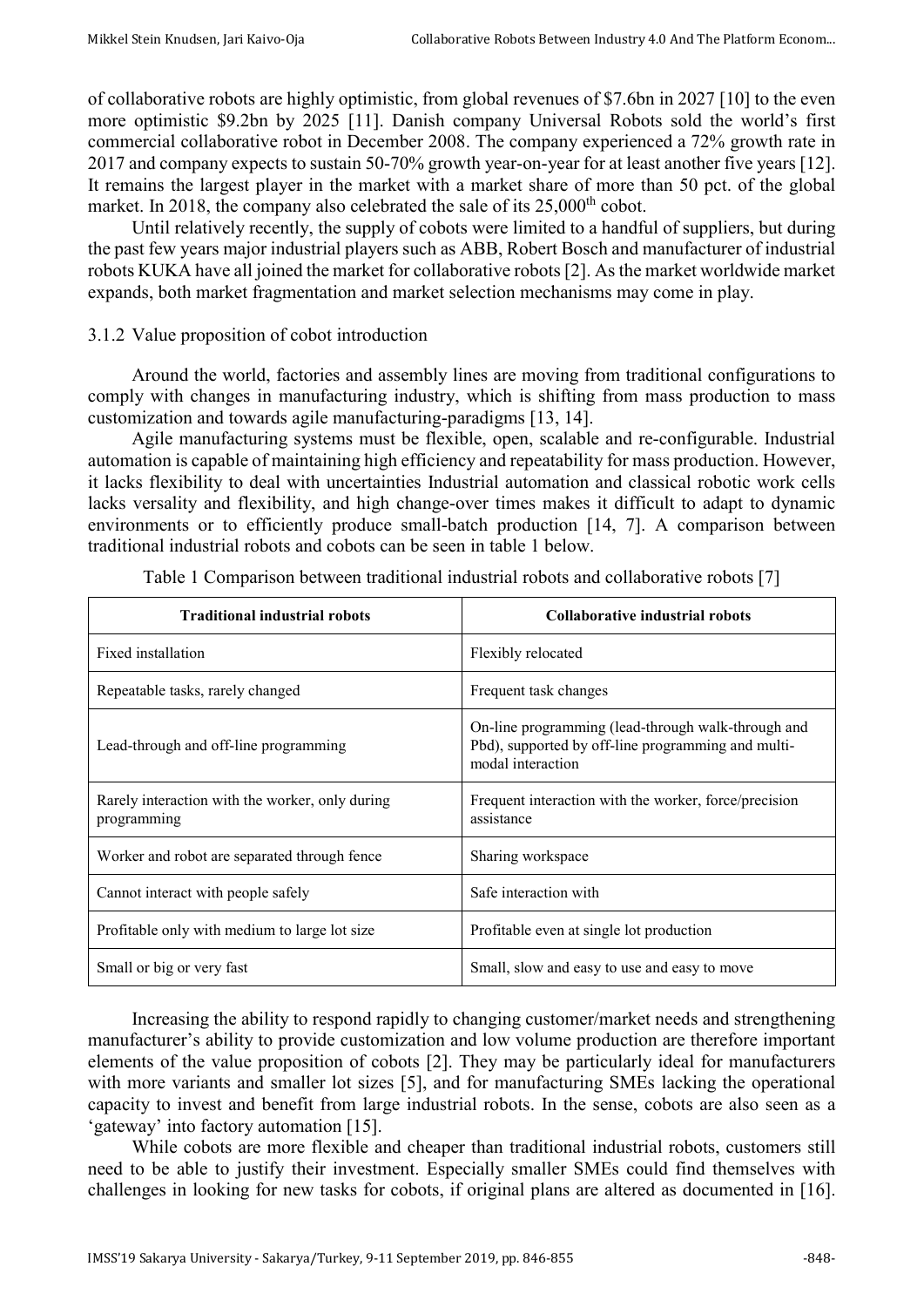The case study exemplifies how, despite the optimistic market forecasts, proving the value of cobot introduction can still be needed.

#### 3.1.3 Manufacturing locations

One main driver of political backing of Industry 4.0-initiatives, e.g. in Germany and the United States, has been to ensure continued competitiveness of industries in high-cost manufacturing environments. Increased uptake of robotics and automation may, according to this narrative, help 'bring manufacturing back' [17, 18]. This conclusion have also been highlighted by firms [16], suggesting the need to remain competitive with outsourced competitors as key for cobot investments.

As the geography of global manufacturing may shift with geopolitical trends, this could also have significant effects on the development of the cobot market, and this is an important driver of the future cobot business.

#### 3.1.4 Business models of cobot manufacturers: Towards platform economy?

In recent years the global market leader Universal Robots have moved towards platforms business models. CTO and co-founder Esben Østergaard has envisioned the development as a 'dating service for problems and solutions' [19], and how the company wants to underpin their customers' ability to customise their own solutions. This arguably mirrors the agile value proposition of cobots well. Business models of industrial robots today tend to be rather traditional, and Landscheidt et al. argues that business model change is necessary rather than just possible [20]. The selection of optimal business models will be a natural frontier among cobot manufacturers, as the market expands.

#### **3.2 Social frontiers: Human-machine interactions**

#### 3.2.1 Human-machine interactions

Drawing on [21], the ways human operators and cobots interact can be defined as *collaboration scenarios*. Each scenario involves at least one human operator and at least one cobot sharing the same workspace in order to perform manufacturing process(es) on work piece(s). Several definitions exist in literature distinguishing collaboration from cooperation or interaction. For example, Bendel (2018) noes that cooperation robots work with people step by step for a common goal, while collaborative robots work with people hand in hand on a common task [6]. With a more lenient definition corresponding to the definition of cobot manufacturers, any robot operating alongside a human without a fence can be characterized as a collaborative robot [21].

Four distinct collaborative scenarios can be defined:

- *Independent*: Operator and cobot work on separate work pieces, independently, for their individual manufacturing processes. The collaborative element constitutes the shared workspace without cages or fences.
- *Simultaneous*: Operator and cobot operate on separate manufacturing processes at the same work piece at the same time. There is no time or task dependency between them, but concurrently operating on the same work piece minimises transit time, improves productivity and space utilisation.
- *Sequential*: Operator and cobot perform sequential manufacturing processes on the same work piece. There are time dependencies between the processes of the operator and the cobot; often with the cobot assigned to handle tedious processes to improve the operator's working condition.
- *Supportive*: Operator and cobot work on the same process on the same work piece interactively. There is dependencies between the actions, as one cannot perform the task without the other.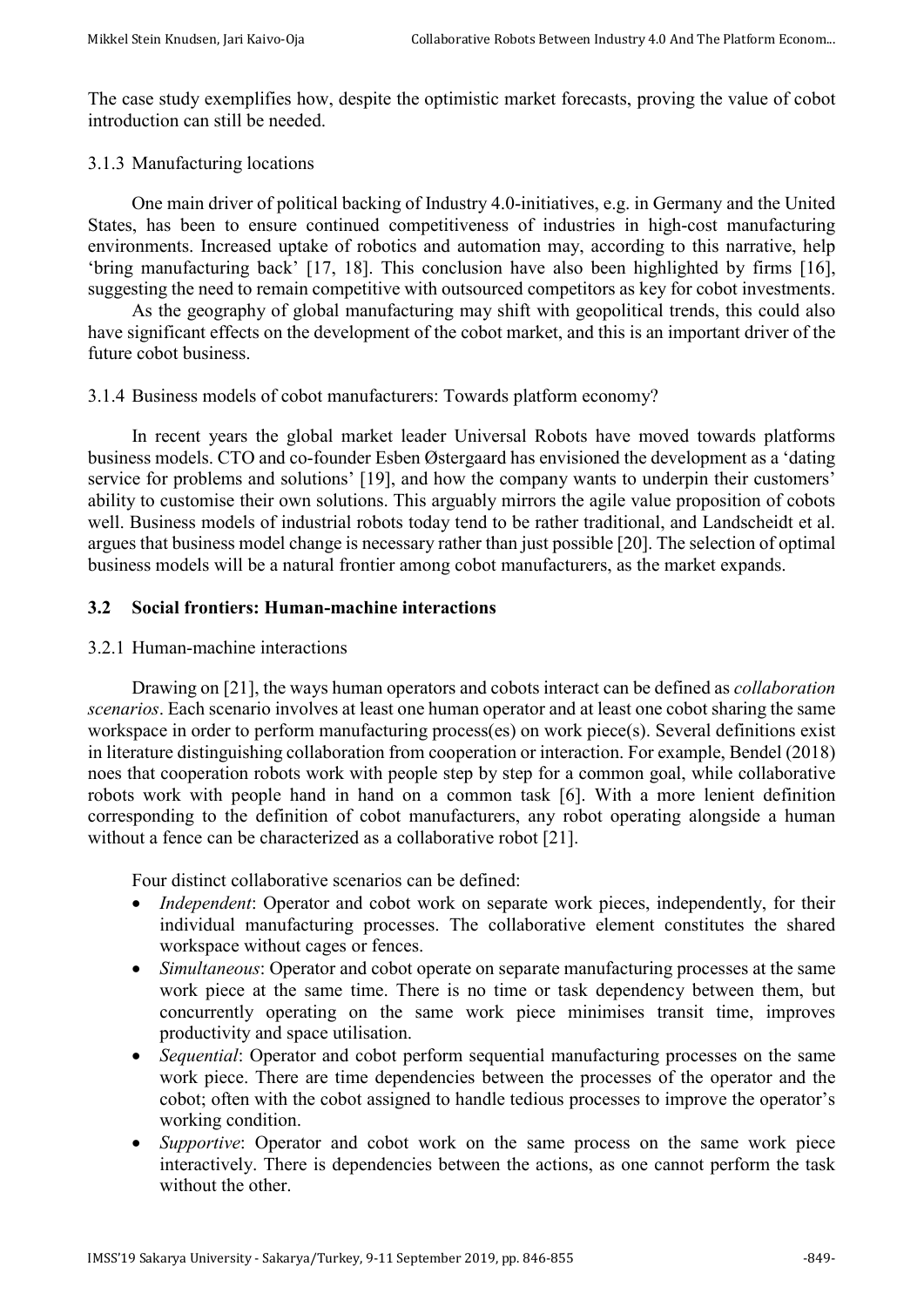At present stage most cobots deployed in industrial settings relate to the 'independent' or the 'simultaneous' collaboration scenario. Most cutting-edge research, on the other hand, falls under the categories of 'sequential' or 'supportive'. These demands more sophisticated systems and solutions. As the degree of collaboration increases such as in the latter two scenarios, cobots need to have semantic understandings of the task goal and the actions and intents of its human co-workers, and the human needs to able to communicate with the cobot in intuitive ways.

#### 3.2.2 Safety

Safety remain a fundamental prerequisite in designing collaborative workplaces where humans work alongside robots [7]. After a series of unfortunate robot-related events, guidelines for robot safety began to emerge in the mid-1980s [15]. Interest in the topic has ebbed and flowed, but in general research has focused on maintaining operator safety by separating active machinery and robots from the workforce. Even recent books on occupational health and safety has preventing interaction between human and robot as the main point concerning industrial robots [22].

However, robot safety standards are now updated to address new co-working scenarios [7]. The international ISO-standard identifies four collaborative modes: i. *Safety-rated monitoring stop (SMS), ii. Hand guiding (HG), iii. Speed and separation monitoring (SSM), and iv. Power and force limiting (PFL).* As collaborative robotics progresses, research on safety issues within each of these four collaborative modes must simultaneously progress. Safety requirements should not be a hindrance to cobot performance, but rather performance should be optimized subject to the constraint of safety, while safety solutions must also takes needs of vulnerable users into account and acknowledge different skills and capabilities [7].

#### 3.2.3 Ergonomics

Ergonomic concerns is a main driver for the introduction of cobots, as more than 30% of European manufacturing workers are affected by lower back pain [23, 24]. Significant amount of research relates to the possibility of cobots to reduce work-related muscuskeletal disorders (MSDs) as well as stress and fatigue of operators. This represent a rapid and dynamic evolvement in the field of ergonomics, but also an important frontier for further cobot development.

#### 3.2.4 Human factors and human-centered design

An emerging, but still scarce amount of literature relates to human-centered design in intelligent manufacturing systems [25]. As cobots perform more of the repetitive and physically demanding tasks, the tasks for human workers will change. New tasks will be more complex, and workers will be responsible for an increased number of hetereogenous processes which they have to keep track of in order to perform correct interventions. As new tasks also increasingly involve interaction with computational devices, factory workers of the future take over jobs, which originally have been engineering tasks [26]. Smart and skilled operators not only collaborates with robots, but is aided by machines, advanced human-machine interaction technologies and adaptive automation [27].

As unique human capabilities play a more significant role for human task design, it will be increasingly important for designing human-robot interaction to reflect not only on the perception of the robot, but also on the perception of the human. Often leaders pay attention to collaboration and knowledge sharing between human beings with different backgrounds, but not to special nature of human-machine interactions. Especially, in innovation ecosystems much attention is often paid to leaders of start-ups and established larger companies, but not too much on digital infrastructures and digital platforms. In the case of entrepreneurship ecosystem, development of inter-firm collaboration and intra-firm collaboration is often organized on the basis of man-man interactions, not on the basis of man-machine interactions. This may be a problematic issue for successful collaboration and it may neglect some main factors. Pacaux-Lemoine et al. notes a list of "hidden assumptions of the magic human" with implications for the system design (adapted in Table 2) [25].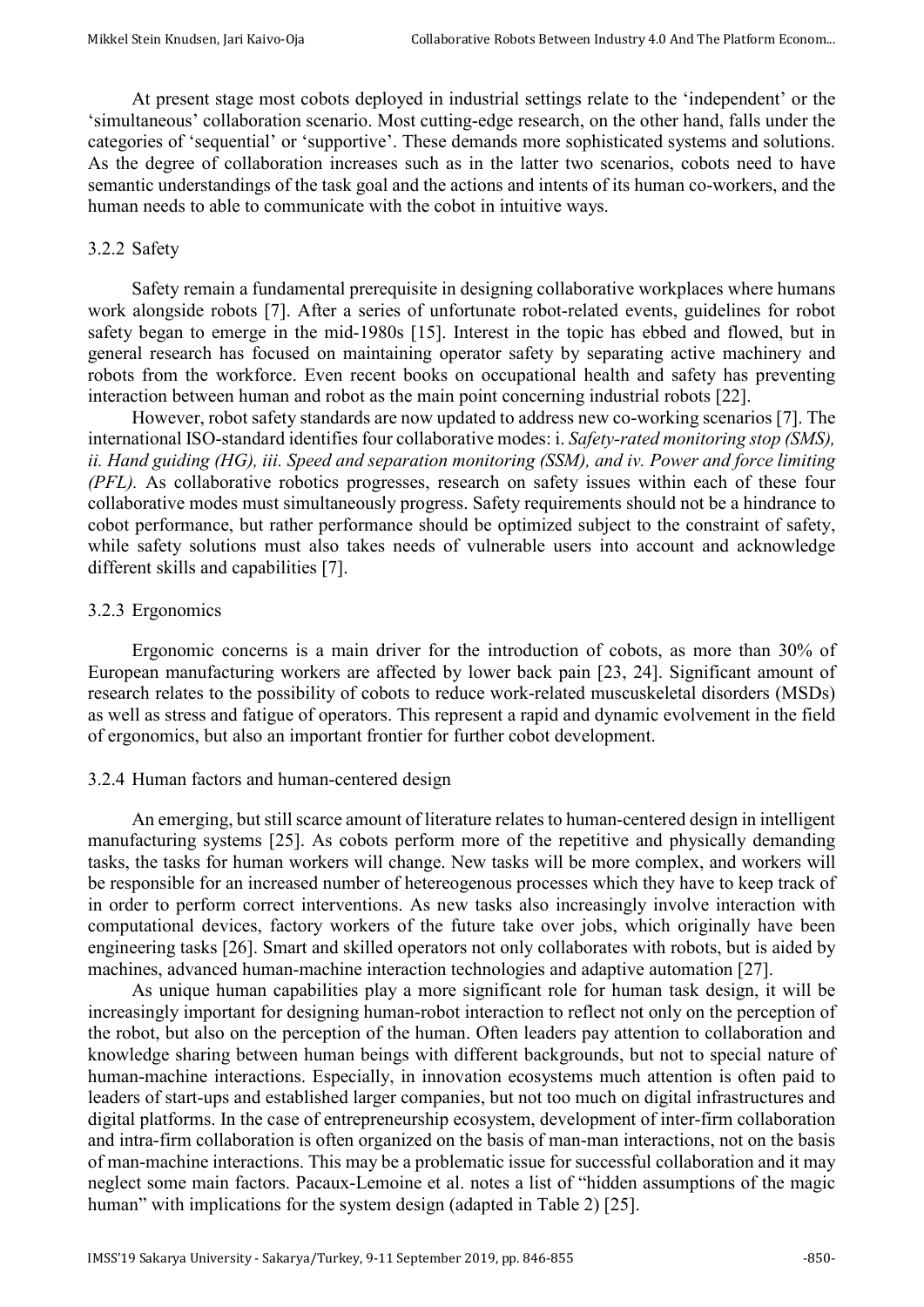| Role of human                                    | <b>Design implications</b>                                                                                                                                                                                      |
|--------------------------------------------------|-----------------------------------------------------------------------------------------------------------------------------------------------------------------------------------------------------------------|
| The human can be the devil                       | A human have bounded rationality, forgets things, and makes mistakes<br>The controlled system must be designed to manage this risk.                                                                             |
| The human can be the hero                        | A human can save lives through unexpected, innovative behaviour.<br>The system must be designed to enable humans to integrate unforeseen events.                                                                |
| The human can be the powerless<br>victim         | A human may be unable to act despite being sure he/she is right and the<br>automated system wrong.<br>The system must be designed to ensure it can be observed and controlled by<br>the human whenever desired. |
| The human is legally and socially<br>accountable | If the human is legally and socially accountable, he/she must be allowed to<br>fully control the intelligent system.                                                                                            |

#### Table 2. Hidden assumptions of the role of humans [adapted from 25]

For optimising the benefits of collaborative robots, combining the capabilities of humans and robots in an optimal way is essential [28]. This frontier includes optimising the role of both robots and humans. As table 1 clearly indicates, there is a special need to pay more attention to the two-way interactions between humans and machines. This kind of two-way interaction does not happen automatically without planned routines and physio-cognitive ergonomic systems.

#### 3.2.5 Enabling inclusive labour markets

The demographics of labour markets are changing rapidly in many developed countries. In Germany, for example, by 2050 half the population will be older than 50 years. The group of employees below 45 will decrease, while the group of employees above 45 will increase by 25% [29]. Developments that are even more radical are underway in Asian countries like Japan, South Korea, and China [30]. Using collaborative robots to limit e.g. physical loading on the shopfloor, may enable the manufacturing industry to adapt to shifting workforce demographics [29, 31]. With a humancentered design of human-robot collaboration, cobots might also ensure better accessibility to industrial workplaces for people with disabilities [29]. Cobots may therefore be a boon to both shifting and more inclusive labour markets, but these trends can also heavily influence the application and development of cobot technologies.

#### 3.2.6 Trust and social acceptance of robots

From a human perspective, several sources of insecurity affect the acceptance of cobots by its human co-workers [32. For shopfloor workers neither expert nor confident with the use of robots are tasked with working close to such complex systems, it can generate anxiety and fear. Increased operators mental strain has already been reported in collaborative robotic assembly tasks [33]. Insecurity can arise from the complexity of the tool, the fear of losing jobs, the fear of damaging the (perceived costly) robot, and the fear of injury caused by the robot [32]. Qualitative interviews with workers in factories which have implemented cobots show several of these, as workers felt the need to keep an eye on the quality of the cobot's output, and expressed initial fear of being hit by the cobot [16].

As cobot autonomy increases, the already identified concern with cobot predictability may be amplified further. This frontier remain a significant challenge for cobot development.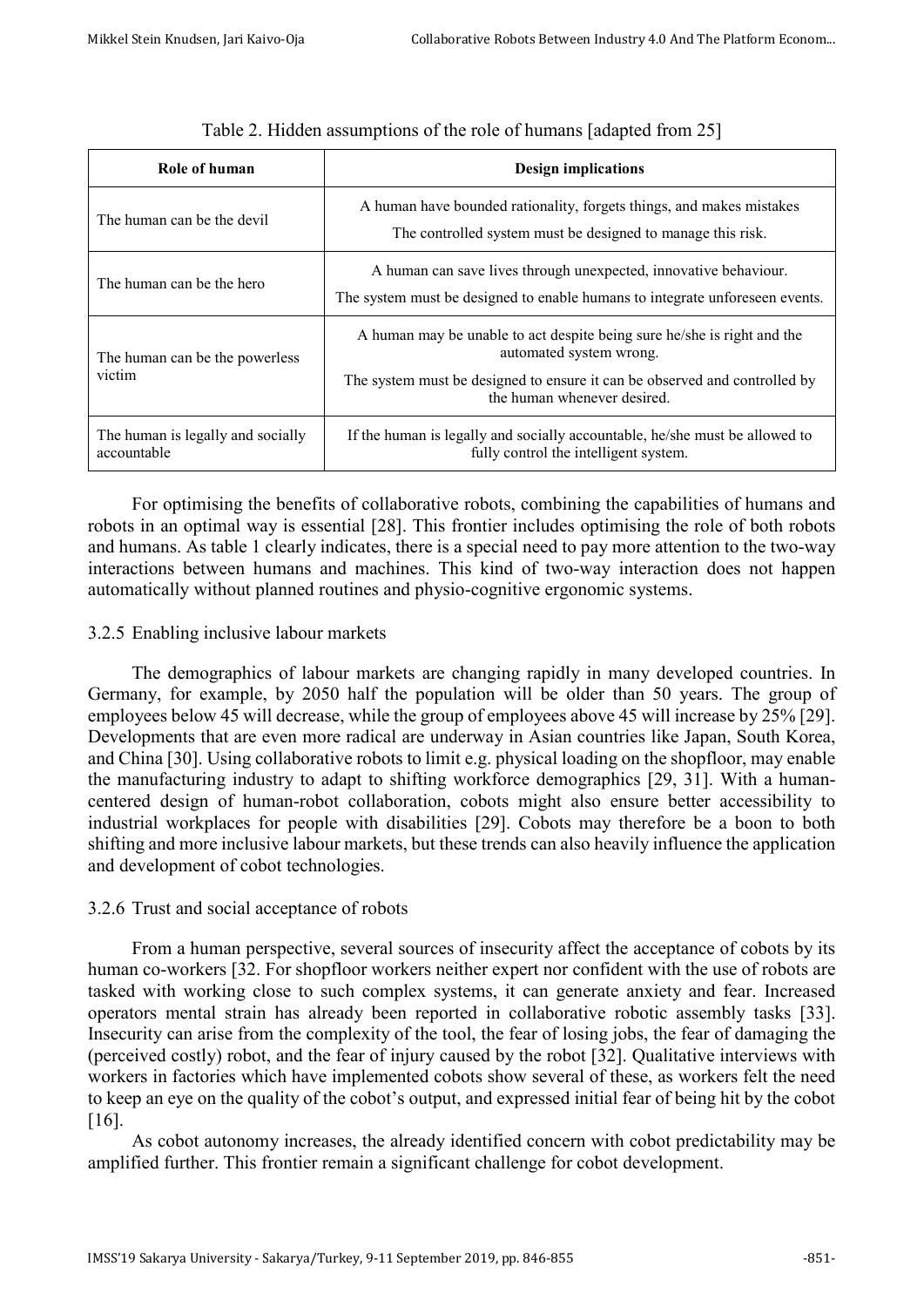#### **3.3 Technological frontiers: Advances in communication and perception**

#### 3.3.1 Programming and instruction of collaborative robots

A key challenge for exploiting collaborative robots in a dynamic workflow is instructing and programming the cobot when this functions as an assistant alongside the human worker. Instead of reducing the need for human intervention, the current trend is towards bringing the traditional robot programming from engineers to operators on the shop floor [35]. This has both monetary benefits as it decreases the need for high-wage engineering, but it also allows the operator to channel valuable process knowledge and experience into the instruction.

However, this also requires a need for making the programming of the cobot simple and intuitive. As the CTO of Universal Robots have put it, their mission is put the control of robots back into the hands of the operator, and that 'If you can work a smartphone, you can program this robot' [19].

3.3.2 Advanced forms of interaction: Semantic understanding capabilities and cobot anticipation

Key themes in on-going robot and cobot research is the problem of achieving more advanced forms of interactions [36]. Ideally, future cobots can take into account human cues, movements and intentions with the ability to distinguish between work-related intentional and non-intentional human gestures. It is a requirement for natural human-robot collaboration that the robot is endowed with the capability to capture, process, and understand accurately and robustly human requests [37]. This means endowing robots with semantic understanding capabilities, which is a very challenging task, but also a very important one. Research related to human-robot collaboration revolve around enhancing particular enabling functions like visual perception, action recognition, safe on-line motion planning etc., which enables *human awareness* and promotes flexible cobot behaviour [21]. In order to provide optimal physical assistance to humans, it has been argued, cobots also need to be able to predict their intent, future behaviour and movements [36]. Recognising the use of force/pressure sensors in contact to anticipate the movements and objectives of the human partner, represents an alternative approach to the design of human-robot interfaces [38]. Implementation of predictive and adaptive control methodologies is still in a premature state, and it also raises new questions such as whether robot adaptation should be generic or user-specific.

In the context of cobot r/evolution we can expect interactive change impacts, market impact and strategic impacts. All these impacts are connected to each other and there will be needs for so called cube solutions and orchestration inside value networks and broader innovation ecosystems. Applications of cobots will probably include 'cube solutions' such as novel design innovations, strategic innovations, incremental innovations and operational innovations [39]. There is need to orchestrate modern production systems in a new way different from Industry 1.0-3.0. The role dynamic capabilities are central in this change process. Four key capabilities are critical: (1) relational capability, (2) sensing capability, (3) absorptive capability, and (4) integrative capability. All of these dynamic capabilities affect stages of the adoptive management innovation process; from initiation through to implementation. In general, there are needs to make sense (understand needed changes) and give sense (implement changes) (see [40]).

#### **4 CONCLUSIONS**

The market for collaborative robots (cobots) is rapidly rising around the world. It is a key part of Industry 4.0 impacts whether they are change impacts, strategic impacts or market impacts. Cobots form an important and very challenging element of new paradigms of Industry 4.0 and Smart and Additive Manufacturing. Cobots aid manufacturing plant operators by supplementing the flexibility of humans with the reliability, accuracy and efficiency of robots, and they are central to new ways of human-machine interfaces in manufacturing production with important implications for everything from production economics over health, safety and ergonomics to the future of work. Applications of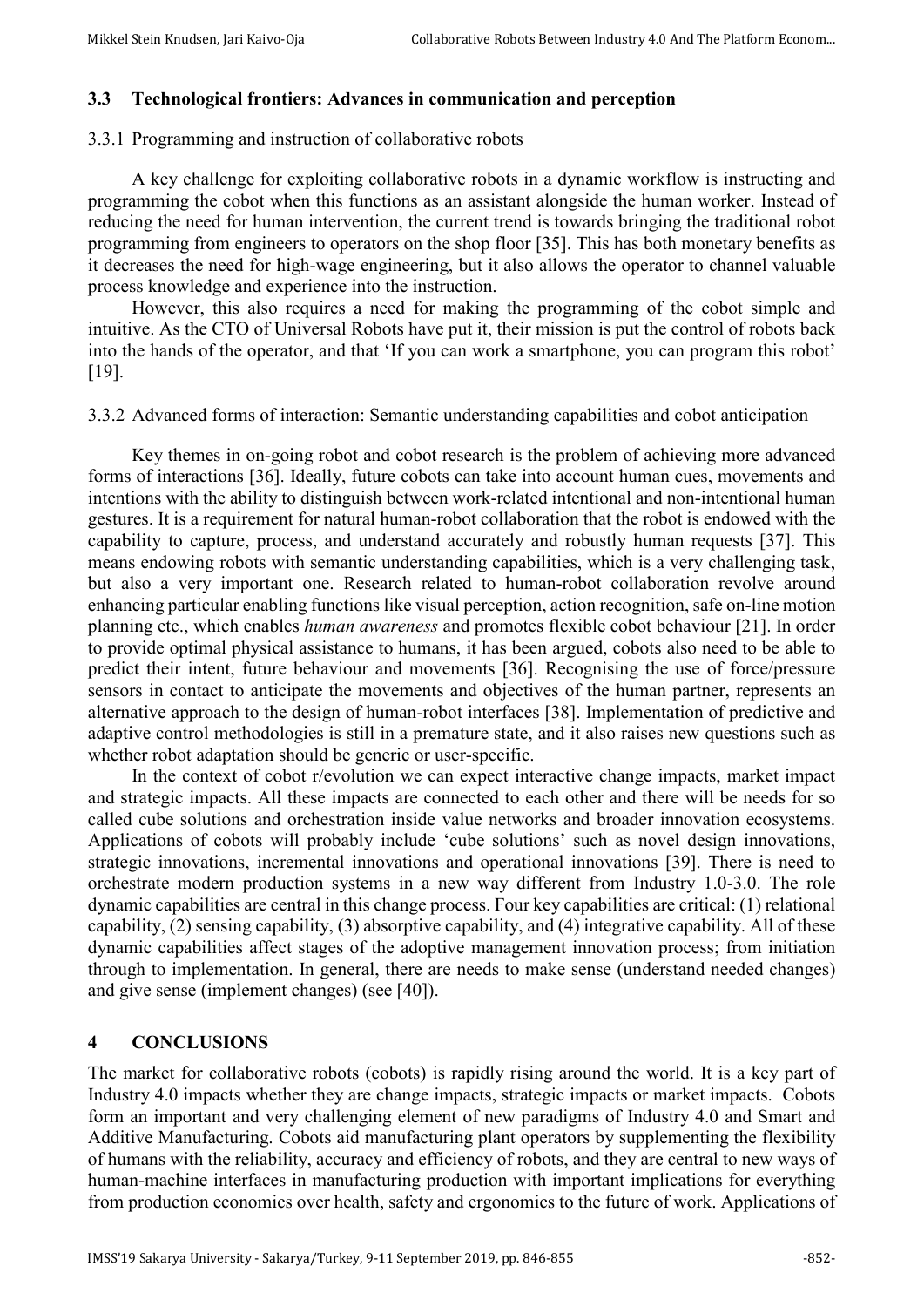cobots will include many design innovations, strategic innovations, incremental innovations and operational innovations. There is need to orchestrate production systems in a new way different from Industry 1.0-3.0. There is need for cube solutions to solve complex innovation dilemmas.

In this article we discussed the frontiers of cobot uptake along three main dimensions. The first dimension relates to economics and includes the value proposition of cobots supporting agile manufacturing and mass customization. We place the business models of cobots within wider changes to the industrial business environment with the emergence of the Platform Economy and value cocreation in platform ecosystems. However, cobot manufacturers are still finding their place within these new business paradigms, which is why it is still a frontier. The second dimension relates to social aspects, ie. human-machine interface and collaboration. This include issues such as organizational health and safety, industrial economics, and trust. Within this dimension, there are many frontiers yet to conquer. The third dimension relate to possible new technological developments within the field of collaborative robotics. Here the article provides only a snapshot of the most important frontiers for the near-future, such as i. making the operation of cobots easier for humans, and ii. making cobots better capable of performing tasks autonomous of humans. These developments are highly likely to be explored in parallel. Together these dimensions represent a state-of-the-art overview of the field of cobots and its next frontiers. By providing this overview and coupling technology, social interaction with humans and business model- and market insights related to collaborative robots the article makes unique contributions to a surprisingly under-studied field.

#### **ACKNOWLEDGEMENTS**

The project "Manufacturing 4.0" has received funding from Academy of Finland Strategic Research Council (Grant no. 313395).

The project "Platforms of Big Data Foresight (PLATBIDAFO)" has received funding from European Regional Development Fund (project No 01.2.2-LMT-K-718-02-0019) under grant agreement with the Research Council of Lithuania (LMTLT).

#### **REFERENCES**

- [1] M. Peshkin, J. Colgate, Cobots, Industrial Robot: An International Journal. 26 (1999) 5.
- [2] R. Bogue, R, Europe continues to lead the way in the collaborative robot business, Industrial Robot: An International Journal*.* 43 (2016) 1.
- [3] Å. Fast-Berglund, F. Palmkvist, P. Nyqvist, S. Ekered, M. Åkerman, Evaluating Cobots For Final Assembly, Procedia CIRP (2016).
- [4] O. Korn, G. Bieber, C. Fron, Perspectives on Social Robots: From the Historic Background to an Experts' View on Future Developments, PETRA '18 Proceedings of the 11th PErvasive Technologies Related to Assistive Environments Conference (2018).
- [5] A. M. Djuric, R. Urbanic, J. R. Rickli, A Framework for Collaboarative Robot (CoBot) Integration in Advanced Manufacturing Systems, SAE International Journal of Materials and Manufacturing. 9 (2016) 2.
- [6] O. Bendel, in R. Dornberg (Ed.), *Business Information Systems and Technology 4.0: New Trends in the Age of Digital Change,* vol 141, Springer International Publishing AG, Cham, 2018, Ch. 18.
- [7] V. Villani, F. Pini, F. Leali, C. Secchi, Survey on human-robot collaboration in industrial settings: Safety, intuitive interfaces and applications, Mechatronics. 55 (2018).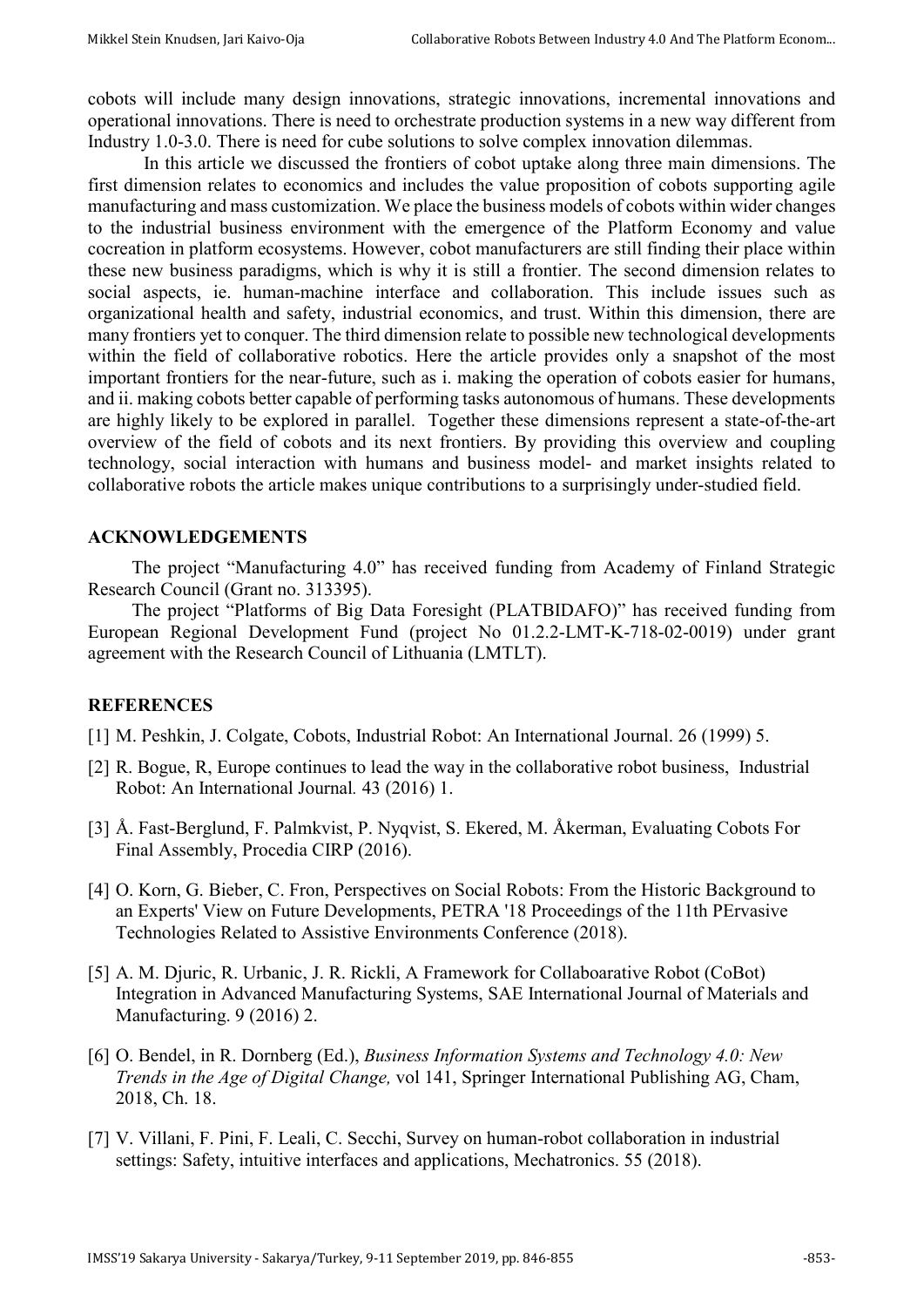- [8] R. Bloss, Collaborative robots are rapidly providing improvements in productivity, safety, programming ease, portability and cost while addressing many new applications, Industrial Robot: An International Journal. 43 (2016) 5.
- [9] K. Goldberg, Robots and the return to collaborative intelligence. Nature Machine Intelligence. 1 (2019) 1.
- [10] A. Sharma, Cobot Market Outlook Still Strong, Says Interact Analysis*,* Robotics Business Review (2019).
- [11] A. Murphy, Industrial: Robotics Outlook 2025*,* Loup Ventures (2017).
- [12] S. Crowe, Universal Robots Sees Strong Growth in Asia*,* The Robot Report (2018).
- [13] M. Dalle Mura, G. Dini, Designing assebly lines with humans and collaborative robots: A genetic approach, CIRP Annals - Manufacturing Technology (2019).
- [14] Z. Kootbally, Industrial robot capability models for agile manufacturing, Industrial Robot: An International Journal*.* 43 (2016) 5.
- [15] J. A. Marvel, R. Norcross, Implementing speed and separation monitoring in collaborative robot workcells, Robotics and Computer-Integrated Manufacturing (2017).
- [16] B. A. Kadir, O. Broberg, C. Souza de Conceicao, Designing human-robot collaborations in industry 4.0: explorative case studies, DS92: Proceedings of the DESIGN 2018 15th International Design Conference (2018).
- [17] J. Kaivo-oja, M. S. Knudsen, T. Lauraeus, Reimagining Finland as a Manufacturing Base: The Nearshoring Potential of Finland in an Industry 4.0 Perspective, Business, Management & Education. 16 (2018).
- [18] A. Ancarani, C. Di Mauro, F. Mascali, Backshoring strategy and the adoption of Industry 4.0: Evidence from Europe, Journal of World Business. 54 (2019) 4.
- [19] P. Waurzuniak, New Collaborative Robot App Store Helps Users Find Solutions to Automation Problems, Manufacturing Engineering (2016).
- [20] S. Landscheidt, M. Kans, M. Winroth, H. Wester, The future of industrial robot business: Product or performance based?, Procedia Manufacturing. 25 (2018).
- [21] S, El Zaatari, M. Marei, W. Li, Z. Usman, Cobot programming for collaborative industrial tasks: An overview, Robotics and Autonomous Systems*.* 116 (2019).
- [22] V. G. Duffy, in V. G. Duffy (Ed.), *Digital Human Modeling: Applications in Health, Safety, Ergonomics and Risk Management,* Springer International Publishing, 2016, Ch. 55.
- [23] A. Cherubini, R. Passama, A. Crosnier, A. Lasnier, P. Fraisse, Collaborative manufacturing with physical human-robot interaction, Robotics and Computer-Integrated Manufacturing*.* 40 (2016).
- [24] P. Maurice, V. Padois, Y. Measson, P. Bidaud, Human-oriented design of collaborative robots, International Journal of Industrial Ergonomics (2017).